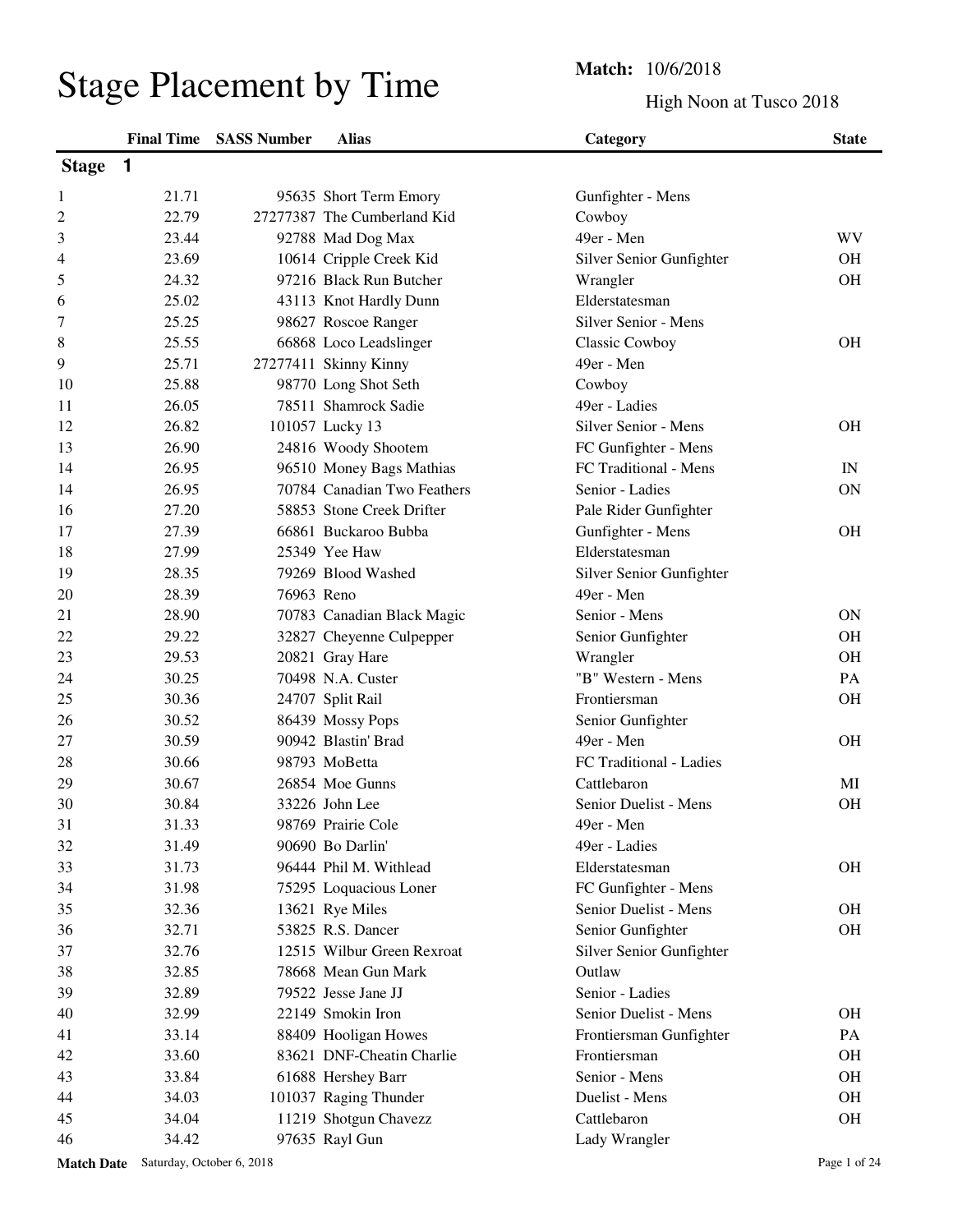| 34.53<br>95385 Thunder Creek Kid<br><b>OH</b><br>47<br>Pale Rider Gunfighter<br>48<br>34.64<br>47009 Honey B. Quick<br><b>Silver Senior Ladies</b><br><b>OH</b><br>49<br>34.75<br>88082 Ole Rattlesnake<br>Pale Rider Gunfighter<br><b>OH</b><br>34.89<br>87708 Digger<br>FC Duelist - Mens<br>50<br>51<br>34.90<br>84355 Bad Brass<br>Classic Cowboy<br>MI<br>52<br>34.99<br>101038 Baby Doll Blue<br>Gunfighter - Ladies<br><b>OH</b><br>71947 Boss Outlaw<br>Duelist - Mens<br>53<br>35.42<br>$\ensuremath{\text{IN}}$<br>35.73<br>66847 Moosetracks<br>Duelist - Mens<br><b>OH</b><br>54<br>55<br>36.00<br>91165 Low Plains Drifter<br>Senior Duelist - Mens<br><b>WV</b><br>56<br>36.45<br>92789 Maverick<br>Cowboy<br>36.70<br>57<br>13622 Swiss<br>Senior Gunfighter<br><b>OH</b><br>Gunfighter - Mens<br>58<br>36.72<br>93453 Smokin Joe Buck<br>Silver Senior - Mens<br>59<br>36.84<br>20185 Broke N West<br>36.99<br>60<br>88356 Twitchy<br>Double Duelist<br><b>OH</b><br>38.07<br>49er - Men<br><b>OH</b><br>61<br>90355 Dewey Shootem<br>38.37<br>94037 Bobtown Cooter<br>Senior - Mens<br><b>OH</b><br>62<br>63<br>38.74<br>79069 Thaddeus Jones<br>49er - Men<br><b>OH</b><br><b>WV</b><br>64<br>38.87<br>73063 Frontier Lone Rider<br>Elderstatesman<br>65<br>38.88<br>102666 Laramie Leadslinger<br>Silver Senior Gunfighter<br><b>OH</b><br><b>Gran Patron</b><br>39.19<br>44096 Last Gun<br><b>OH</b><br>66<br>67<br>39.46<br>49er - Ladies<br><b>OH</b><br>101225 Honey Bunny<br>49er - Men<br>68<br>39.65<br>99148 One More Woody<br>69<br>39.84<br>4697 Catlow<br><b>OH</b><br>josie wales<br>39.97<br>88986 Crazy Cryder<br>Frontiersman Gunfighter<br><b>OH</b><br>70<br>40.01<br>41040 Corbin Dallas<br><b>OH</b><br>71<br>Elderstatesman<br>OH<br>72<br>41.35<br>72162 Captain Henry<br>Frontiersman Gunfighter<br>73<br>41.47<br>93535 Blue Eyed Drifter<br>"B" Western - Mens<br>35865 Jesse Duke<br>42.05<br>Classic Cowboy<br><b>OH</b><br>74<br>42.17<br>75<br>27277418 Ropeburn Wright<br>Cowboy<br>Frontiersman<br>42.26<br>29047 Mike Fink<br>76<br>MI<br>42.65<br>51083 Travelin Kid<br>Gunfighter - Mens<br>77<br>78<br>42.88<br>105729 Buster Beaver<br>Cowboy<br>79<br>43.18<br>96591 Vix-N<br>"B" Western - Ladies<br>80<br>43.48<br><b>OH</b><br>96415 Cayenne Kay<br><b>Classic Cowgirl</b><br>81<br>43.63<br>27277446 Rattlesnake Jake<br>Elderstatesman<br>82<br>43.89<br>101763 Angie Oakley<br>Gunfighter - Ladies<br><b>OH</b><br>83<br>44.61<br>100136 Flint N. Steele<br><b>OH</b><br><b>Classic Cowboy</b><br>84<br>44.68<br>63128 Swiftwater Jack<br>Cattlebaron<br><b>OH</b><br>85<br>44.71<br>Senior - Mens<br><b>OH</b><br>38728 DNF-J.J. Medicine Wind<br>86<br>45.47<br><b>OH</b><br>44051 Life-R<br>josie wales<br>45.87<br><b>OH</b><br>87<br>94002 Sixgun Seamus<br>Classic Cowboy<br>OH<br>88<br>48.09<br>38729 Muleskinner<br>Senior Gunfighter<br>89<br>48.28<br>81589 Three Toed Pete<br>Senior - Mens<br>WV<br>48.74<br>27277388 DNF-Dakota Pete<br>90<br>Wrangler<br>49.36<br>105924 Kanshee Pickem<br>Young Gun Girl<br>91<br>92<br>50.18<br>Duelist - Mens<br><b>OH</b><br>101789 La Porte Lefty<br>50.63<br>12516 Rose Louise Reasoner<br>93<br>Lady Senior Gunfighter<br>50.64<br>Duelist - Mens<br>94<br>97585 Kid Irish Lightning<br>IN<br>98005 Sew Cantina<br>OH<br>95<br>51.37<br>Lady Wrangler<br>96<br>53.16<br>22900 Old Iron Hip<br>Elderstatesman<br><b>OH</b> | <b>Final Time</b> | <b>SASS Number</b> | <b>Alias</b> | Category | <b>State</b> |
|----------------------------------------------------------------------------------------------------------------------------------------------------------------------------------------------------------------------------------------------------------------------------------------------------------------------------------------------------------------------------------------------------------------------------------------------------------------------------------------------------------------------------------------------------------------------------------------------------------------------------------------------------------------------------------------------------------------------------------------------------------------------------------------------------------------------------------------------------------------------------------------------------------------------------------------------------------------------------------------------------------------------------------------------------------------------------------------------------------------------------------------------------------------------------------------------------------------------------------------------------------------------------------------------------------------------------------------------------------------------------------------------------------------------------------------------------------------------------------------------------------------------------------------------------------------------------------------------------------------------------------------------------------------------------------------------------------------------------------------------------------------------------------------------------------------------------------------------------------------------------------------------------------------------------------------------------------------------------------------------------------------------------------------------------------------------------------------------------------------------------------------------------------------------------------------------------------------------------------------------------------------------------------------------------------------------------------------------------------------------------------------------------------------------------------------------------------------------------------------------------------------------------------------------------------------------------------------------------------------------------------------------------------------------------------------------------------------------------------------------------------------------------------------------------------------------------------------------------------------------------------------------------------------------------------------------------------------------------------------------------------------------------------------------------------------------------------------------------------------------------------------------------------------------------------------------------------------------------------------------------------------------------------------------------------------------------------------------------------------------------------------------------------------------------------------------|-------------------|--------------------|--------------|----------|--------------|
|                                                                                                                                                                                                                                                                                                                                                                                                                                                                                                                                                                                                                                                                                                                                                                                                                                                                                                                                                                                                                                                                                                                                                                                                                                                                                                                                                                                                                                                                                                                                                                                                                                                                                                                                                                                                                                                                                                                                                                                                                                                                                                                                                                                                                                                                                                                                                                                                                                                                                                                                                                                                                                                                                                                                                                                                                                                                                                                                                                                                                                                                                                                                                                                                                                                                                                                                                                                                                                              |                   |                    |              |          |              |
|                                                                                                                                                                                                                                                                                                                                                                                                                                                                                                                                                                                                                                                                                                                                                                                                                                                                                                                                                                                                                                                                                                                                                                                                                                                                                                                                                                                                                                                                                                                                                                                                                                                                                                                                                                                                                                                                                                                                                                                                                                                                                                                                                                                                                                                                                                                                                                                                                                                                                                                                                                                                                                                                                                                                                                                                                                                                                                                                                                                                                                                                                                                                                                                                                                                                                                                                                                                                                                              |                   |                    |              |          |              |
|                                                                                                                                                                                                                                                                                                                                                                                                                                                                                                                                                                                                                                                                                                                                                                                                                                                                                                                                                                                                                                                                                                                                                                                                                                                                                                                                                                                                                                                                                                                                                                                                                                                                                                                                                                                                                                                                                                                                                                                                                                                                                                                                                                                                                                                                                                                                                                                                                                                                                                                                                                                                                                                                                                                                                                                                                                                                                                                                                                                                                                                                                                                                                                                                                                                                                                                                                                                                                                              |                   |                    |              |          |              |
|                                                                                                                                                                                                                                                                                                                                                                                                                                                                                                                                                                                                                                                                                                                                                                                                                                                                                                                                                                                                                                                                                                                                                                                                                                                                                                                                                                                                                                                                                                                                                                                                                                                                                                                                                                                                                                                                                                                                                                                                                                                                                                                                                                                                                                                                                                                                                                                                                                                                                                                                                                                                                                                                                                                                                                                                                                                                                                                                                                                                                                                                                                                                                                                                                                                                                                                                                                                                                                              |                   |                    |              |          |              |
|                                                                                                                                                                                                                                                                                                                                                                                                                                                                                                                                                                                                                                                                                                                                                                                                                                                                                                                                                                                                                                                                                                                                                                                                                                                                                                                                                                                                                                                                                                                                                                                                                                                                                                                                                                                                                                                                                                                                                                                                                                                                                                                                                                                                                                                                                                                                                                                                                                                                                                                                                                                                                                                                                                                                                                                                                                                                                                                                                                                                                                                                                                                                                                                                                                                                                                                                                                                                                                              |                   |                    |              |          |              |
|                                                                                                                                                                                                                                                                                                                                                                                                                                                                                                                                                                                                                                                                                                                                                                                                                                                                                                                                                                                                                                                                                                                                                                                                                                                                                                                                                                                                                                                                                                                                                                                                                                                                                                                                                                                                                                                                                                                                                                                                                                                                                                                                                                                                                                                                                                                                                                                                                                                                                                                                                                                                                                                                                                                                                                                                                                                                                                                                                                                                                                                                                                                                                                                                                                                                                                                                                                                                                                              |                   |                    |              |          |              |
|                                                                                                                                                                                                                                                                                                                                                                                                                                                                                                                                                                                                                                                                                                                                                                                                                                                                                                                                                                                                                                                                                                                                                                                                                                                                                                                                                                                                                                                                                                                                                                                                                                                                                                                                                                                                                                                                                                                                                                                                                                                                                                                                                                                                                                                                                                                                                                                                                                                                                                                                                                                                                                                                                                                                                                                                                                                                                                                                                                                                                                                                                                                                                                                                                                                                                                                                                                                                                                              |                   |                    |              |          |              |
|                                                                                                                                                                                                                                                                                                                                                                                                                                                                                                                                                                                                                                                                                                                                                                                                                                                                                                                                                                                                                                                                                                                                                                                                                                                                                                                                                                                                                                                                                                                                                                                                                                                                                                                                                                                                                                                                                                                                                                                                                                                                                                                                                                                                                                                                                                                                                                                                                                                                                                                                                                                                                                                                                                                                                                                                                                                                                                                                                                                                                                                                                                                                                                                                                                                                                                                                                                                                                                              |                   |                    |              |          |              |
|                                                                                                                                                                                                                                                                                                                                                                                                                                                                                                                                                                                                                                                                                                                                                                                                                                                                                                                                                                                                                                                                                                                                                                                                                                                                                                                                                                                                                                                                                                                                                                                                                                                                                                                                                                                                                                                                                                                                                                                                                                                                                                                                                                                                                                                                                                                                                                                                                                                                                                                                                                                                                                                                                                                                                                                                                                                                                                                                                                                                                                                                                                                                                                                                                                                                                                                                                                                                                                              |                   |                    |              |          |              |
|                                                                                                                                                                                                                                                                                                                                                                                                                                                                                                                                                                                                                                                                                                                                                                                                                                                                                                                                                                                                                                                                                                                                                                                                                                                                                                                                                                                                                                                                                                                                                                                                                                                                                                                                                                                                                                                                                                                                                                                                                                                                                                                                                                                                                                                                                                                                                                                                                                                                                                                                                                                                                                                                                                                                                                                                                                                                                                                                                                                                                                                                                                                                                                                                                                                                                                                                                                                                                                              |                   |                    |              |          |              |
|                                                                                                                                                                                                                                                                                                                                                                                                                                                                                                                                                                                                                                                                                                                                                                                                                                                                                                                                                                                                                                                                                                                                                                                                                                                                                                                                                                                                                                                                                                                                                                                                                                                                                                                                                                                                                                                                                                                                                                                                                                                                                                                                                                                                                                                                                                                                                                                                                                                                                                                                                                                                                                                                                                                                                                                                                                                                                                                                                                                                                                                                                                                                                                                                                                                                                                                                                                                                                                              |                   |                    |              |          |              |
|                                                                                                                                                                                                                                                                                                                                                                                                                                                                                                                                                                                                                                                                                                                                                                                                                                                                                                                                                                                                                                                                                                                                                                                                                                                                                                                                                                                                                                                                                                                                                                                                                                                                                                                                                                                                                                                                                                                                                                                                                                                                                                                                                                                                                                                                                                                                                                                                                                                                                                                                                                                                                                                                                                                                                                                                                                                                                                                                                                                                                                                                                                                                                                                                                                                                                                                                                                                                                                              |                   |                    |              |          |              |
|                                                                                                                                                                                                                                                                                                                                                                                                                                                                                                                                                                                                                                                                                                                                                                                                                                                                                                                                                                                                                                                                                                                                                                                                                                                                                                                                                                                                                                                                                                                                                                                                                                                                                                                                                                                                                                                                                                                                                                                                                                                                                                                                                                                                                                                                                                                                                                                                                                                                                                                                                                                                                                                                                                                                                                                                                                                                                                                                                                                                                                                                                                                                                                                                                                                                                                                                                                                                                                              |                   |                    |              |          |              |
|                                                                                                                                                                                                                                                                                                                                                                                                                                                                                                                                                                                                                                                                                                                                                                                                                                                                                                                                                                                                                                                                                                                                                                                                                                                                                                                                                                                                                                                                                                                                                                                                                                                                                                                                                                                                                                                                                                                                                                                                                                                                                                                                                                                                                                                                                                                                                                                                                                                                                                                                                                                                                                                                                                                                                                                                                                                                                                                                                                                                                                                                                                                                                                                                                                                                                                                                                                                                                                              |                   |                    |              |          |              |
|                                                                                                                                                                                                                                                                                                                                                                                                                                                                                                                                                                                                                                                                                                                                                                                                                                                                                                                                                                                                                                                                                                                                                                                                                                                                                                                                                                                                                                                                                                                                                                                                                                                                                                                                                                                                                                                                                                                                                                                                                                                                                                                                                                                                                                                                                                                                                                                                                                                                                                                                                                                                                                                                                                                                                                                                                                                                                                                                                                                                                                                                                                                                                                                                                                                                                                                                                                                                                                              |                   |                    |              |          |              |
|                                                                                                                                                                                                                                                                                                                                                                                                                                                                                                                                                                                                                                                                                                                                                                                                                                                                                                                                                                                                                                                                                                                                                                                                                                                                                                                                                                                                                                                                                                                                                                                                                                                                                                                                                                                                                                                                                                                                                                                                                                                                                                                                                                                                                                                                                                                                                                                                                                                                                                                                                                                                                                                                                                                                                                                                                                                                                                                                                                                                                                                                                                                                                                                                                                                                                                                                                                                                                                              |                   |                    |              |          |              |
|                                                                                                                                                                                                                                                                                                                                                                                                                                                                                                                                                                                                                                                                                                                                                                                                                                                                                                                                                                                                                                                                                                                                                                                                                                                                                                                                                                                                                                                                                                                                                                                                                                                                                                                                                                                                                                                                                                                                                                                                                                                                                                                                                                                                                                                                                                                                                                                                                                                                                                                                                                                                                                                                                                                                                                                                                                                                                                                                                                                                                                                                                                                                                                                                                                                                                                                                                                                                                                              |                   |                    |              |          |              |
|                                                                                                                                                                                                                                                                                                                                                                                                                                                                                                                                                                                                                                                                                                                                                                                                                                                                                                                                                                                                                                                                                                                                                                                                                                                                                                                                                                                                                                                                                                                                                                                                                                                                                                                                                                                                                                                                                                                                                                                                                                                                                                                                                                                                                                                                                                                                                                                                                                                                                                                                                                                                                                                                                                                                                                                                                                                                                                                                                                                                                                                                                                                                                                                                                                                                                                                                                                                                                                              |                   |                    |              |          |              |
|                                                                                                                                                                                                                                                                                                                                                                                                                                                                                                                                                                                                                                                                                                                                                                                                                                                                                                                                                                                                                                                                                                                                                                                                                                                                                                                                                                                                                                                                                                                                                                                                                                                                                                                                                                                                                                                                                                                                                                                                                                                                                                                                                                                                                                                                                                                                                                                                                                                                                                                                                                                                                                                                                                                                                                                                                                                                                                                                                                                                                                                                                                                                                                                                                                                                                                                                                                                                                                              |                   |                    |              |          |              |
|                                                                                                                                                                                                                                                                                                                                                                                                                                                                                                                                                                                                                                                                                                                                                                                                                                                                                                                                                                                                                                                                                                                                                                                                                                                                                                                                                                                                                                                                                                                                                                                                                                                                                                                                                                                                                                                                                                                                                                                                                                                                                                                                                                                                                                                                                                                                                                                                                                                                                                                                                                                                                                                                                                                                                                                                                                                                                                                                                                                                                                                                                                                                                                                                                                                                                                                                                                                                                                              |                   |                    |              |          |              |
|                                                                                                                                                                                                                                                                                                                                                                                                                                                                                                                                                                                                                                                                                                                                                                                                                                                                                                                                                                                                                                                                                                                                                                                                                                                                                                                                                                                                                                                                                                                                                                                                                                                                                                                                                                                                                                                                                                                                                                                                                                                                                                                                                                                                                                                                                                                                                                                                                                                                                                                                                                                                                                                                                                                                                                                                                                                                                                                                                                                                                                                                                                                                                                                                                                                                                                                                                                                                                                              |                   |                    |              |          |              |
|                                                                                                                                                                                                                                                                                                                                                                                                                                                                                                                                                                                                                                                                                                                                                                                                                                                                                                                                                                                                                                                                                                                                                                                                                                                                                                                                                                                                                                                                                                                                                                                                                                                                                                                                                                                                                                                                                                                                                                                                                                                                                                                                                                                                                                                                                                                                                                                                                                                                                                                                                                                                                                                                                                                                                                                                                                                                                                                                                                                                                                                                                                                                                                                                                                                                                                                                                                                                                                              |                   |                    |              |          |              |
|                                                                                                                                                                                                                                                                                                                                                                                                                                                                                                                                                                                                                                                                                                                                                                                                                                                                                                                                                                                                                                                                                                                                                                                                                                                                                                                                                                                                                                                                                                                                                                                                                                                                                                                                                                                                                                                                                                                                                                                                                                                                                                                                                                                                                                                                                                                                                                                                                                                                                                                                                                                                                                                                                                                                                                                                                                                                                                                                                                                                                                                                                                                                                                                                                                                                                                                                                                                                                                              |                   |                    |              |          |              |
|                                                                                                                                                                                                                                                                                                                                                                                                                                                                                                                                                                                                                                                                                                                                                                                                                                                                                                                                                                                                                                                                                                                                                                                                                                                                                                                                                                                                                                                                                                                                                                                                                                                                                                                                                                                                                                                                                                                                                                                                                                                                                                                                                                                                                                                                                                                                                                                                                                                                                                                                                                                                                                                                                                                                                                                                                                                                                                                                                                                                                                                                                                                                                                                                                                                                                                                                                                                                                                              |                   |                    |              |          |              |
|                                                                                                                                                                                                                                                                                                                                                                                                                                                                                                                                                                                                                                                                                                                                                                                                                                                                                                                                                                                                                                                                                                                                                                                                                                                                                                                                                                                                                                                                                                                                                                                                                                                                                                                                                                                                                                                                                                                                                                                                                                                                                                                                                                                                                                                                                                                                                                                                                                                                                                                                                                                                                                                                                                                                                                                                                                                                                                                                                                                                                                                                                                                                                                                                                                                                                                                                                                                                                                              |                   |                    |              |          |              |
|                                                                                                                                                                                                                                                                                                                                                                                                                                                                                                                                                                                                                                                                                                                                                                                                                                                                                                                                                                                                                                                                                                                                                                                                                                                                                                                                                                                                                                                                                                                                                                                                                                                                                                                                                                                                                                                                                                                                                                                                                                                                                                                                                                                                                                                                                                                                                                                                                                                                                                                                                                                                                                                                                                                                                                                                                                                                                                                                                                                                                                                                                                                                                                                                                                                                                                                                                                                                                                              |                   |                    |              |          |              |
|                                                                                                                                                                                                                                                                                                                                                                                                                                                                                                                                                                                                                                                                                                                                                                                                                                                                                                                                                                                                                                                                                                                                                                                                                                                                                                                                                                                                                                                                                                                                                                                                                                                                                                                                                                                                                                                                                                                                                                                                                                                                                                                                                                                                                                                                                                                                                                                                                                                                                                                                                                                                                                                                                                                                                                                                                                                                                                                                                                                                                                                                                                                                                                                                                                                                                                                                                                                                                                              |                   |                    |              |          |              |
|                                                                                                                                                                                                                                                                                                                                                                                                                                                                                                                                                                                                                                                                                                                                                                                                                                                                                                                                                                                                                                                                                                                                                                                                                                                                                                                                                                                                                                                                                                                                                                                                                                                                                                                                                                                                                                                                                                                                                                                                                                                                                                                                                                                                                                                                                                                                                                                                                                                                                                                                                                                                                                                                                                                                                                                                                                                                                                                                                                                                                                                                                                                                                                                                                                                                                                                                                                                                                                              |                   |                    |              |          |              |
|                                                                                                                                                                                                                                                                                                                                                                                                                                                                                                                                                                                                                                                                                                                                                                                                                                                                                                                                                                                                                                                                                                                                                                                                                                                                                                                                                                                                                                                                                                                                                                                                                                                                                                                                                                                                                                                                                                                                                                                                                                                                                                                                                                                                                                                                                                                                                                                                                                                                                                                                                                                                                                                                                                                                                                                                                                                                                                                                                                                                                                                                                                                                                                                                                                                                                                                                                                                                                                              |                   |                    |              |          |              |
|                                                                                                                                                                                                                                                                                                                                                                                                                                                                                                                                                                                                                                                                                                                                                                                                                                                                                                                                                                                                                                                                                                                                                                                                                                                                                                                                                                                                                                                                                                                                                                                                                                                                                                                                                                                                                                                                                                                                                                                                                                                                                                                                                                                                                                                                                                                                                                                                                                                                                                                                                                                                                                                                                                                                                                                                                                                                                                                                                                                                                                                                                                                                                                                                                                                                                                                                                                                                                                              |                   |                    |              |          |              |
|                                                                                                                                                                                                                                                                                                                                                                                                                                                                                                                                                                                                                                                                                                                                                                                                                                                                                                                                                                                                                                                                                                                                                                                                                                                                                                                                                                                                                                                                                                                                                                                                                                                                                                                                                                                                                                                                                                                                                                                                                                                                                                                                                                                                                                                                                                                                                                                                                                                                                                                                                                                                                                                                                                                                                                                                                                                                                                                                                                                                                                                                                                                                                                                                                                                                                                                                                                                                                                              |                   |                    |              |          |              |
|                                                                                                                                                                                                                                                                                                                                                                                                                                                                                                                                                                                                                                                                                                                                                                                                                                                                                                                                                                                                                                                                                                                                                                                                                                                                                                                                                                                                                                                                                                                                                                                                                                                                                                                                                                                                                                                                                                                                                                                                                                                                                                                                                                                                                                                                                                                                                                                                                                                                                                                                                                                                                                                                                                                                                                                                                                                                                                                                                                                                                                                                                                                                                                                                                                                                                                                                                                                                                                              |                   |                    |              |          |              |
|                                                                                                                                                                                                                                                                                                                                                                                                                                                                                                                                                                                                                                                                                                                                                                                                                                                                                                                                                                                                                                                                                                                                                                                                                                                                                                                                                                                                                                                                                                                                                                                                                                                                                                                                                                                                                                                                                                                                                                                                                                                                                                                                                                                                                                                                                                                                                                                                                                                                                                                                                                                                                                                                                                                                                                                                                                                                                                                                                                                                                                                                                                                                                                                                                                                                                                                                                                                                                                              |                   |                    |              |          |              |
|                                                                                                                                                                                                                                                                                                                                                                                                                                                                                                                                                                                                                                                                                                                                                                                                                                                                                                                                                                                                                                                                                                                                                                                                                                                                                                                                                                                                                                                                                                                                                                                                                                                                                                                                                                                                                                                                                                                                                                                                                                                                                                                                                                                                                                                                                                                                                                                                                                                                                                                                                                                                                                                                                                                                                                                                                                                                                                                                                                                                                                                                                                                                                                                                                                                                                                                                                                                                                                              |                   |                    |              |          |              |
|                                                                                                                                                                                                                                                                                                                                                                                                                                                                                                                                                                                                                                                                                                                                                                                                                                                                                                                                                                                                                                                                                                                                                                                                                                                                                                                                                                                                                                                                                                                                                                                                                                                                                                                                                                                                                                                                                                                                                                                                                                                                                                                                                                                                                                                                                                                                                                                                                                                                                                                                                                                                                                                                                                                                                                                                                                                                                                                                                                                                                                                                                                                                                                                                                                                                                                                                                                                                                                              |                   |                    |              |          |              |
|                                                                                                                                                                                                                                                                                                                                                                                                                                                                                                                                                                                                                                                                                                                                                                                                                                                                                                                                                                                                                                                                                                                                                                                                                                                                                                                                                                                                                                                                                                                                                                                                                                                                                                                                                                                                                                                                                                                                                                                                                                                                                                                                                                                                                                                                                                                                                                                                                                                                                                                                                                                                                                                                                                                                                                                                                                                                                                                                                                                                                                                                                                                                                                                                                                                                                                                                                                                                                                              |                   |                    |              |          |              |
|                                                                                                                                                                                                                                                                                                                                                                                                                                                                                                                                                                                                                                                                                                                                                                                                                                                                                                                                                                                                                                                                                                                                                                                                                                                                                                                                                                                                                                                                                                                                                                                                                                                                                                                                                                                                                                                                                                                                                                                                                                                                                                                                                                                                                                                                                                                                                                                                                                                                                                                                                                                                                                                                                                                                                                                                                                                                                                                                                                                                                                                                                                                                                                                                                                                                                                                                                                                                                                              |                   |                    |              |          |              |
|                                                                                                                                                                                                                                                                                                                                                                                                                                                                                                                                                                                                                                                                                                                                                                                                                                                                                                                                                                                                                                                                                                                                                                                                                                                                                                                                                                                                                                                                                                                                                                                                                                                                                                                                                                                                                                                                                                                                                                                                                                                                                                                                                                                                                                                                                                                                                                                                                                                                                                                                                                                                                                                                                                                                                                                                                                                                                                                                                                                                                                                                                                                                                                                                                                                                                                                                                                                                                                              |                   |                    |              |          |              |
|                                                                                                                                                                                                                                                                                                                                                                                                                                                                                                                                                                                                                                                                                                                                                                                                                                                                                                                                                                                                                                                                                                                                                                                                                                                                                                                                                                                                                                                                                                                                                                                                                                                                                                                                                                                                                                                                                                                                                                                                                                                                                                                                                                                                                                                                                                                                                                                                                                                                                                                                                                                                                                                                                                                                                                                                                                                                                                                                                                                                                                                                                                                                                                                                                                                                                                                                                                                                                                              |                   |                    |              |          |              |
|                                                                                                                                                                                                                                                                                                                                                                                                                                                                                                                                                                                                                                                                                                                                                                                                                                                                                                                                                                                                                                                                                                                                                                                                                                                                                                                                                                                                                                                                                                                                                                                                                                                                                                                                                                                                                                                                                                                                                                                                                                                                                                                                                                                                                                                                                                                                                                                                                                                                                                                                                                                                                                                                                                                                                                                                                                                                                                                                                                                                                                                                                                                                                                                                                                                                                                                                                                                                                                              |                   |                    |              |          |              |
|                                                                                                                                                                                                                                                                                                                                                                                                                                                                                                                                                                                                                                                                                                                                                                                                                                                                                                                                                                                                                                                                                                                                                                                                                                                                                                                                                                                                                                                                                                                                                                                                                                                                                                                                                                                                                                                                                                                                                                                                                                                                                                                                                                                                                                                                                                                                                                                                                                                                                                                                                                                                                                                                                                                                                                                                                                                                                                                                                                                                                                                                                                                                                                                                                                                                                                                                                                                                                                              |                   |                    |              |          |              |
|                                                                                                                                                                                                                                                                                                                                                                                                                                                                                                                                                                                                                                                                                                                                                                                                                                                                                                                                                                                                                                                                                                                                                                                                                                                                                                                                                                                                                                                                                                                                                                                                                                                                                                                                                                                                                                                                                                                                                                                                                                                                                                                                                                                                                                                                                                                                                                                                                                                                                                                                                                                                                                                                                                                                                                                                                                                                                                                                                                                                                                                                                                                                                                                                                                                                                                                                                                                                                                              |                   |                    |              |          |              |
|                                                                                                                                                                                                                                                                                                                                                                                                                                                                                                                                                                                                                                                                                                                                                                                                                                                                                                                                                                                                                                                                                                                                                                                                                                                                                                                                                                                                                                                                                                                                                                                                                                                                                                                                                                                                                                                                                                                                                                                                                                                                                                                                                                                                                                                                                                                                                                                                                                                                                                                                                                                                                                                                                                                                                                                                                                                                                                                                                                                                                                                                                                                                                                                                                                                                                                                                                                                                                                              |                   |                    |              |          |              |
|                                                                                                                                                                                                                                                                                                                                                                                                                                                                                                                                                                                                                                                                                                                                                                                                                                                                                                                                                                                                                                                                                                                                                                                                                                                                                                                                                                                                                                                                                                                                                                                                                                                                                                                                                                                                                                                                                                                                                                                                                                                                                                                                                                                                                                                                                                                                                                                                                                                                                                                                                                                                                                                                                                                                                                                                                                                                                                                                                                                                                                                                                                                                                                                                                                                                                                                                                                                                                                              |                   |                    |              |          |              |
|                                                                                                                                                                                                                                                                                                                                                                                                                                                                                                                                                                                                                                                                                                                                                                                                                                                                                                                                                                                                                                                                                                                                                                                                                                                                                                                                                                                                                                                                                                                                                                                                                                                                                                                                                                                                                                                                                                                                                                                                                                                                                                                                                                                                                                                                                                                                                                                                                                                                                                                                                                                                                                                                                                                                                                                                                                                                                                                                                                                                                                                                                                                                                                                                                                                                                                                                                                                                                                              |                   |                    |              |          |              |
|                                                                                                                                                                                                                                                                                                                                                                                                                                                                                                                                                                                                                                                                                                                                                                                                                                                                                                                                                                                                                                                                                                                                                                                                                                                                                                                                                                                                                                                                                                                                                                                                                                                                                                                                                                                                                                                                                                                                                                                                                                                                                                                                                                                                                                                                                                                                                                                                                                                                                                                                                                                                                                                                                                                                                                                                                                                                                                                                                                                                                                                                                                                                                                                                                                                                                                                                                                                                                                              |                   |                    |              |          |              |
|                                                                                                                                                                                                                                                                                                                                                                                                                                                                                                                                                                                                                                                                                                                                                                                                                                                                                                                                                                                                                                                                                                                                                                                                                                                                                                                                                                                                                                                                                                                                                                                                                                                                                                                                                                                                                                                                                                                                                                                                                                                                                                                                                                                                                                                                                                                                                                                                                                                                                                                                                                                                                                                                                                                                                                                                                                                                                                                                                                                                                                                                                                                                                                                                                                                                                                                                                                                                                                              |                   |                    |              |          |              |
|                                                                                                                                                                                                                                                                                                                                                                                                                                                                                                                                                                                                                                                                                                                                                                                                                                                                                                                                                                                                                                                                                                                                                                                                                                                                                                                                                                                                                                                                                                                                                                                                                                                                                                                                                                                                                                                                                                                                                                                                                                                                                                                                                                                                                                                                                                                                                                                                                                                                                                                                                                                                                                                                                                                                                                                                                                                                                                                                                                                                                                                                                                                                                                                                                                                                                                                                                                                                                                              |                   |                    |              |          |              |
|                                                                                                                                                                                                                                                                                                                                                                                                                                                                                                                                                                                                                                                                                                                                                                                                                                                                                                                                                                                                                                                                                                                                                                                                                                                                                                                                                                                                                                                                                                                                                                                                                                                                                                                                                                                                                                                                                                                                                                                                                                                                                                                                                                                                                                                                                                                                                                                                                                                                                                                                                                                                                                                                                                                                                                                                                                                                                                                                                                                                                                                                                                                                                                                                                                                                                                                                                                                                                                              |                   |                    |              |          |              |
|                                                                                                                                                                                                                                                                                                                                                                                                                                                                                                                                                                                                                                                                                                                                                                                                                                                                                                                                                                                                                                                                                                                                                                                                                                                                                                                                                                                                                                                                                                                                                                                                                                                                                                                                                                                                                                                                                                                                                                                                                                                                                                                                                                                                                                                                                                                                                                                                                                                                                                                                                                                                                                                                                                                                                                                                                                                                                                                                                                                                                                                                                                                                                                                                                                                                                                                                                                                                                                              |                   |                    |              |          |              |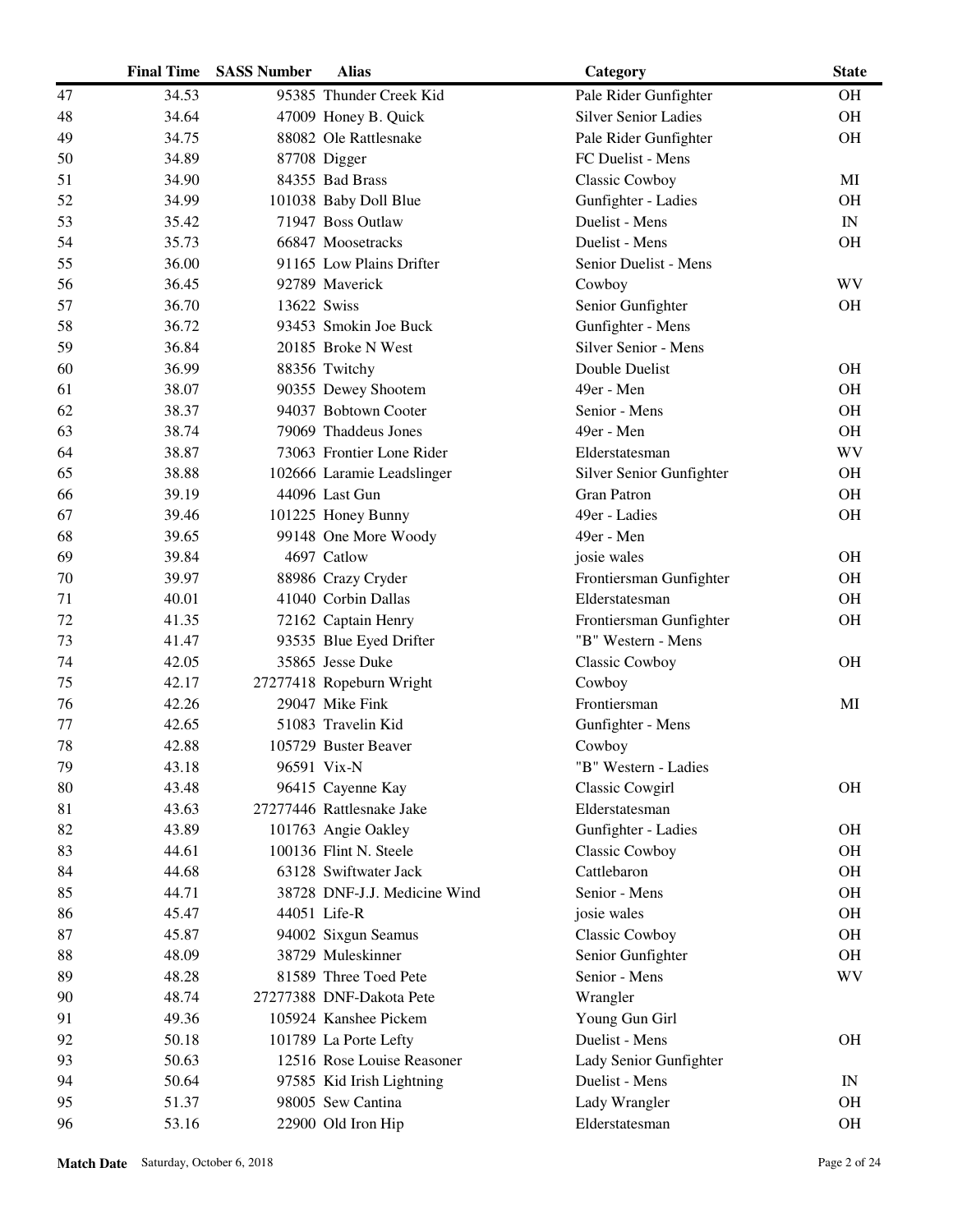|     | <b>Final Time</b> | <b>SASS Number</b> | <b>Alias</b>           | Category                  | <b>State</b> |
|-----|-------------------|--------------------|------------------------|---------------------------|--------------|
| 97  | 53.31             |                    | 28554 No Name          | Cattlebaron               | <b>OH</b>    |
| 98  | 55.72             |                    | 88727 Ani Two Feathers | Senior - Ladies           | <b>OH</b>    |
| 99  | 57.34             |                    | 25350 Little Mama      | <b>Grand Dame</b>         |              |
| 100 | 60.55             |                    | 59198 Shenango Joe     | Cattlebaron               | <b>OH</b>    |
| 101 | 62.79             |                    | 65905 Crowbar          | Senior Gunfighter         | OH           |
| 102 | 64.57             |                    | 41270 Rodent           | Cattlebaron               | MI           |
| 103 | 67.40             |                    | 50543 Kit Coleen       | Duelist - Ladies          | OH           |
| 104 | 72.60             |                    | 106041 Clay Pike Kid   | Buckaroo Boy              |              |
| 105 | 74.92             |                    | 99782 Kap Gun Karen    | 49er - Ladies             |              |
| 106 | 77.44             |                    | 75619 Calico Mary      | F.C. Gunfighter - Ladies  |              |
| 107 | 78.28             |                    | 22301 Saddlemaker      | Elderstatesman            |              |
| 108 | 89.22             |                    | 50329 Prairie Dawg     | Josey Wales Frontiersman  | <b>OH</b>    |
| 109 | 115.03            |                    | 99149 I.V. Woody       | 49er - Ladies             |              |
| 110 | 150.00            |                    | 34788 Hundred X Kid    | josie wales               |              |
| 110 | 150.00            |                    | 95476 Random Lee       | Pale Rider Elderstatesman |              |
| 112 | 999.00            |                    | 14513 DNF-Coffinmaker  | Josey Wales Frontiersman  | PA           |
| 113 | 9999.99           |                    | 101673 Nitro Joe       | 49er - Men                | <b>OH</b>    |

|                | Match Date Saturday, October 6, 2018 |             |                             |                             | Page 3 of 24 |
|----------------|--------------------------------------|-------------|-----------------------------|-----------------------------|--------------|
| 31             | 33.78                                |             | 93453 Smokin Joe Buck       | Gunfighter - Mens           |              |
| 30             | 33.48                                |             | 94002 Sixgun Seamus         | Classic Cowboy              | <b>OH</b>    |
| 29             | 32.95                                |             | 93535 Blue Eyed Drifter     | "B" Western - Mens          |              |
| 28             | 32.68                                |             | 70498 N.A. Custer           | "B" Western - Mens          | PA           |
| 27             | 32.65                                |             | 97216 Black Run Butcher     | Wrangler                    | <b>OH</b>    |
| 26             | 32.43                                |             | 70783 Canadian Black Magic  | Senior - Mens               | <b>ON</b>    |
| 25             | 31.34                                | 13622 Swiss |                             | Senior Gunfighter           | <b>OH</b>    |
| 24             | 31.24                                |             | 70784 Canadian Two Feathers | Senior - Ladies             | <b>ON</b>    |
| 23             | 30.72                                |             | 27277411 Skinny Kinny       | 49er - Men                  |              |
| 22             | 30.23                                |             | 98627 Roscoe Ranger         | Silver Senior - Mens        |              |
| 21             | 30.14                                |             | 90942 Blastin' Brad         | 49er - Men                  | OH           |
| 20             | 30.06                                |             | 47009 Honey B. Quick        | <b>Silver Senior Ladies</b> | <b>OH</b>    |
| 19             | 29.83                                |             | 92789 Maverick              | Cowboy                      | <b>WV</b>    |
| 18             | 29.80                                |             | 24707 Split Rail            | Frontiersman                | <b>OH</b>    |
| 17             | 29.56                                |             | 24816 Woody Shootem         | FC Gunfighter - Mens        |              |
| 16             | 29.33                                |             | 96510 Money Bags Mathias    | FC Traditional - Mens       | IN           |
| 15             | 28.55                                |             | 66861 Buckaroo Bubba        | Gunfighter - Mens           | <b>OH</b>    |
| 14             | 28.32                                | 76963 Reno  |                             | 49er - Men                  |              |
| 13             | 27.88                                |             | 20821 Gray Hare             | Wrangler                    | <b>OH</b>    |
| 12             | 27.67                                |             | 88986 Crazy Cryder          | Frontiersman Gunfighter     | <b>OH</b>    |
| 11             | 27.61                                |             | 66868 Loco Leadslinger      | Classic Cowboy              | <b>OH</b>    |
| 10             | 27.59                                |             | 58853 Stone Creek Drifter   | Pale Rider Gunfighter       |              |
| 9              | 26.85                                |             | 10614 Cripple Creek Kid     | Silver Senior Gunfighter    | <b>OH</b>    |
| 8              | 25.28                                |             | 101057 Lucky 13             | Silver Senior - Mens        | <b>OH</b>    |
| 7              | 25.24                                |             | 43113 Knot Hardly Dunn      | Elderstatesman              |              |
| 6              | 25.04                                |             | 71947 Boss Outlaw           | Duelist - Mens              | IN           |
| 5              | 24.87                                |             | 92788 Mad Dog Max           | 49er - Men                  | WV           |
| 4              | 24.00                                |             | 32827 Cheyenne Culpepper    | Senior Gunfighter           | <b>OH</b>    |
| 3              | 23.53                                |             | 78511 Shamrock Sadie        | 49er - Ladies               |              |
| $\overline{c}$ | 22.02                                |             | 98770 Long Shot Seth        | Cowboy                      |              |
| $\mathbf{1}$   | 20.44                                |             | 27277387 The Cumberland Kid | Cowboy                      |              |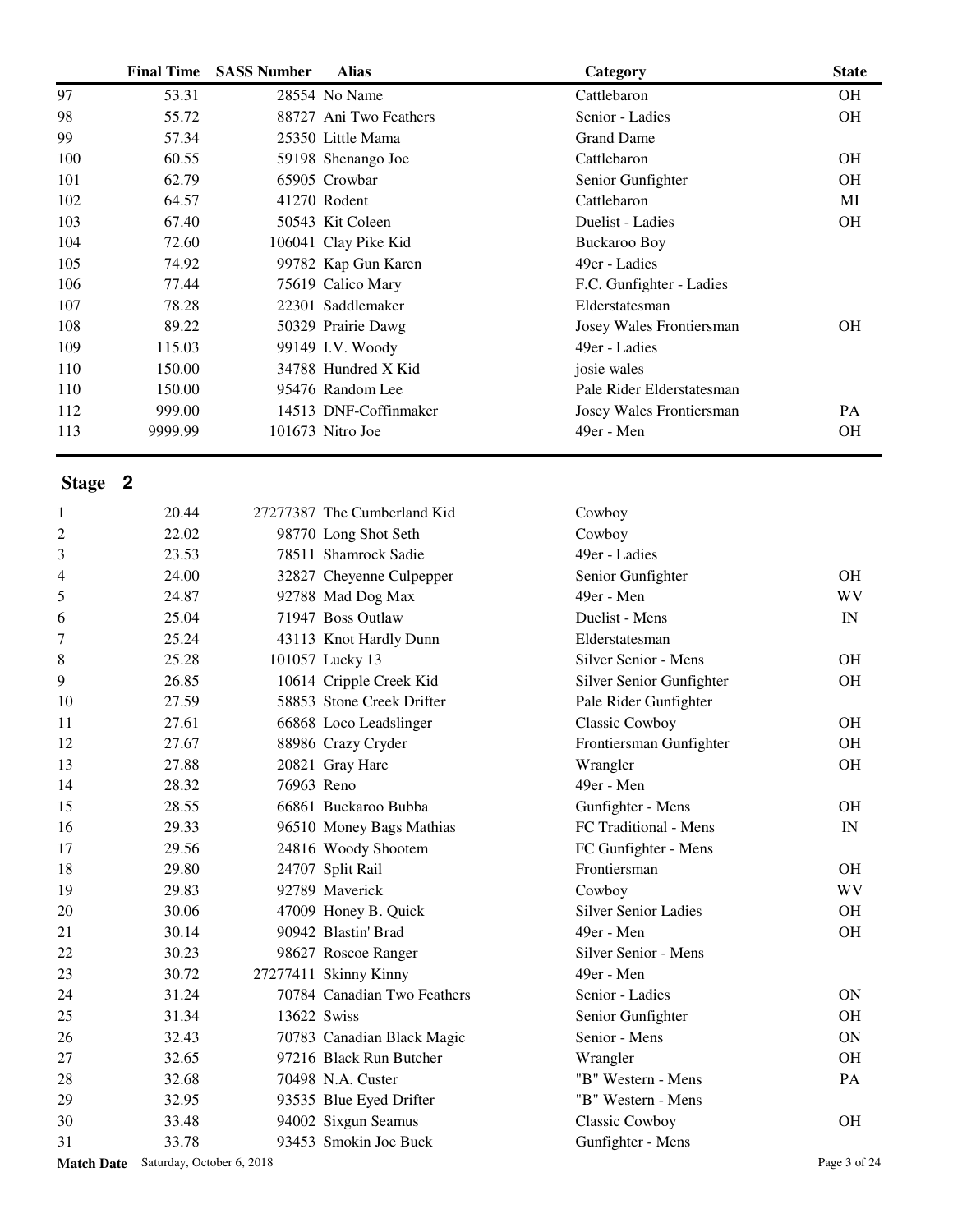|    | <b>Final Time</b> | <b>SASS Number</b> | <b>Alias</b>               | Category                 | <b>State</b> |
|----|-------------------|--------------------|----------------------------|--------------------------|--------------|
| 32 | 34.10             |                    | 101763 Angie Oakley        | Gunfighter - Ladies      | <b>OH</b>    |
| 33 | 34.18             |                    | 25349 Yee Haw              | Elderstatesman           |              |
| 34 | 34.41             |                    | 22149 Smokin Iron          | Senior Duelist - Mens    | <b>OH</b>    |
| 35 | 34.61             |                    | 88409 Hooligan Howes       | Frontiersman Gunfighter  | PA           |
| 36 | 35.03             |                    | 96444 Phil M. Withlead     | Elderstatesman           | <b>OH</b>    |
| 37 | 35.04             |                    | 87708 Digger               | FC Duelist - Mens        |              |
| 38 | 35.06             |                    | 101037 Raging Thunder      | Duelist - Mens           | <b>OH</b>    |
| 39 | 35.12             |                    | 63128 Swiftwater Jack      | Cattlebaron              | <b>OH</b>    |
| 40 | 35.32             |                    | 95635 Short Term Emory     | Gunfighter - Mens        |              |
| 41 | 35.38             |                    | 79522 Jesse Jane JJ        | Senior - Ladies          |              |
| 42 | 35.56             |                    | 33226 John Lee             | Senior Duelist - Mens    | <b>OH</b>    |
| 42 | 35.56             |                    | 105729 Buster Beaver       | Cowboy                   |              |
| 44 | 36.23             |                    | 102666 Laramie Leadslinger | Silver Senior Gunfighter | <b>OH</b>    |
| 45 | 36.31             |                    | 98769 Prairie Cole         | 49er - Men               |              |
| 46 | 36.34             |                    | 75295 Loquacious Loner     | FC Gunfighter - Mens     |              |
| 47 | 36.72             |                    | 90355 Dewey Shootem        | 49er - Men               | <b>OH</b>    |
| 48 | 36.86             |                    | 99148 One More Woody       | 49er - Men               |              |
| 49 | 37.42             |                    | 61688 Hershey Barr         | Senior - Mens            | <b>OH</b>    |
| 50 | 37.57             |                    | 86439 Mossy Pops           | Senior Gunfighter        |              |
| 51 | 38.09             |                    | 90690 Bo Darlin'           | 49er - Ladies            |              |
| 52 | 38.47             |                    | 35865 Jesse Duke           | Classic Cowboy           | <b>OH</b>    |
| 53 | 38.53             |                    | 98793 MoBetta              | FC Traditional - Ladies  |              |
| 54 | 38.60             |                    | 11219 Shotgun Chavezz      | Cattlebaron              | <b>OH</b>    |
| 55 | 38.64             |                    | 88356 Twitchy              | Double Duelist           | OH           |
| 56 | 39.32             |                    | 88082 Ole Rattlesnake      | Pale Rider Gunfighter    | OH           |
| 57 | 39.45             |                    | 97635 Rayl Gun             | Lady Wrangler            |              |
| 58 | 40.34             |                    | 96591 Vix-N                | "B" Western - Ladies     |              |
| 59 | 40.68             |                    | 84355 Bad Brass            | Classic Cowboy           | MI           |
| 60 | 40.94             |                    | 91165 Low Plains Drifter   | Senior Duelist - Mens    |              |
| 61 | 41.21             |                    | 4697 Catlow                | josie wales              | <b>OH</b>    |
| 62 | 41.23             |                    | 66847 Moosetracks          | Duelist - Mens           | OH           |
| 63 | 41.40             |                    | 38729 Muleskinner          | Senior Gunfighter        | <b>OH</b>    |
| 64 | 41.78             |                    | 73063 Frontier Lone Rider  | Elderstatesman           | WV           |
| 65 | 41.79             |                    | 78668 Mean Gun Mark        | Outlaw                   |              |
| 66 | 41.90             |                    | 101789 La Porte Lefty      | Duelist - Mens           | <b>OH</b>    |
| 67 | 42.27             |                    | 13621 Rye Miles            | Senior Duelist - Mens    | <b>OH</b>    |
| 68 | 42.52             |                    | 81589 Three Toed Pete      | Senior - Mens            | WV           |
| 69 | 43.12             |                    | 20185 Broke N West         | Silver Senior - Mens     |              |
| 70 | 43.38             |                    | 29047 Mike Fink            | Frontiersman             | MI           |
| 71 | 43.49             |                    | 44096 Last Gun             | <b>Gran Patron</b>       | <b>OH</b>    |
| 72 | 43.52             |                    | 12515 Wilbur Green Rexroat | Silver Senior Gunfighter |              |
| 73 | 43.84             |                    | 27277418 Ropeburn Wright   | Cowboy                   |              |
| 74 | 44.19             |                    | 53825 R.S. Dancer          | Senior Gunfighter        | <b>OH</b>    |
| 75 | 44.32             |                    | 94037 Bobtown Cooter       | Senior - Mens            | <b>OH</b>    |
| 76 | 45.84             |                    | 95385 Thunder Creek Kid    | Pale Rider Gunfighter    | <b>OH</b>    |
| 77 | 47.86             |                    | 41270 Rodent               | Cattlebaron              | MI           |
| 78 | 48.74             |                    | 26854 Moe Gunns            | Cattlebaron              | MI           |
| 79 | 49.71             |                    | 79269 Blood Washed         | Silver Senior Gunfighter |              |
| 80 | 49.86             |                    | 83621 DNF-Cheatin Charlie  | Frontiersman             | <b>OH</b>    |
| 81 | 49.98             |                    | 101225 Honey Bunny         | 49er - Ladies            | <b>OH</b>    |
|    |                   |                    |                            |                          |              |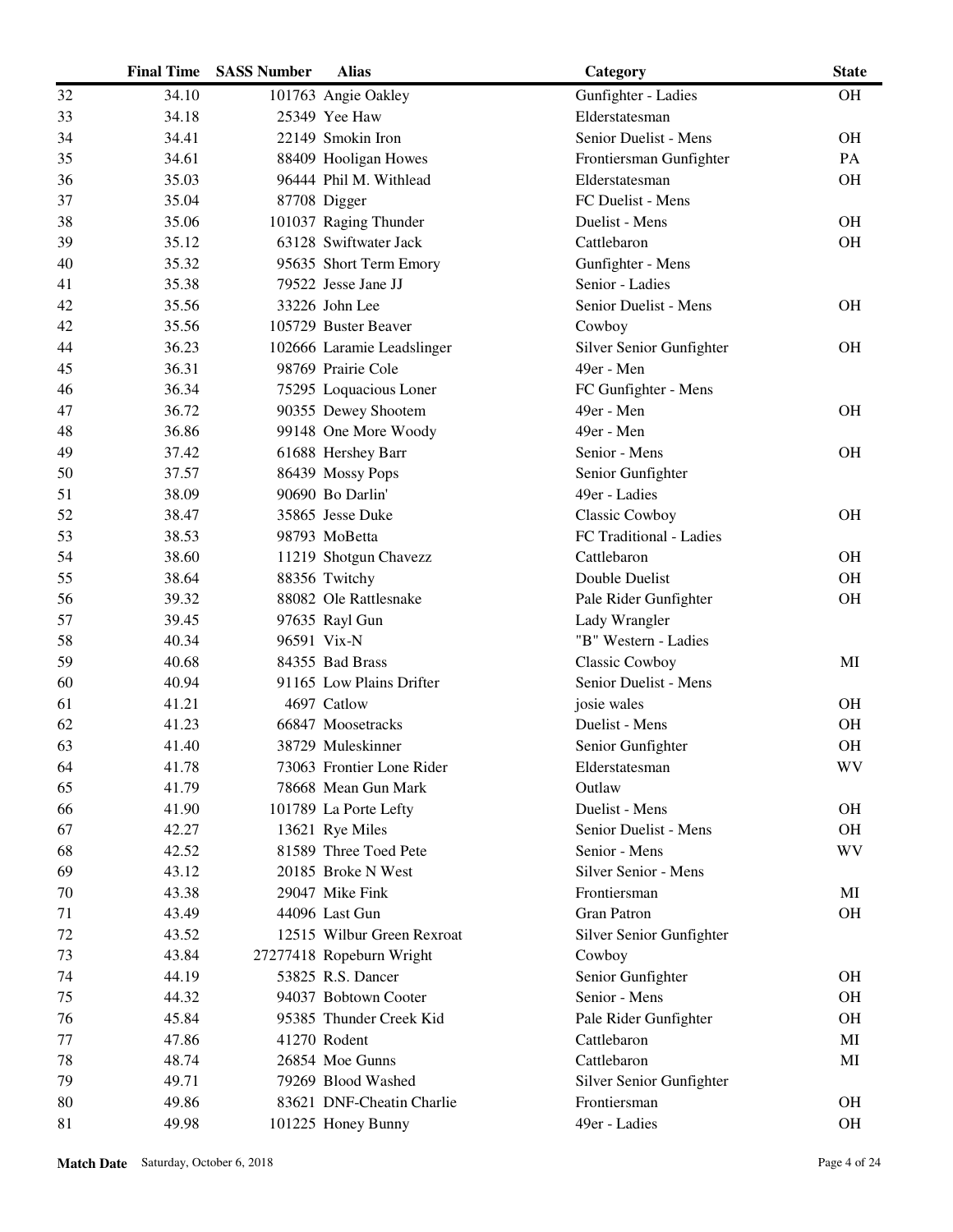|     | <b>Final Time</b> | <b>SASS Number</b> | <b>Alias</b>                 | Category                  | <b>State</b> |
|-----|-------------------|--------------------|------------------------------|---------------------------|--------------|
| 82  | 50.45             |                    | 98005 Sew Cantina            | Lady Wrangler             | OH           |
| 83  | 50.67             |                    | 96415 Cayenne Kay            | Classic Cowgirl           | <b>OH</b>    |
| 84  | 50.69             |                    | 28554 No Name                | Cattlebaron               | <b>OH</b>    |
| 85  | 52.48             |                    | 101038 Baby Doll Blue        | Gunfighter - Ladies       | OH           |
| 86  | 52.52             |                    | 44051 Life-R                 | josie wales               | OH           |
| 87  | 53.32             |                    | 41040 Corbin Dallas          | Elderstatesman            | <b>OH</b>    |
| 88  | 54.22             |                    | 25350 Little Mama            | <b>Grand Dame</b>         |              |
| 89  | 55.06             |                    | 79069 Thaddeus Jones         | 49er - Men                | <b>OH</b>    |
| 90  | 55.19             |                    | 105924 Kanshee Pickem        | Young Gun Girl            |              |
| 91  | 55.27             |                    | 27277446 Rattlesnake Jake    | Elderstatesman            |              |
| 92  | 55.50             |                    | 38728 DNF-J.J. Medicine Wind | Senior - Mens             | <b>OH</b>    |
| 93  | 55.71             |                    | 51083 Travelin Kid           | Gunfighter - Mens         |              |
| 94  | 58.51             |                    | 50543 Kit Coleen             | Duelist - Ladies          | <b>OH</b>    |
| 95  | 58.54             |                    | 100136 Flint N. Steele       | Classic Cowboy            | OH           |
| 96  | 58.72             |                    | 88727 Ani Two Feathers       | Senior - Ladies           | OH           |
| 97  | 60.19             |                    | 59198 Shenango Joe           | Cattlebaron               | OH           |
| 98  | 60.27             |                    | 22900 Old Iron Hip           | Elderstatesman            | <b>OH</b>    |
| 99  | 61.93             |                    | 12516 Rose Louise Reasoner   | Lady Senior Gunfighter    |              |
| 100 | 61.95             |                    | 65905 Crowbar                | Senior Gunfighter         | OH           |
| 101 | 62.53             |                    | 99149 I.V. Woody             | 49er - Ladies             |              |
| 102 | 66.05             |                    | 75619 Calico Mary            | F.C. Gunfighter - Ladies  |              |
| 103 | 67.15             |                    | 95476 Random Lee             | Pale Rider Elderstatesman |              |
| 104 | 67.73             |                    | 97585 Kid Irish Lightning    | Duelist - Mens            | IN           |
| 105 | 69.50             |                    | 34788 Hundred X Kid          | josie wales               |              |
| 106 | 69.97             |                    | 72162 Captain Henry          | Frontiersman Gunfighter   | <b>OH</b>    |
| 107 | 71.36             |                    | 106041 Clay Pike Kid         | <b>Buckaroo Boy</b>       |              |
| 108 | 76.74             |                    | 27277388 DNF-Dakota Pete     | Wrangler                  |              |
| 109 | 87.32             |                    | 99782 Kap Gun Karen          | 49er - Ladies             |              |
| 110 | 88.77             |                    | 22301 Saddlemaker            | Elderstatesman            |              |
| 111 | 93.09             |                    | 50329 Prairie Dawg           | Josey Wales Frontiersman  | <b>OH</b>    |
| 112 | 999.00            |                    | 14513 DNF-Coffinmaker        | Josey Wales Frontiersman  | PA           |
| 113 | 9999.99           |                    | 101673 Nitro Joe             | 49er - Men                | <b>OH</b>    |

| 2<br>17.98<br>27277387 The Cumberland Kid<br>Cowboy<br>3<br>Silver Senior - Mens<br>18.29<br>98627 Roscoe Ranger<br>4<br>97216 Black Run Butcher<br>19.10<br>Wrangler<br>5<br>19.63<br>Silver Senior - Mens<br>101057 Lucky 13 |           |
|--------------------------------------------------------------------------------------------------------------------------------------------------------------------------------------------------------------------------------|-----------|
|                                                                                                                                                                                                                                |           |
|                                                                                                                                                                                                                                |           |
|                                                                                                                                                                                                                                | OH.       |
|                                                                                                                                                                                                                                | <b>OH</b> |
| 6<br>20821 Gray Hare<br>20.36<br>Wrangler                                                                                                                                                                                      | <b>OH</b> |
| 7<br>20.86<br>43113 Knot Hardly Dunn<br>Elderstatesman                                                                                                                                                                         |           |
| 8<br>21.06<br>92788 Mad Dog Max<br>49er - Men                                                                                                                                                                                  | WV.       |
| 9<br>21.85<br>98770 Long Shot Seth<br>Cowboy                                                                                                                                                                                   |           |
| 13622 Swiss<br>10<br>21.98<br>Senior Gunfighter                                                                                                                                                                                | <b>OH</b> |
| 11<br>79269 Blood Washed<br>22.00<br>Silver Senior Gunfighter                                                                                                                                                                  |           |
| 12<br>22.12<br>92789 Mayerick<br>Cowboy                                                                                                                                                                                        | WV        |
| 13<br>22.16<br>70784 Canadian Two Feathers<br>Senior - Ladies                                                                                                                                                                  | ON        |
| 14<br>FC Traditional - Mens<br>22.17<br>96510 Money Bags Mathias                                                                                                                                                               | IN        |
| 15<br>22.74<br>90355 Dewey Shootem<br>49er - Men                                                                                                                                                                               | <b>OH</b> |
| 16<br>78668 Mean Gun Mark<br>Outlaw<br>22.77                                                                                                                                                                                   |           |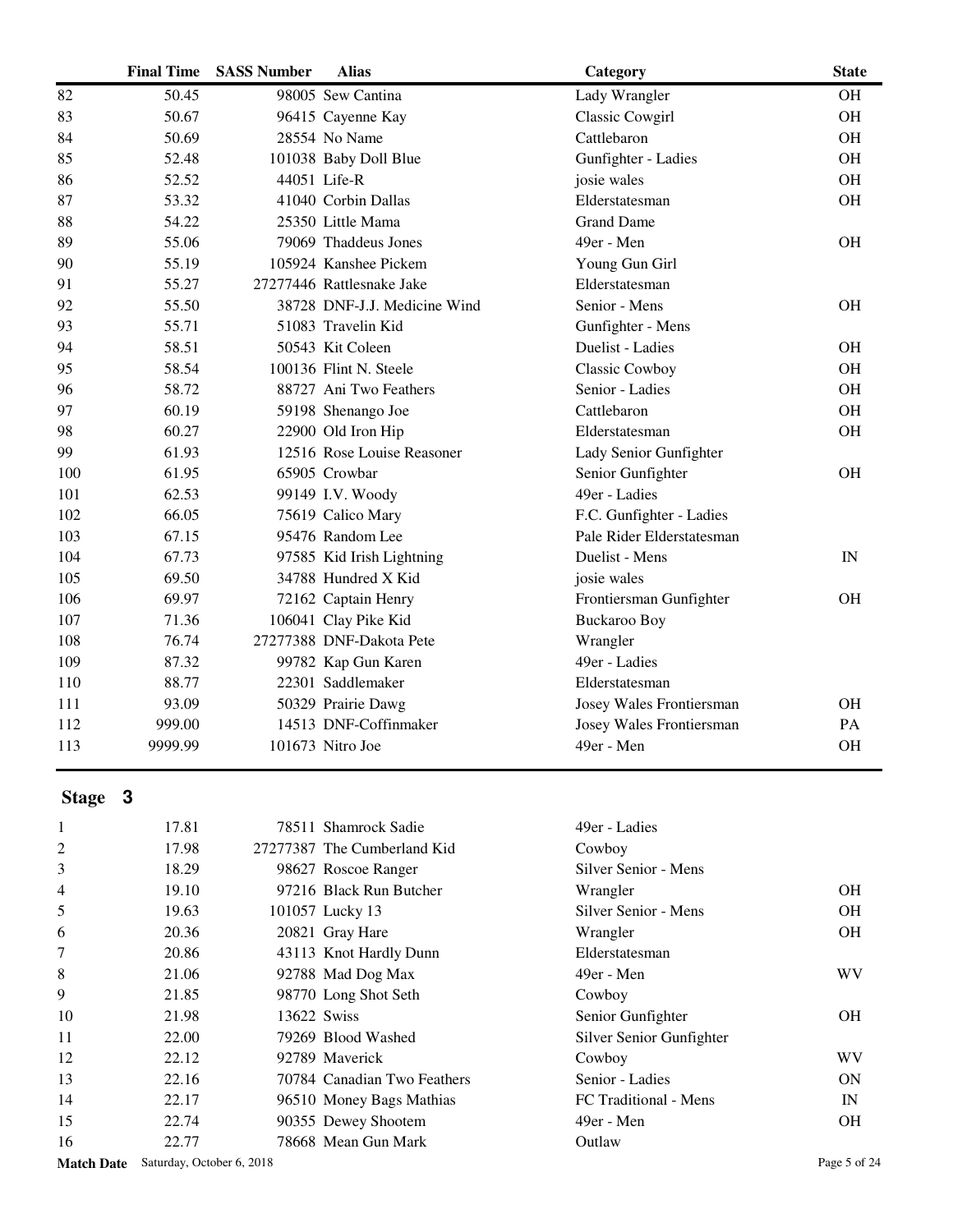|    | <b>Final Time</b> | <b>SASS Number</b> | <b>Alias</b>               | Category                    | <b>State</b> |
|----|-------------------|--------------------|----------------------------|-----------------------------|--------------|
| 17 | 22.86             |                    | 93535 Blue Eyed Drifter    | "B" Western - Mens          |              |
| 18 | 22.99             |                    | 22149 Smokin Iron          | Senior Duelist - Mens       | <b>OH</b>    |
| 19 | 23.42             |                    | 94002 Sixgun Seamus        | Classic Cowboy              | <b>OH</b>    |
| 20 | 23.70             |                    | 70783 Canadian Black Magic | Senior - Mens               | <b>ON</b>    |
| 21 | 24.35             |                    | 10614 Cripple Creek Kid    | Silver Senior Gunfighter    | <b>OH</b>    |
| 22 | 24.43             |                    | 66868 Loco Leadslinger     | <b>Classic Cowboy</b>       | OH           |
| 23 | 24.62             |                    | 98769 Prairie Cole         | 49er - Men                  |              |
| 24 | 24.70             |                    | 93453 Smokin Joe Buck      | Gunfighter - Mens           |              |
| 25 | 25.40             |                    | 28554 No Name              | Cattlebaron                 | <b>OH</b>    |
| 26 | 25.61             |                    | 98793 MoBetta              | FC Traditional - Ladies     |              |
| 27 | 26.19             |                    | 32827 Cheyenne Culpepper   | Senior Gunfighter           | <b>OH</b>    |
| 28 | 26.59             |                    | 70498 N.A. Custer          | "B" Western - Mens          | PA           |
| 29 | 27.18             |                    | 105729 Buster Beaver       | Cowboy                      |              |
| 30 | 27.19             |                    | 66861 Buckaroo Bubba       | Gunfighter - Mens           | <b>OH</b>    |
| 31 | 27.53             |                    | 51083 Travelin Kid         | Gunfighter - Mens           |              |
| 32 | 27.75             |                    | 96444 Phil M. Withlead     | Elderstatesman              | <b>OH</b>    |
| 33 | 28.28             |                    | 97635 Rayl Gun             | Lady Wrangler               |              |
| 34 | 28.41             |                    | 90942 Blastin' Brad        | 49er - Men                  | <b>OH</b>    |
| 35 | 28.54             |                    | 99148 One More Woody       | 49er - Men                  |              |
| 36 | 28.72             |                    | 47009 Honey B. Quick       | <b>Silver Senior Ladies</b> | <b>OH</b>    |
| 36 | 28.72             |                    | 86439 Mossy Pops           | Senior Gunfighter           |              |
| 38 | 28.78             |                    | 12515 Wilbur Green Rexroat | Silver Senior Gunfighter    |              |
| 39 | 28.97             |                    | 79069 Thaddeus Jones       | 49er - Men                  | <b>OH</b>    |
| 40 | 29.02             |                    | 33226 John Lee             | Senior Duelist - Mens       | <b>OH</b>    |
| 41 | 29.86             |                    | 27277418 Ropeburn Wright   | Cowboy                      |              |
| 42 | 29.98             | 76963 Reno         |                            | 49er - Men                  |              |
| 43 | 30.03             |                    | 11219 Shotgun Chavezz      | Cattlebaron                 | <b>OH</b>    |
| 44 | 30.29             |                    | 24816 Woody Shootem        | FC Gunfighter - Mens        |              |
| 45 | 30.31             |                    | 27277411 Skinny Kinny      | 49er - Men                  |              |
| 46 | 30.52             |                    | 20185 Broke N West         | Silver Senior - Mens        |              |
| 47 | 30.71             |                    | 102666 Laramie Leadslinger | Silver Senior Gunfighter    | <b>OH</b>    |
| 48 | 30.84             |                    | 101037 Raging Thunder      | Duelist - Mens              | <b>OH</b>    |
| 49 | 31.12             |                    | 101038 Baby Doll Blue      | Gunfighter - Ladies         | <b>OH</b>    |
| 50 | 31.42             |                    | 90690 Bo Darlin'           | 49er - Ladies               |              |
| 51 | 31.68             |                    | 73063 Frontier Lone Rider  | Elderstatesman              | WV           |
| 52 | 32.23             |                    | 87708 Digger               | FC Duelist - Mens           |              |
| 53 | 32.30             |                    | 96591 Vix-N                | "B" Western - Ladies        |              |
| 54 | 32.31             |                    | 88986 Crazy Cryder         | Frontiersman Gunfighter     | <b>OH</b>    |
| 55 | 32.48             |                    | 66847 Moosetracks          | Duelist - Mens              | <b>OH</b>    |
| 56 | 32.48             |                    | 25349 Yee Haw              | Elderstatesman              |              |
| 57 | 32.61             |                    | 29047 Mike Fink            | Frontiersman                | MI           |
| 58 | 32.75             |                    | 63128 Swiftwater Jack      | Cattlebaron                 | <b>OH</b>    |
| 59 | 32.88             |                    | 61688 Hershey Barr         | Senior - Mens               | <b>OH</b>    |
| 60 | 33.14             |                    | 88409 Hooligan Howes       | Frontiersman Gunfighter     | PA           |
| 61 | 33.29             |                    | 58853 Stone Creek Drifter  | Pale Rider Gunfighter       |              |
| 62 | 33.63             |                    | 95385 Thunder Creek Kid    | Pale Rider Gunfighter       | <b>OH</b>    |
| 63 | 33.82             |                    | 53825 R.S. Dancer          | Senior Gunfighter           | <b>OH</b>    |
| 64 | 33.93             |                    | 88082 Ole Rattlesnake      | Pale Rider Gunfighter       | <b>OH</b>    |
| 65 | 33.96             |                    | 88727 Ani Two Feathers     | Senior - Ladies             | <b>OH</b>    |
| 66 | 35.22             |                    | 44096 Last Gun             | <b>Gran Patron</b>          | <b>OH</b>    |
|    |                   |                    |                            |                             |              |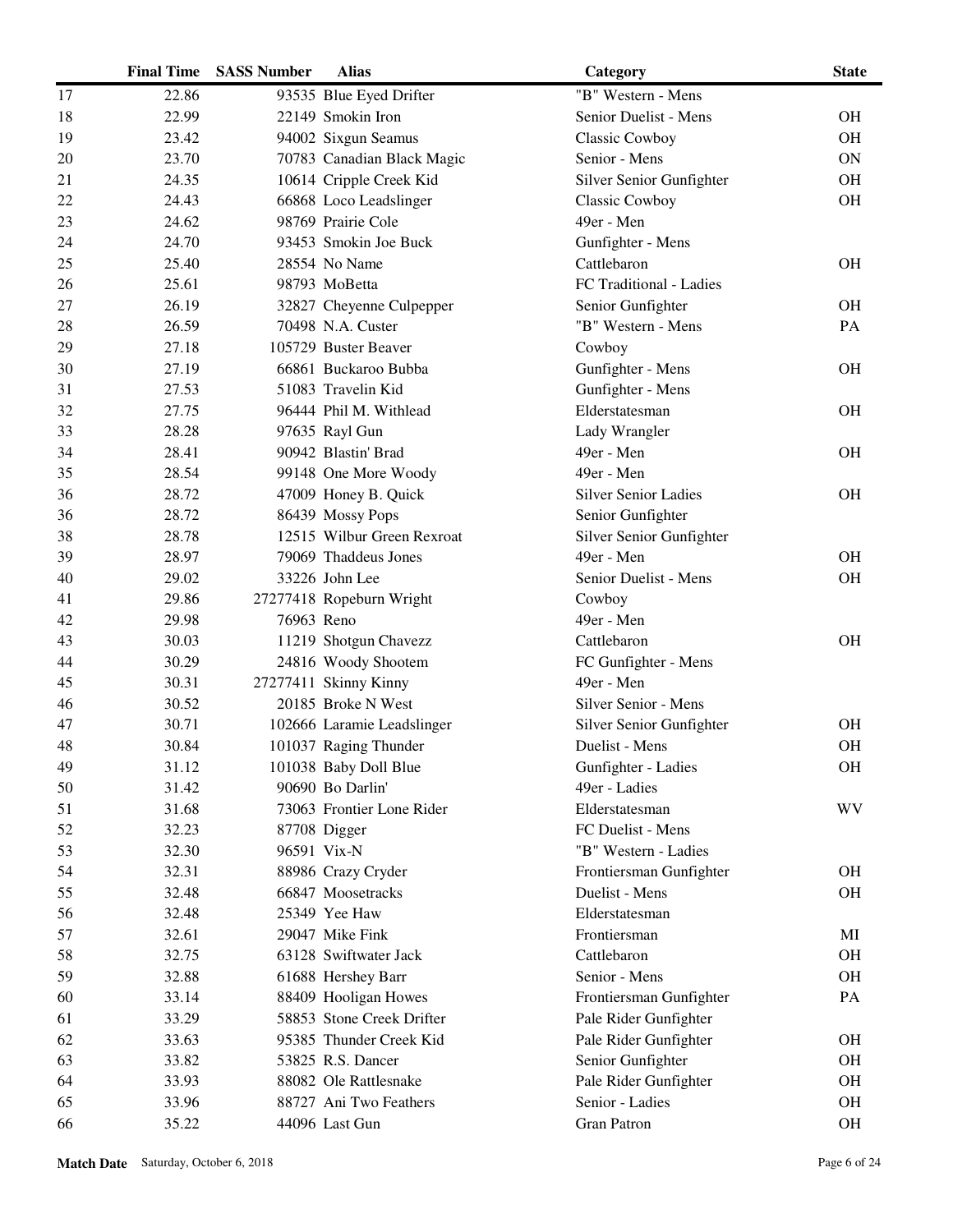|     | <b>Final Time</b> | <b>SASS Number</b> | <b>Alias</b>                 | Category                  | <b>State</b>             |
|-----|-------------------|--------------------|------------------------------|---------------------------|--------------------------|
| 67  | 35.73             |                    | 101789 La Porte Lefty        | Duelist - Mens            | <b>OH</b>                |
| 68  | 36.10             |                    | 101225 Honey Bunny           | 49er - Ladies             | OH                       |
| 69  | 36.60             |                    | 35865 Jesse Duke             | Classic Cowboy            | <b>OH</b>                |
| 69  | 36.60             |                    | 27277388 DNF-Dakota Pete     | Wrangler                  |                          |
| 71  | 36.94             |                    | 95635 Short Term Emory       | Gunfighter - Mens         |                          |
| 72  | 37.12             |                    | 99149 I.V. Woody             | 49er - Ladies             |                          |
| 73  | 37.15             |                    | 97585 Kid Irish Lightning    | Duelist - Mens            | IN                       |
| 74  | 37.26             |                    | 24707 Split Rail             | Frontiersman              | <b>OH</b>                |
| 75  | 37.28             |                    | 105924 Kanshee Pickem        | Young Gun Girl            |                          |
| 76  | 38.98             |                    | 100136 Flint N. Steele       | <b>Classic Cowboy</b>     | <b>OH</b>                |
| 77  | 39.00             |                    | 22900 Old Iron Hip           | Elderstatesman            | <b>OH</b>                |
| 78  | 39.04             |                    | 79522 Jesse Jane JJ          | Senior - Ladies           |                          |
| 79  | 39.75             |                    | 75295 Loquacious Loner       | FC Gunfighter - Mens      |                          |
| 80  | 40.63             |                    | 4697 Catlow                  | josie wales               | OH                       |
| 81  | 40.70             |                    | 98005 Sew Cantina            | Lady Wrangler             | <b>OH</b>                |
| 81  | 40.70             |                    | 44051 Life-R                 | josie wales               | <b>OH</b>                |
| 83  | 41.01             |                    | 41270 Rodent                 | Cattlebaron               | MI                       |
| 84  | 41.17             |                    | 38729 Muleskinner            | Senior Gunfighter         | <b>OH</b>                |
| 85  | 41.81             |                    | 88356 Twitchy                | Double Duelist            | <b>OH</b>                |
| 86  | 41.91             |                    | 71947 Boss Outlaw            | Duelist - Mens            | $\ensuremath{\text{IN}}$ |
| 87  | 43.90             |                    | 59198 Shenango Joe           | Cattlebaron               | <b>OH</b>                |
| 88  | 44.64             |                    | 72162 Captain Henry          | Frontiersman Gunfighter   | <b>OH</b>                |
| 89  | 44.93             |                    | 101763 Angie Oakley          | Gunfighter - Ladies       | <b>OH</b>                |
| 90  | 46.06             |                    | 13621 Rye Miles              | Senior Duelist - Mens     | <b>OH</b>                |
| 91  | 46.74             |                    | 94037 Bobtown Cooter         | Senior - Mens             | <b>OH</b>                |
| 92  | 47.63             |                    | 38728 DNF-J.J. Medicine Wind | Senior - Mens             | OH                       |
| 93  | 49.00             |                    | 91165 Low Plains Drifter     | Senior Duelist - Mens     |                          |
| 94  | 50.09             |                    | 96415 Cayenne Kay            | Classic Cowgirl           | <b>OH</b>                |
| 95  | 51.08             |                    | 12516 Rose Louise Reasoner   | Lady Senior Gunfighter    |                          |
| 96  | 53.40             |                    | 75619 Calico Mary            | F.C. Gunfighter - Ladies  |                          |
| 97  | 54.03             |                    | 27277446 Rattlesnake Jake    | Elderstatesman            |                          |
| 98  | 54.77             |                    | 65905 Crowbar                | Senior Gunfighter         | <b>OH</b>                |
| 99  | 54.96             |                    | 50543 Kit Coleen             | Duelist - Ladies          | <b>OH</b>                |
| 100 | 67.89             |                    | 95476 Random Lee             | Pale Rider Elderstatesman |                          |
| 101 | 69.64             |                    | 99782 Kap Gun Karen          | 49er - Ladies             |                          |
| 102 | 70.39             |                    | 34788 Hundred X Kid          | josie wales               |                          |
| 103 | 71.51             |                    | 106041 Clay Pike Kid         | <b>Buckaroo Boy</b>       |                          |
| 104 | 78.37             |                    | 50329 Prairie Dawg           | Josey Wales Frontiersman  | <b>OH</b>                |
| 105 | 88.08             |                    | 22301 Saddlemaker            | Elderstatesman            |                          |
| 106 | 118.81            |                    | 14513 DNF-Coffinmaker        | Josey Wales Frontiersman  | PA                       |
| 107 | 137.26            |                    | 25350 Little Mama            | <b>Grand Dame</b>         |                          |
| 108 | 150.00            |                    | 83621 DNF-Cheatin Charlie    | Frontiersman              | <b>OH</b>                |
| 108 | 150.00            |                    | 41040 Corbin Dallas          | Elderstatesman            | <b>OH</b>                |
| 108 | 150.00            |                    | 84355 Bad Brass              | <b>Classic Cowboy</b>     | MI                       |
| 108 | 150.00            |                    | 26854 Moe Gunns              | Cattlebaron               | MI                       |
| 108 | 150.00            |                    | 81589 Three Toed Pete        | Senior - Mens             | WV                       |
| 113 | 9999.99           |                    | 101673 Nitro Joe             | 49er - Men                | <b>OH</b>                |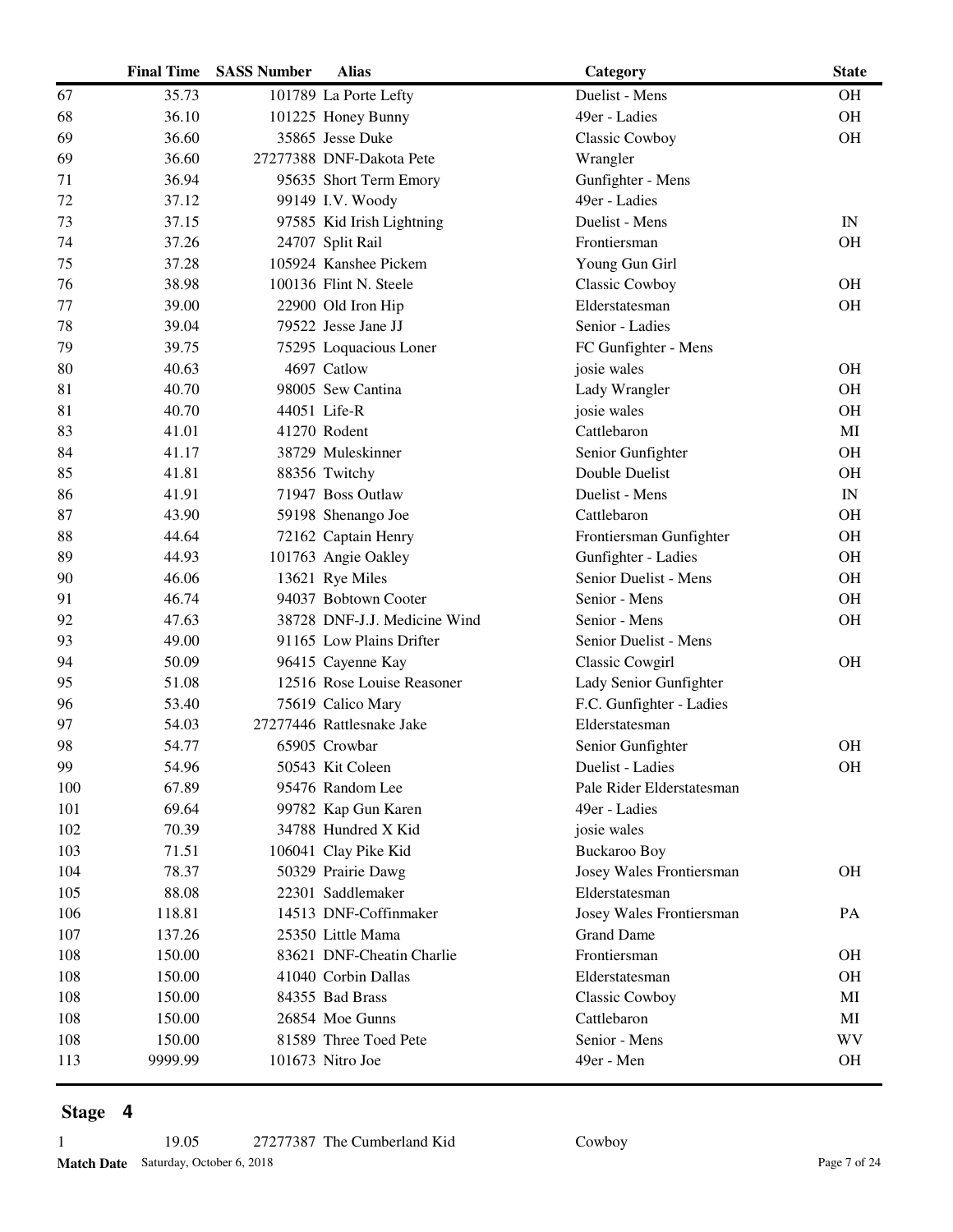|                | <b>Final Time</b> | <b>SASS Number</b> | <b>Alias</b>                | Category                    | <b>State</b>             |
|----------------|-------------------|--------------------|-----------------------------|-----------------------------|--------------------------|
| $\overline{2}$ | 20.61             |                    | 32827 Cheyenne Culpepper    | Senior Gunfighter           | <b>OH</b>                |
| 3              | 20.80             |                    | 95635 Short Term Emory      | Gunfighter - Mens           |                          |
| 4              | 21.00             |                    | 92788 Mad Dog Max           | 49er - Men                  | <b>WV</b>                |
| 5              | 22.14             |                    | 101057 Lucky 13             | Silver Senior - Mens        | <b>OH</b>                |
| 6              | 22.29             |                    | 98627 Roscoe Ranger         | Silver Senior - Mens        |                          |
| 7              | 22.49             |                    | 97216 Black Run Butcher     | Wrangler                    | <b>OH</b>                |
| 8              | 22.65             |                    | 78511 Shamrock Sadie        | 49er - Ladies               |                          |
| 9              | 23.88             |                    | 20821 Gray Hare             | Wrangler                    | <b>OH</b>                |
| 10             | 24.05             |                    | 88986 Crazy Cryder          | Frontiersman Gunfighter     | <b>OH</b>                |
| 11             | 24.14             |                    | 58853 Stone Creek Drifter   | Pale Rider Gunfighter       |                          |
| 12             | 24.29             | 13622 Swiss        |                             | Senior Gunfighter           | <b>OH</b>                |
| 13             | 24.38             | 76963 Reno         |                             | 49er - Men                  |                          |
| 14             | 24.67             |                    | 79269 Blood Washed          | Silver Senior Gunfighter    |                          |
| 15             | 24.85             |                    | 90355 Dewey Shootem         | 49er - Men                  | <b>OH</b>                |
| 16             | 25.02             |                    | 66861 Buckaroo Bubba        | Gunfighter - Mens           | <b>OH</b>                |
| 17             | 25.77             |                    | 10614 Cripple Creek Kid     | Silver Senior Gunfighter    | <b>OH</b>                |
| 18             | 25.92             |                    | 70783 Canadian Black Magic  | Senior - Mens               | <b>ON</b>                |
| 19             | 25.98             |                    | 24707 Split Rail            | Frontiersman                | OH                       |
| 20             | 26.27             |                    | 43113 Knot Hardly Dunn      | Elderstatesman              |                          |
| 21             | 26.28             |                    | 105729 Buster Beaver        | Cowboy                      |                          |
| 22             | 26.35             |                    | 24816 Woody Shootem         | FC Gunfighter - Mens        |                          |
| 23             | 26.40             |                    | 101037 Raging Thunder       | Duelist - Mens              | <b>OH</b>                |
| 24             | 26.83             |                    | 27277411 Skinny Kinny       | 49er - Men                  |                          |
| 25             | 27.11             |                    | 88409 Hooligan Howes        | Frontiersman Gunfighter     | PA                       |
| 26             | 27.21             |                    | 90942 Blastin' Brad         | 49er - Men                  | <b>OH</b>                |
| 27             | 27.32             |                    | 96510 Money Bags Mathias    | FC Traditional - Mens       | $\ensuremath{\text{IN}}$ |
| 28             | 27.46             |                    | 92789 Maverick              | Cowboy                      | <b>WV</b>                |
| 29             | 27.89             |                    | 47009 Honey B. Quick        | <b>Silver Senior Ladies</b> | <b>OH</b>                |
| 30             | 28.00             |                    | 98769 Prairie Cole          | 49er - Men                  |                          |
| 31             | 28.17             |                    | 101763 Angie Oakley         | Gunfighter - Ladies         | <b>OH</b>                |
| 32             | 28.32             |                    | 83621 DNF-Cheatin Charlie   | Frontiersman                | <b>OH</b>                |
| 33             | 28.34             |                    | 70784 Canadian Two Feathers | Senior - Ladies             | ON                       |
| 34             | 28.55             |                    | 86439 Mossy Pops            | Senior Gunfighter           |                          |
| 35             | 29.00             |                    | 53825 R.S. Dancer           | Senior Gunfighter           | <b>OH</b>                |
| 36             | 29.13             |                    | 93535 Blue Eyed Drifter     | "B" Western - Mens          |                          |
| 37             | 29.19             |                    | 26854 Moe Gunns             | Cattlebaron                 | MI                       |
| 38             | 29.43             |                    | 13621 Rye Miles             | Senior Duelist - Mens       | <b>OH</b>                |
| 39             | 30.04             |                    | 25349 Yee Haw               | Elderstatesman              |                          |
| 40             | 30.07             |                    | 33226 John Lee              | Senior Duelist - Mens       | <b>OH</b>                |
| 41             | 30.37             |                    | 98770 Long Shot Seth        | Cowboy                      |                          |
| 42             | 30.44             |                    | 101038 Baby Doll Blue       | Gunfighter - Ladies         | <b>OH</b>                |
| 43             | 31.09             |                    | 98793 MoBetta               | FC Traditional - Ladies     |                          |
| 44             | 31.28             |                    | 97635 Rayl Gun              | Lady Wrangler               |                          |
| 45             | 31.31             |                    | 11219 Shotgun Chavezz       | Cattlebaron                 | <b>OH</b>                |
| 46             | 31.80             |                    | 44051 Life-R                | josie wales                 | OH                       |
| 47             | 32.18             |                    | 29047 Mike Fink             | Frontiersman                | MI                       |
| 48             | 32.21             |                    | 75295 Loquacious Loner      | FC Gunfighter - Mens        |                          |
| 49             | 32.45             |                    | 84355 Bad Brass             | Classic Cowboy              | MI                       |
| 50             | 32.91             |                    | 63128 Swiftwater Jack       | Cattlebaron                 | <b>OH</b>                |
| 51             | 33.32             |                    | 96444 Phil M. Withlead      | Elderstatesman              | OH                       |
|                |                   |                    |                             |                             |                          |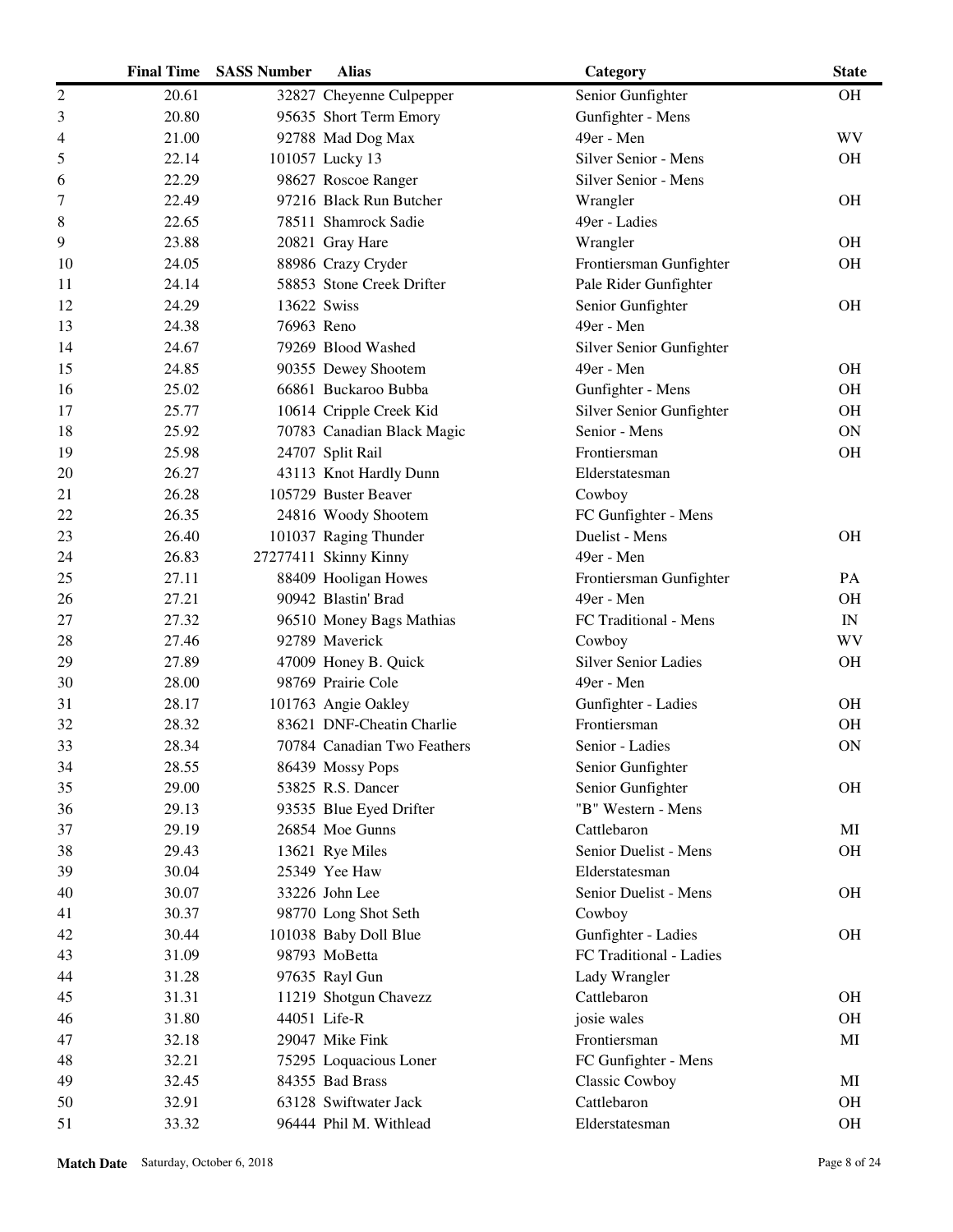|     | <b>Final Time</b> | <b>SASS Number</b> | <b>Alias</b>                 | Category                 | <b>State</b>             |
|-----|-------------------|--------------------|------------------------------|--------------------------|--------------------------|
| 52  | 33.75             |                    | 66847 Moosetracks            | Duelist - Mens           | <b>OH</b>                |
| 53  | 33.90             |                    | 102666 Laramie Leadslinger   | Silver Senior Gunfighter | OH                       |
| 54  | 34.02             |                    | 78668 Mean Gun Mark          | Outlaw                   |                          |
| 55  | 34.02             |                    | 27277418 Ropeburn Wright     | Cowboy                   |                          |
| 56  | 34.03             |                    | 95385 Thunder Creek Kid      | Pale Rider Gunfighter    | <b>OH</b>                |
| 57  | 34.42             |                    | 99148 One More Woody         | 49er - Men               |                          |
| 58  | 34.54             |                    | 93453 Smokin Joe Buck        | Gunfighter - Mens        |                          |
| 59  | 34.92             |                    | 61688 Hershey Barr           | Senior - Mens            | <b>OH</b>                |
| 60  | 35.01             |                    | 4697 Catlow                  | josie wales              | <b>OH</b>                |
| 61  | 35.05             |                    | 66868 Loco Leadslinger       | Classic Cowboy           | OH                       |
| 62  | 35.13             |                    | 20185 Broke N West           | Silver Senior - Mens     |                          |
| 63  | 35.52             |                    | 105924 Kanshee Pickem        | Young Gun Girl           |                          |
| 64  | 35.71             |                    | 91165 Low Plains Drifter     | Senior Duelist - Mens    |                          |
| 65  | 35.89             |                    | 87708 Digger                 | FC Duelist - Mens        |                          |
| 66  | 36.23             |                    | 88727 Ani Two Feathers       | Senior - Ladies          | <b>OH</b>                |
| 67  | 36.49             |                    | 71947 Boss Outlaw            | Duelist - Mens           | IN                       |
| 68  | 37.18             |                    | 79069 Thaddeus Jones         | 49er - Men               | <b>OH</b>                |
| 69  | 37.27             |                    | 101789 La Porte Lefty        | Duelist - Mens           | <b>OH</b>                |
| 70  | 37.30             |                    | 70498 N.A. Custer            | "B" Western - Mens       | PA                       |
| 71  | 37.63             |                    | 94002 Sixgun Seamus          | <b>Classic Cowboy</b>    | <b>OH</b>                |
| 72  | 37.64             |                    | 96591 Vix-N                  | "B" Western - Ladies     |                          |
| 73  | 37.77             |                    | 44096 Last Gun               | <b>Gran Patron</b>       | <b>OH</b>                |
| 74  | 37.93             |                    | 22149 Smokin Iron            | Senior Duelist - Mens    | <b>OH</b>                |
| 75  | 38.54             |                    | 101225 Honey Bunny           | 49er - Ladies            | <b>OH</b>                |
| 76  | 39.11             |                    | 35865 Jesse Duke             | <b>Classic Cowboy</b>    | <b>OH</b>                |
| 77  | 39.18             |                    | 28554 No Name                | Cattlebaron              | <b>OH</b>                |
| 78  | 39.20             |                    | 94037 Bobtown Cooter         | Senior - Mens            | <b>OH</b>                |
| 79  | 39.39             |                    | 73063 Frontier Lone Rider    | Elderstatesman           | WV                       |
| 80  | 39.42             |                    | 12515 Wilbur Green Rexroat   | Silver Senior Gunfighter |                          |
| 81  | 39.49             |                    | 88082 Ole Rattlesnake        | Pale Rider Gunfighter    | <b>OH</b>                |
| 82  | 39.57             |                    | 27277388 DNF-Dakota Pete     | Wrangler                 |                          |
| 83  | 39.93             |                    | 79522 Jesse Jane JJ          | Senior - Ladies          |                          |
| 84  | 40.22             |                    | 88356 Twitchy                | Double Duelist           | <b>OH</b>                |
| 85  | 40.55             |                    | 90690 Bo Darlin'             | 49er - Ladies            |                          |
| 86  | 40.82             |                    | 41270 Rodent                 | Cattlebaron              | MI                       |
| 87  | 40.94             |                    | 38728 DNF-J.J. Medicine Wind | Senior - Mens            | <b>OH</b>                |
| 88  | 41.95             |                    | 96415 Cayenne Kay            | <b>Classic Cowgirl</b>   | <b>OH</b>                |
| 89  | 42.92             |                    | 38729 Muleskinner            | Senior Gunfighter        | <b>OH</b>                |
| 90  | 44.50             |                    | 22900 Old Iron Hip           | Elderstatesman           | <b>OH</b>                |
| 91  | 45.43             |                    | 41040 Corbin Dallas          | Elderstatesman           | <b>OH</b>                |
| 92  | 45.85             |                    | 97585 Kid Irish Lightning    | Duelist - Mens           | $\ensuremath{\text{IN}}$ |
| 93  | 47.38             |                    | 27277446 Rattlesnake Jake    | Elderstatesman           |                          |
| 94  | 47.68             |                    | 99149 I.V. Woody             | 49er - Ladies            |                          |
| 95  | 47.93             |                    | 75619 Calico Mary            | F.C. Gunfighter - Ladies |                          |
| 96  | 48.63             |                    | 12516 Rose Louise Reasoner   | Lady Senior Gunfighter   |                          |
| 97  | 48.64             |                    | 51083 Travelin Kid           | Gunfighter - Mens        |                          |
| 98  | 49.06             |                    | 100136 Flint N. Steele       | Classic Cowboy           | <b>OH</b>                |
| 99  | 51.90             |                    | 81589 Three Toed Pete        | Senior - Mens            | <b>WV</b>                |
| 100 | 52.69             |                    | 98005 Sew Cantina            | Lady Wrangler            | <b>OH</b>                |
| 101 | 52.96             |                    | 59198 Shenango Joe           | Cattlebaron              | OH                       |
|     |                   |                    |                              |                          |                          |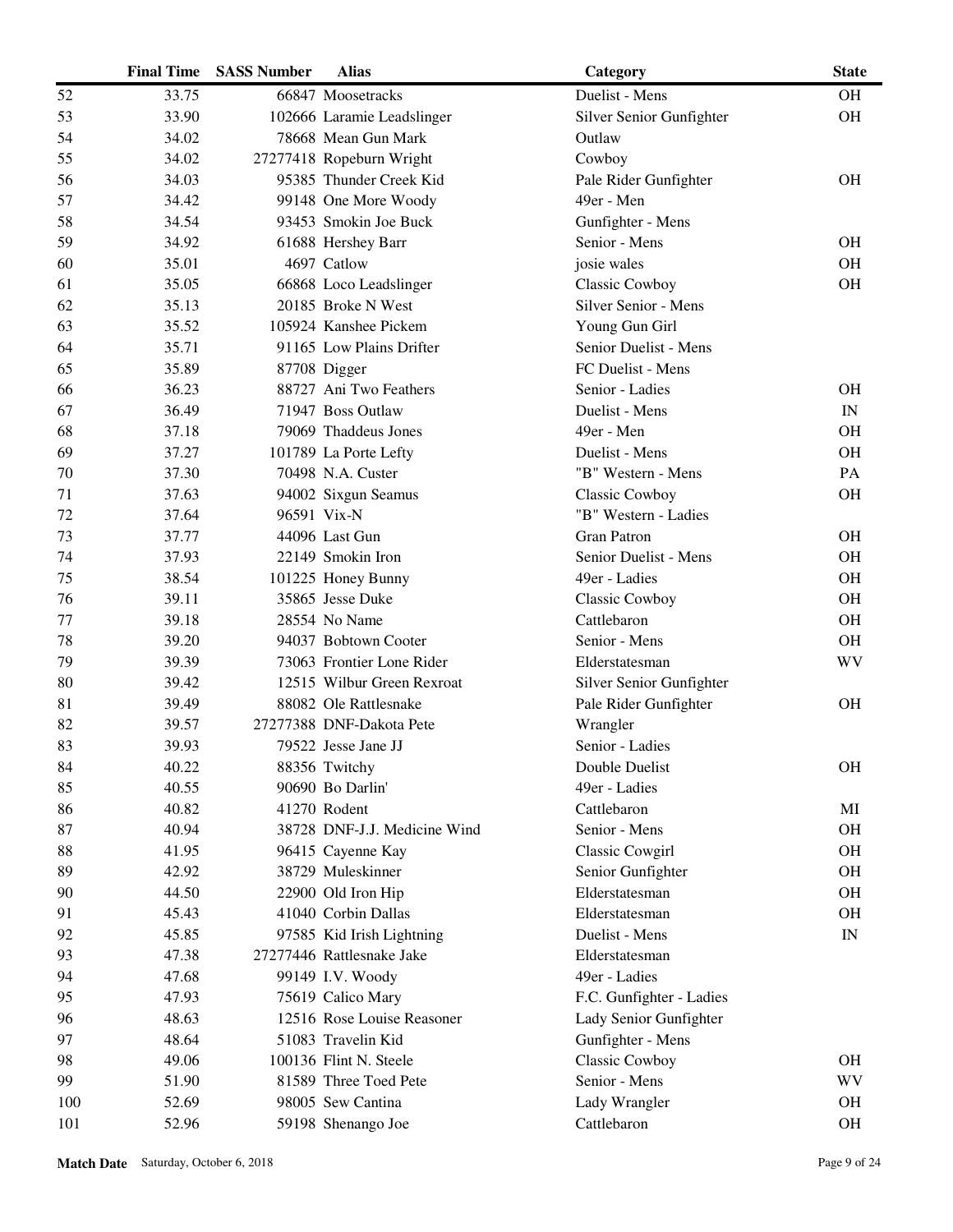|                   | <b>Final Time</b> | <b>SASS Number</b>        | <b>Alias</b>                | Category                    | <b>State</b>             |
|-------------------|-------------------|---------------------------|-----------------------------|-----------------------------|--------------------------|
| 102               | 54.25             |                           | 25350 Little Mama           | <b>Grand Dame</b>           |                          |
| 103               | 55.56             |                           | 72162 Captain Henry         | Frontiersman Gunfighter     | <b>OH</b>                |
| 104               | 57.27             |                           | 22301 Saddlemaker           | Elderstatesman              |                          |
| 105               | 59.54             |                           | 106041 Clay Pike Kid        | <b>Buckaroo Boy</b>         |                          |
| 106               | 62.25             |                           | 34788 Hundred X Kid         | josie wales                 |                          |
| 107               | 62.59             |                           | 65905 Crowbar               | Senior Gunfighter           | <b>OH</b>                |
| 108               | 67.55             |                           | 50329 Prairie Dawg          | Josey Wales Frontiersman    | <b>OH</b>                |
| 109               | 71.43             |                           | 95476 Random Lee            | Pale Rider Elderstatesman   |                          |
| 110               | 76.94             |                           | 50543 Kit Coleen            | Duelist - Ladies            | <b>OH</b>                |
| 111               | 92.87             |                           | 99782 Kap Gun Karen         | 49er - Ladies               |                          |
| 112               | 999.00            |                           | 14513 DNF-Coffinmaker       | Josey Wales Frontiersman    | PA                       |
| 113               | 9999.99           |                           | 101673 Nitro Joe            | 49er - Men                  | <b>OH</b>                |
| Stage 5           |                   |                           |                             |                             |                          |
| 1                 | 15.29             |                           | 27277387 The Cumberland Kid | Cowboy                      |                          |
| $\overline{c}$    | 16.13             |                           | 32827 Cheyenne Culpepper    | Senior Gunfighter           | <b>OH</b>                |
| 3                 | 17.03             |                           | 101057 Lucky 13             | Silver Senior - Mens        | <b>OH</b>                |
| 4                 | 17.10             |                           | 98627 Roscoe Ranger         | Silver Senior - Mens        |                          |
| 5                 | 17.41             |                           | 92788 Mad Dog Max           | 49er - Men                  | <b>WV</b>                |
| 6                 | 17.88             |                           | 20821 Gray Hare             | Wrangler                    | <b>OH</b>                |
| 7                 | 18.15             |                           | 71947 Boss Outlaw           | Duelist - Mens              | $\ensuremath{\text{IN}}$ |
| 8                 | 18.58             |                           | 92789 Maverick              | Cowboy                      | WV                       |
| 9                 | 18.84             |                           | 43113 Knot Hardly Dunn      | Elderstatesman              |                          |
| 10                | 20.27             |                           | 47009 Honey B. Quick        | <b>Silver Senior Ladies</b> | <b>OH</b>                |
| 10                | 20.27             |                           | 98770 Long Shot Seth        | Cowboy                      |                          |
| 12                | 20.38             |                           | 90355 Dewey Shootem         | 49er - Men                  | <b>OH</b>                |
| 13                | 20.64             | 13622 Swiss               |                             | Senior Gunfighter           | OH                       |
| 14                | 21.34             |                           | 99148 One More Woody        | 49er - Men                  |                          |
| 15                | 21.51             |                           | 79269 Blood Washed          | Silver Senior Gunfighter    |                          |
| 16                | 21.68             |                           | 96510 Money Bags Mathias    | FC Traditional - Mens       | $\ensuremath{\text{IN}}$ |
| 17                | 21.95             |                           | 90942 Blastin' Brad         | 49er - Men                  | <b>OH</b>                |
| 18                | 22.24             |                           | 26854 Moe Gunns             | Cattlebaron                 | $\mathbf{M}\mathbf{I}$   |
| 19                | 22.28             |                           | 95635 Short Term Emory      | Gunfighter - Mens           |                          |
| 19                | 22.28             |                           | 97216 Black Run Butcher     | Wrangler                    | OH                       |
| 21                | 22.53             |                           | 10614 Cripple Creek Kid     | Silver Senior Gunfighter    | OH                       |
| 22                | 23.19             |                           | 83621 DNF-Cheatin Charlie   | Frontiersman                | OH                       |
| 23                | 23.20             |                           | 105729 Buster Beaver        | Cowboy                      |                          |
| 24                | 23.57             |                           | 88986 Crazy Cryder          | Frontiersman Gunfighter     | OH                       |
| 25                | 23.59             |                           | 25349 Yee Haw               | Elderstatesman              |                          |
| 26                | 23.71             |                           | 70784 Canadian Two Feathers | Senior - Ladies             | ON                       |
| 27                | 23.80             |                           | 70498 N.A. Custer           | "B" Western - Mens          | PA                       |
| 28                | 23.89             |                           | 4697 Catlow                 | josie wales                 | OH                       |
|                   |                   |                           | 90690 Bo Darlin'            |                             |                          |
| 29                | 23.90             |                           |                             | 49er - Ladies               |                          |
| 30                | 24.04             |                           | 66861 Buckaroo Bubba        | Gunfighter - Mens           | OH                       |
| 31                | 24.19             | 76963 Reno                |                             | 49er - Men                  |                          |
| 32                | 24.34             |                           | 70783 Canadian Black Magic  | Senior - Mens               | ON                       |
| 33                | 24.41             |                           | 97635 Rayl Gun              | Lady Wrangler               |                          |
| 34                | 24.61             |                           | 93453 Smokin Joe Buck       | Gunfighter - Mens           |                          |
| 35                | 24.77             |                           | 84355 Bad Brass             | Classic Cowboy              | MI                       |
| 36                | 24.91             |                           | 96444 Phil M. Withlead      | Elderstatesman              | $\rm OH$                 |
| <b>Match Date</b> |                   | Saturday, October 6, 2018 |                             |                             | Page 10 of 24            |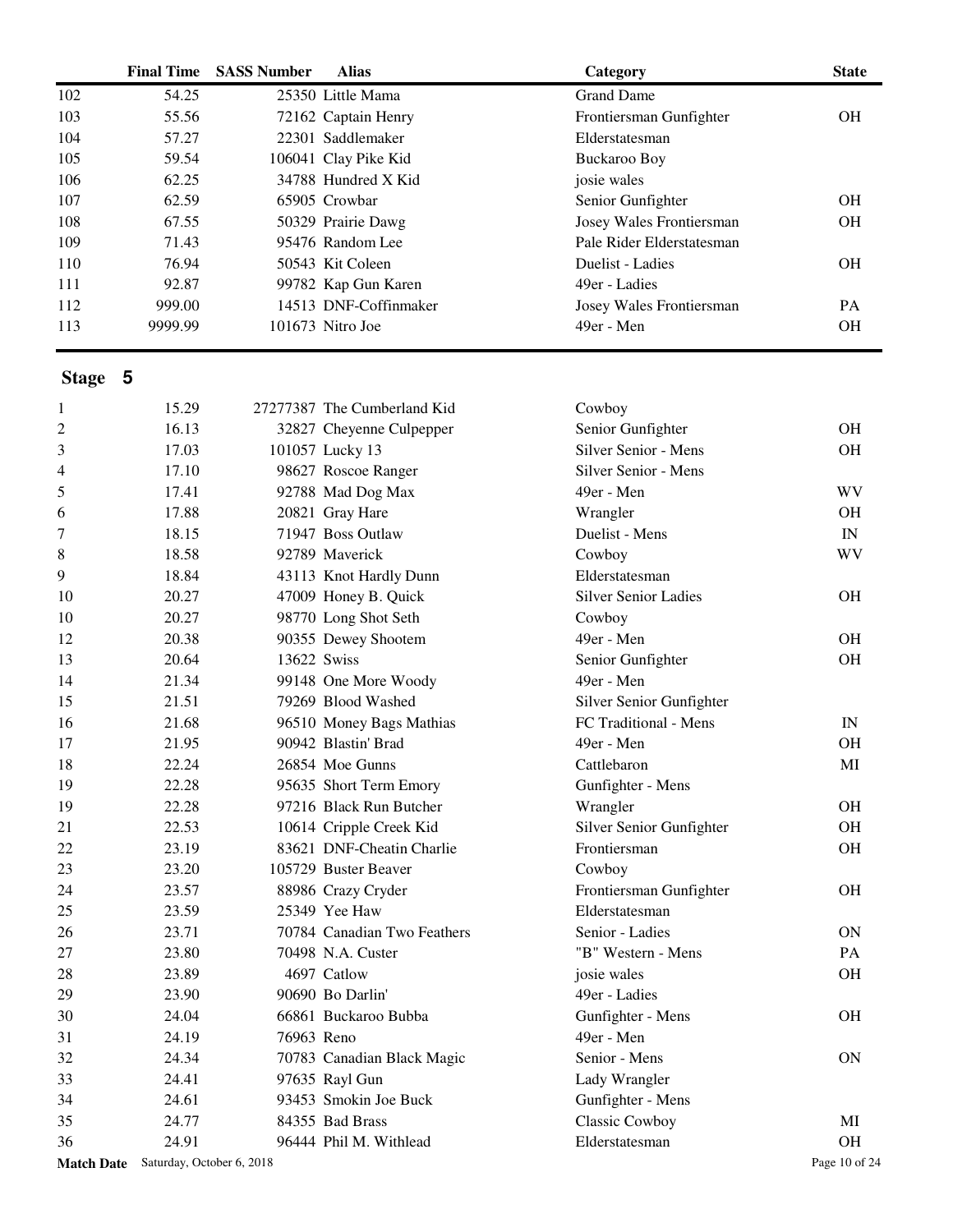|    | <b>Final Time</b> | <b>SASS Number</b> | <b>Alias</b>               | Category                 | <b>State</b> |
|----|-------------------|--------------------|----------------------------|--------------------------|--------------|
| 37 | 24.97             |                    | 53825 R.S. Dancer          | Senior Gunfighter        | <b>OH</b>    |
| 38 | 25.03             |                    | 11219 Shotgun Chavezz      | Cattlebaron              | OH           |
| 39 | 25.66             |                    | 33226 John Lee             | Senior Duelist - Mens    | <b>OH</b>    |
| 40 | 25.83             |                    | 78511 Shamrock Sadie       | 49er - Ladies            |              |
| 41 | 25.84             |                    | 58853 Stone Creek Drifter  | Pale Rider Gunfighter    |              |
| 42 | 26.27             |                    | 87708 Digger               | FC Duelist - Mens        |              |
| 43 | 26.57             |                    | 24707 Split Rail           | Frontiersman             | <b>OH</b>    |
| 44 | 26.68             |                    | 20185 Broke N West         | Silver Senior - Mens     |              |
| 45 | 26.93             |                    | 66847 Moosetracks          | Duelist - Mens           | <b>OH</b>    |
| 46 | 27.08             |                    | 101763 Angie Oakley        | Gunfighter - Ladies      | <b>OH</b>    |
| 47 | 27.57             |                    | 88409 Hooligan Howes       | Frontiersman Gunfighter  | PA           |
| 48 | 27.77             |                    | 101037 Raging Thunder      | Duelist - Mens           | <b>OH</b>    |
| 49 | 27.82             |                    | 63128 Swiftwater Jack      | Cattlebaron              | <b>OH</b>    |
| 50 | 27.92             |                    | 44051 Life-R               | josie wales              | OH           |
| 51 | 28.05             |                    | 22149 Smokin Iron          | Senior Duelist - Mens    | <b>OH</b>    |
| 52 | 28.52             |                    | 94002 Sixgun Seamus        | Classic Cowboy           | <b>OH</b>    |
| 53 | 28.55             |                    | 24816 Woody Shootem        | FC Gunfighter - Mens     |              |
| 54 | 28.71             |                    | 102666 Laramie Leadslinger | Silver Senior Gunfighter | <b>OH</b>    |
| 54 | 28.71             |                    | 91165 Low Plains Drifter   | Senior Duelist - Mens    |              |
| 56 | 28.92             |                    | 98793 MoBetta              | FC Traditional - Ladies  |              |
| 57 | 29.17             |                    | 86439 Mossy Pops           | Senior Gunfighter        |              |
| 58 | 29.19             |                    | 35865 Jesse Duke           | Classic Cowboy           | <b>OH</b>    |
| 59 | 29.68             |                    | 75295 Loquacious Loner     | FC Gunfighter - Mens     |              |
| 60 | 29.97             |                    | 88356 Twitchy              | Double Duelist           | <b>OH</b>    |
| 61 | 30.06             |                    | 101225 Honey Bunny         | 49er - Ladies            | <b>OH</b>    |
| 62 | 30.41             |                    | 73063 Frontier Lone Rider  | Elderstatesman           | <b>WV</b>    |
| 63 | 30.66             |                    | 96591 Vix-N                | "B" Western - Ladies     |              |
| 64 | 30.94             |                    | 61688 Hershey Barr         | Senior - Mens            | <b>OH</b>    |
| 65 | 31.12             |                    | 27277418 Ropeburn Wright   | Cowboy                   |              |
| 66 | 31.16             |                    | 28554 No Name              | Cattlebaron              | <b>OH</b>    |
| 67 | 31.21             |                    | 41270 Rodent               | Cattlebaron              | MI           |
| 68 | 31.44             |                    | 27277446 Rattlesnake Jake  | Elderstatesman           |              |
| 69 | 31.79             |                    | 95385 Thunder Creek Kid    | Pale Rider Gunfighter    | <b>OH</b>    |
| 70 | 31.82             |                    | 66868 Loco Leadslinger     | Classic Cowboy           | <b>OH</b>    |
| 71 | 31.85             |                    | 79522 Jesse Jane JJ        | Senior - Ladies          |              |
| 72 | 31.95             |                    | 101789 La Porte Lefty      | Duelist - Mens           | <b>OH</b>    |
| 73 | 32.38             |                    | 44096 Last Gun             | <b>Gran Patron</b>       | <b>OH</b>    |
| 74 | 32.49             |                    | 105924 Kanshee Pickem      | Young Gun Girl           |              |
| 75 | 32.62             |                    | 94037 Bobtown Cooter       | Senior - Mens            | <b>OH</b>    |
| 76 | 32.80             |                    | 12515 Wilbur Green Rexroat | Silver Senior Gunfighter |              |
| 77 | 32.84             |                    | 88082 Ole Rattlesnake      | Pale Rider Gunfighter    | <b>OH</b>    |
| 78 | 33.74             |                    | 27277411 Skinny Kinny      | 49er - Men               |              |
| 79 | 34.42             |                    | 22900 Old Iron Hip         | Elderstatesman           | <b>OH</b>    |
| 80 | 34.80             |                    | 93535 Blue Eyed Drifter    | "B" Western - Mens       |              |
| 81 | 35.11             |                    | 41040 Corbin Dallas        | Elderstatesman           | <b>OH</b>    |
| 82 | 35.20             |                    | 88727 Ani Two Feathers     | Senior - Ladies          | <b>OH</b>    |
| 83 | 35.68             |                    | 81589 Three Toed Pete      | Senior - Mens            | WV           |
| 84 | 35.86             |                    | 79069 Thaddeus Jones       | 49er - Men               | <b>OH</b>    |
| 85 | 36.11             |                    | 98005 Sew Cantina          | Lady Wrangler            | <b>OH</b>    |
| 86 | 37.04             |                    | 96415 Cayenne Kay          | Classic Cowgirl          | $\rm OH$     |
|    |                   |                    |                            |                          |              |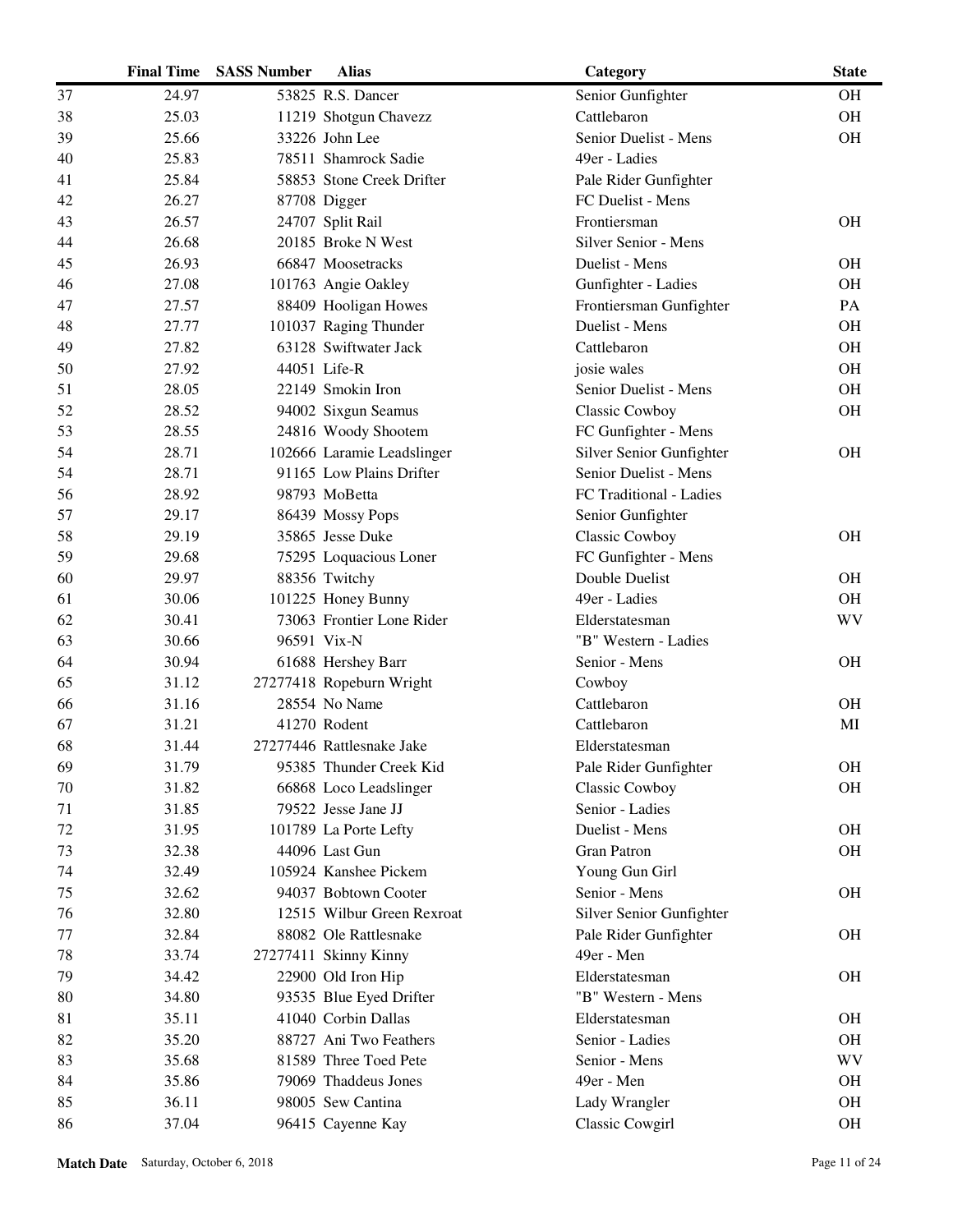|         | <b>Final Time</b> | <b>SASS Number</b> | <b>Alias</b>                 | Category                  | <b>State</b>             |
|---------|-------------------|--------------------|------------------------------|---------------------------|--------------------------|
| 87      | 39.29             |                    | 72162 Captain Henry          | Frontiersman Gunfighter   | <b>OH</b>                |
| 88      | 39.46             |                    | 13621 Rye Miles              | Senior Duelist - Mens     | <b>OH</b>                |
| 89      | 39.96             |                    | 34788 Hundred X Kid          | josie wales               |                          |
| 90      | 40.40             |                    | 99149 I.V. Woody             | 49er - Ladies             |                          |
| 91      | 41.15             |                    | 100136 Flint N. Steele       | <b>Classic Cowboy</b>     | <b>OH</b>                |
| 92      | 42.09             |                    | 98769 Prairie Cole           | 49er - Men                |                          |
| 93      | 42.33             |                    | 75619 Calico Mary            | F.C. Gunfighter - Ladies  |                          |
| 94      | 44.63             |                    | 97585 Kid Irish Lightning    | Duelist - Mens            | IN                       |
| 95      | 44.65             |                    | 65905 Crowbar                | Senior Gunfighter         | <b>OH</b>                |
| 96      | 45.75             |                    | 29047 Mike Fink              | Frontiersman              | MI                       |
| 97      | 46.57             |                    | 59198 Shenango Joe           | Cattlebaron               | OH                       |
| 98      | 47.41             |                    | 25350 Little Mama            | <b>Grand Dame</b>         |                          |
| 99      | 49.29             |                    | 78668 Mean Gun Mark          | Outlaw                    |                          |
| 100     | 49.81             |                    | 38728 DNF-J.J. Medicine Wind | Senior - Mens             | <b>OH</b>                |
| 101     | 49.96             |                    | 101038 Baby Doll Blue        | Gunfighter - Ladies       | OH                       |
| 102     | 52.48             |                    | 51083 Travelin Kid           | Gunfighter - Mens         |                          |
| 103     | 53.03             |                    | 22301 Saddlemaker            | Elderstatesman            |                          |
| 104     | 53.76             |                    | 27277388 DNF-Dakota Pete     | Wrangler                  |                          |
| 105     | 55.36             |                    | 38729 Muleskinner            | Senior Gunfighter         | <b>OH</b>                |
| 106     | 55.38             |                    | 99782 Kap Gun Karen          | 49er - Ladies             |                          |
| 107     | 56.04             |                    | 12516 Rose Louise Reasoner   | Lady Senior Gunfighter    |                          |
| 108     | 56.99             |                    | 106041 Clay Pike Kid         | <b>Buckaroo Boy</b>       |                          |
| 109     | 57.11             |                    | 95476 Random Lee             | Pale Rider Elderstatesman |                          |
| 110     | 62.54             |                    | 50329 Prairie Dawg           | Josey Wales Frontiersman  | <b>OH</b>                |
| 111     | 85.81             |                    | 50543 Kit Coleen             | Duelist - Ladies          | <b>OH</b>                |
| 112     | 999.00            |                    | 14513 DNF-Coffinmaker        | Josey Wales Frontiersman  | PA                       |
| 113     | 9999.99           |                    | 101673 Nitro Joe             | 49er - Men                | OH                       |
| Stage 6 |                   |                    |                              |                           |                          |
|         |                   |                    |                              |                           |                          |
| 1       | 18.03             |                    | 27277387 The Cumberland Kid  | Cowboy                    |                          |
| 2       | 19.07             |                    | 78511 Shamrock Sadie         | 49er - Ladies             |                          |
| 3       | 19.61             |                    | 95635 Short Term Emory       | Gunfighter - Mens         |                          |
| 4       | 19.77             |                    | 98627 Roscoe Ranger          | Silver Senior - Mens      |                          |
| 5       | 21.18             |                    | 97216 Black Run Butcher      | Wrangler                  | <b>OH</b>                |
| 6       | 21.33             |                    | 71947 Boss Outlaw            | Duelist - Mens            | $\ensuremath{\text{IN}}$ |
| 7       | 21.60             |                    | 101057 Lucky 13              | Silver Senior - Mens      | OH                       |
| 8       | 21.70             |                    | 98770 Long Shot Seth         | Cowboy                    |                          |
| 9       | 22.11             |                    | 90355 Dewey Shootem          | 49er - Men                | <b>OH</b>                |
| 10      | 22.25             |                    | 92788 Mad Dog Max            | 49er - Men                | <b>WV</b>                |
| 10      | 22.25             |                    | 43113 Knot Hardly Dunn       | Elderstatesman            |                          |
| 12      | 22.31             |                    | 92789 Maverick               | Cowboy                    | <b>WV</b>                |
| 13      | 22.61             |                    | 96510 Money Bags Mathias     | FC Traditional - Mens     | IN                       |
| 14      | 22.76             |                    | 25349 Yee Haw                | Elderstatesman            |                          |
| 15      | 23.04             |                    | 20821 Gray Hare              | Wrangler                  | OH                       |
| 16      | 23.52             |                    | 22149 Smokin Iron            | Senior Duelist - Mens     | <b>OH</b>                |
| 17      | 24.25             |                    | 88986 Crazy Cryder           | Frontiersman Gunfighter   | OH                       |
| 18      | 24.42             |                    | 24816 Woody Shootem          | FC Gunfighter - Mens      |                          |
| 19      | 24.86             |                    | 79269 Blood Washed           | Silver Senior Gunfighter  |                          |
| 20      | 25.17             |                    | 58853 Stone Creek Drifter    | Pale Rider Gunfighter     |                          |
| 21      | 25.63             |                    | 105729 Buster Beaver         | Cowboy                    |                          |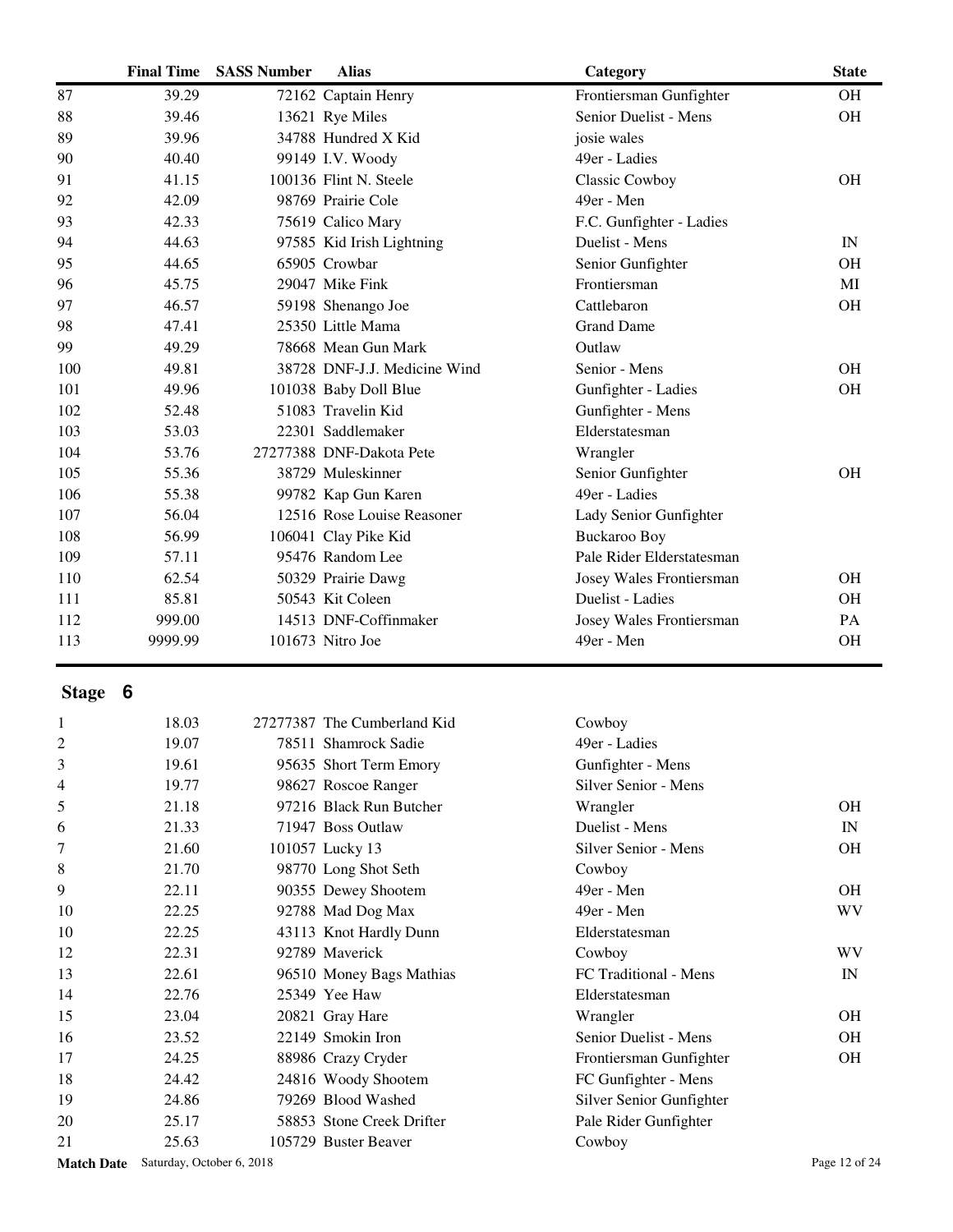|    | <b>Final Time</b> | <b>SASS Number</b> | <b>Alias</b>                | Category                    | <b>State</b> |
|----|-------------------|--------------------|-----------------------------|-----------------------------|--------------|
| 22 | 25.76             |                    | 24707 Split Rail            | Frontiersman                | <b>OH</b>    |
| 23 | 25.79             |                    | 90942 Blastin' Brad         | 49er - Men                  | <b>OH</b>    |
| 24 | 25.82             |                    | 88409 Hooligan Howes        | Frontiersman Gunfighter     | PA           |
| 25 | 25.97             |                    | 70784 Canadian Two Feathers | Senior - Ladies             | <b>ON</b>    |
| 26 | 26.13             |                    | 47009 Honey B. Quick        | <b>Silver Senior Ladies</b> | <b>OH</b>    |
| 27 | 26.23             |                    | 70498 N.A. Custer           | "B" Western - Mens          | PA           |
| 28 | 26.44             |                    | 66868 Loco Leadslinger      | <b>Classic Cowboy</b>       | <b>OH</b>    |
| 29 | 26.46             |                    | 75295 Loquacious Loner      | FC Gunfighter - Mens        |              |
| 30 | 26.54             |                    | 66861 Buckaroo Bubba        | Gunfighter - Mens           | <b>OH</b>    |
| 31 | 26.78             | 13622 Swiss        |                             | Senior Gunfighter           | <b>OH</b>    |
| 32 | 26.85             |                    | 101037 Raging Thunder       | Duelist - Mens              | <b>OH</b>    |
| 33 | 27.07             |                    | 99148 One More Woody        | 49er - Men                  |              |
| 34 | 27.34             | 76963 Reno         |                             | 49er - Men                  |              |
| 35 | 27.36             |                    | 93453 Smokin Joe Buck       | Gunfighter - Mens           |              |
| 36 | 27.47             |                    | 26854 Moe Gunns             | Cattlebaron                 | MI           |
| 37 | 27.71             |                    | 10614 Cripple Creek Kid     | Silver Senior Gunfighter    | <b>OH</b>    |
| 38 | 28.13             |                    | 33226 John Lee              | Senior Duelist - Mens       | <b>OH</b>    |
| 39 | 28.38             |                    | 61688 Hershey Barr          | Senior - Mens               | <b>OH</b>    |
| 40 | 28.56             |                    | 44051 Life-R                | josie wales                 | <b>OH</b>    |
| 41 | 29.02             |                    | 32827 Cheyenne Culpepper    | Senior Gunfighter           | <b>OH</b>    |
| 42 | 29.05             |                    | 13621 Rye Miles             | Senior Duelist - Mens       | <b>OH</b>    |
| 43 | 29.07             |                    | 97635 Rayl Gun              | Lady Wrangler               |              |
| 44 | 29.21             |                    | 27277418 Ropeburn Wright    | Cowboy                      |              |
| 45 | 29.52             |                    | 88356 Twitchy               | Double Duelist              | <b>OH</b>    |
| 46 | 29.56             |                    | 101763 Angie Oakley         | Gunfighter - Ladies         | <b>OH</b>    |
| 47 | 29.64             |                    | 12515 Wilbur Green Rexroat  | Silver Senior Gunfighter    |              |
| 48 | 29.70             |                    | 63128 Swiftwater Jack       | Cattlebaron                 | <b>OH</b>    |
| 49 | 29.86             |                    | 84355 Bad Brass             | <b>Classic Cowboy</b>       | MI           |
| 50 | 29.93             |                    | 96444 Phil M. Withlead      | Elderstatesman              | <b>OH</b>    |
| 51 | 30.20             |                    | 11219 Shotgun Chavezz       | Cattlebaron                 | <b>OH</b>    |
| 52 | 30.48             |                    | 101225 Honey Bunny          | 49er - Ladies               | <b>OH</b>    |
| 53 | 30.62             |                    | 87708 Digger                | FC Duelist - Mens           |              |
| 54 | 30.95             |                    | 70783 Canadian Black Magic  | Senior - Mens               | ON           |
| 55 | 31.60             |                    | 93535 Blue Eyed Drifter     | "B" Western - Mens          |              |
| 56 | 31.67             |                    | 94002 Sixgun Seamus         | <b>Classic Cowboy</b>       | <b>OH</b>    |
| 57 | 31.97             |                    | 96591 Vix-N                 | "B" Western - Ladies        |              |
| 58 | 31.98             |                    | 20185 Broke N West          | Silver Senior - Mens        |              |
| 59 | 32.20             |                    | 81589 Three Toed Pete       | Senior - Mens               | WV           |
| 60 | 32.66             |                    | 66847 Moosetracks           | Duelist - Mens              | <b>OH</b>    |
| 61 | 32.87             |                    | 102666 Laramie Leadslinger  | Silver Senior Gunfighter    | <b>OH</b>    |
| 62 | 32.93             |                    | 4697 Catlow                 | josie wales                 | <b>OH</b>    |
| 63 | 33.42             |                    | 35865 Jesse Duke            | <b>Classic Cowboy</b>       | $\rm OH$     |
| 64 | 33.71             |                    | 79522 Jesse Jane JJ         | Senior - Ladies             |              |
| 65 | 33.74             |                    | 98793 MoBetta               | FC Traditional - Ladies     |              |
| 66 | 33.84             |                    | 27277411 Skinny Kinny       | 49er - Men                  |              |
| 67 | 35.11             |                    | 90690 Bo Darlin'            | 49er - Ladies               |              |
| 68 | 35.18             |                    | 73063 Frontier Lone Rider   | Elderstatesman              | WV           |
| 69 | 35.21             |                    | 97585 Kid Irish Lightning   | Duelist - Mens              | IN           |
| 70 | 35.27             |                    | 98005 Sew Cantina           | Lady Wrangler               | <b>OH</b>    |
| 71 | 35.44             |                    | 44096 Last Gun              | <b>Gran Patron</b>          | OH           |
|    |                   |                    |                             |                             |              |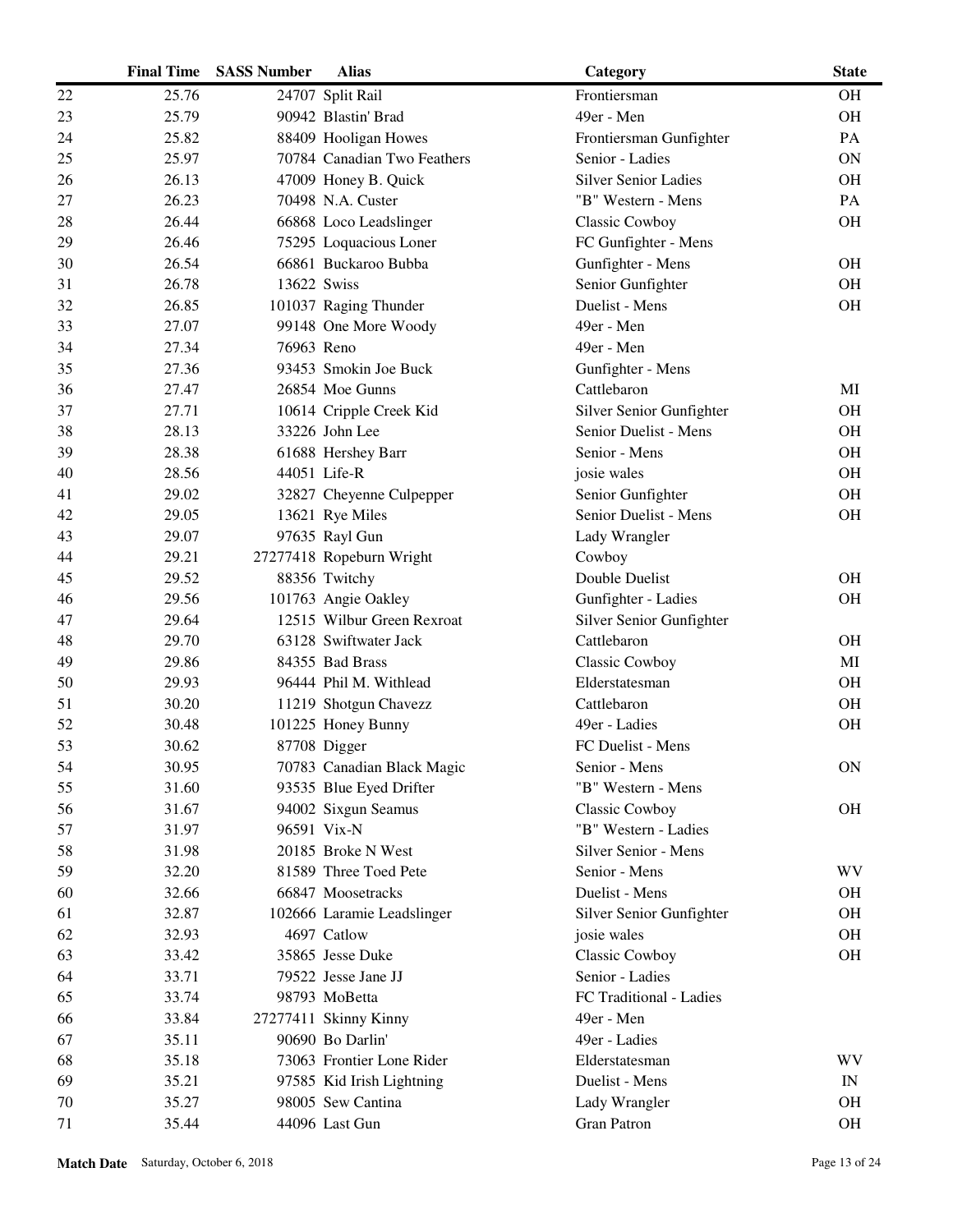|     | <b>Final Time</b> | <b>SASS Number</b> | <b>Alias</b>                 | Category                  | <b>State</b> |
|-----|-------------------|--------------------|------------------------------|---------------------------|--------------|
| 72  | 36.26             |                    | 22900 Old Iron Hip           | Elderstatesman            | <b>OH</b>    |
| 73  | 36.55             |                    | 88082 Ole Rattlesnake        | Pale Rider Gunfighter     | <b>OH</b>    |
| 74  | 36.75             |                    | 95385 Thunder Creek Kid      | Pale Rider Gunfighter     | <b>OH</b>    |
| 75  | 37.03             |                    | 86439 Mossy Pops             | Senior Gunfighter         |              |
| 76  | 38.22             |                    | 94037 Bobtown Cooter         | Senior - Mens             | <b>OH</b>    |
| 77  | 38.92             |                    | 88727 Ani Two Feathers       | Senior - Ladies           | <b>OH</b>    |
| 78  | 39.70             |                    | 91165 Low Plains Drifter     | Senior Duelist - Mens     |              |
| 79  | 40.34             |                    | 41270 Rodent                 | Cattlebaron               | MI           |
| 80  | 40.38             |                    | 101789 La Porte Lefty        | Duelist - Mens            | <b>OH</b>    |
| 81  | 40.71             |                    | 79069 Thaddeus Jones         | 49er - Men                | <b>OH</b>    |
| 82  | 41.11             |                    | 101038 Baby Doll Blue        | Gunfighter - Ladies       | <b>OH</b>    |
| 83  | 41.28             |                    | 99149 I.V. Woody             | 49er - Ladies             |              |
| 84  | 41.88             |                    | 12516 Rose Louise Reasoner   | Lady Senior Gunfighter    |              |
| 85  | 42.25             |                    | 41040 Corbin Dallas          | Elderstatesman            | <b>OH</b>    |
| 86  | 42.29             |                    | 53825 R.S. Dancer            | Senior Gunfighter         | <b>OH</b>    |
| 87  | 42.30             |                    | 105924 Kanshee Pickem        | Young Gun Girl            |              |
| 88  | 43.03             |                    | 98769 Prairie Cole           | 49er - Men                |              |
| 89  | 44.00             |                    | 59198 Shenango Joe           | Cattlebaron               | <b>OH</b>    |
| 90  | 44.36             |                    | 75619 Calico Mary            | F.C. Gunfighter - Ladies  |              |
| 91  | 45.10             |                    | 65905 Crowbar                | Senior Gunfighter         | <b>OH</b>    |
| 92  | 45.55             |                    | 99782 Kap Gun Karen          | 49er - Ladies             |              |
| 93  | 48.33             |                    | 27277446 Rattlesnake Jake    | Elderstatesman            |              |
| 94  | 49.50             |                    | 38729 Muleskinner            | Senior Gunfighter         | <b>OH</b>    |
| 95  | 49.90             |                    | 96415 Cayenne Kay            | <b>Classic Cowgirl</b>    | <b>OH</b>    |
| 96  | 51.30             |                    | 50543 Kit Coleen             | Duelist - Ladies          | <b>OH</b>    |
| 97  | 51.66             |                    | 100136 Flint N. Steele       | Classic Cowboy            | <b>OH</b>    |
| 98  | 54.59             |                    | 29047 Mike Fink              | Frontiersman              | MI           |
| 99  | 55.18             |                    | 34788 Hundred X Kid          | josie wales               |              |
| 100 | 58.96             |                    | 106041 Clay Pike Kid         | <b>Buckaroo Boy</b>       |              |
| 101 | 60.23             |                    | 72162 Captain Henry          | Frontiersman Gunfighter   | <b>OH</b>    |
| 102 | 60.71             |                    | 25350 Little Mama            | <b>Grand Dame</b>         |              |
| 103 | 61.28             |                    | 22301 Saddlemaker            | Elderstatesman            |              |
| 104 | 63.96             |                    | 95476 Random Lee             | Pale Rider Elderstatesman |              |
| 105 | 64.20             |                    | 51083 Travelin Kid           | Gunfighter - Mens         |              |
| 106 | 80.86             |                    | 28554 No Name                | Cattlebaron               | <b>OH</b>    |
| 107 | 91.76             |                    | 50329 Prairie Dawg           | Josey Wales Frontiersman  | OH           |
| 108 | 102.49            |                    | 78668 Mean Gun Mark          | Outlaw                    |              |
| 109 | 999.00            |                    | 27277388 DNF-Dakota Pete     | Wrangler                  |              |
| 109 | 999.00            |                    | 38728 DNF-J.J. Medicine Wind | Senior - Mens             | <b>OH</b>    |
| 109 | 999.00            |                    | 14513 DNF-Coffinmaker        | Josey Wales Frontiersman  | PA           |
| 109 | 999.00            |                    | 83621 DNF-Cheatin Charlie    | Frontiersman              | <b>OH</b>    |
| 113 | 9999.99           |                    | 101673 Nitro Joe             | 49er - Men                | <b>OH</b>    |

|                   | 24.73                     | 32827 Cheyenne Culpepper    | Senior Gunfighter    | OН            |
|-------------------|---------------------------|-----------------------------|----------------------|---------------|
| 2                 | 24.87                     | 27277387 The Cumberland Kid | Cowboy               |               |
| 3                 | 28.45                     | 92788 Mad Dog Max           | 49er - Men           | WV            |
| $\overline{4}$    | 28.49                     | 95635 Short Term Emory      | Gunfighter - Mens    |               |
| .5                | 29.91                     | 98770 Long Shot Seth        | Cowboy               |               |
| 6                 | 30.40                     | 101057 Lucky 13             | Silver Senior - Mens | OН            |
| <b>Match Date</b> | Saturday, October 6, 2018 |                             |                      | Page 14 of 24 |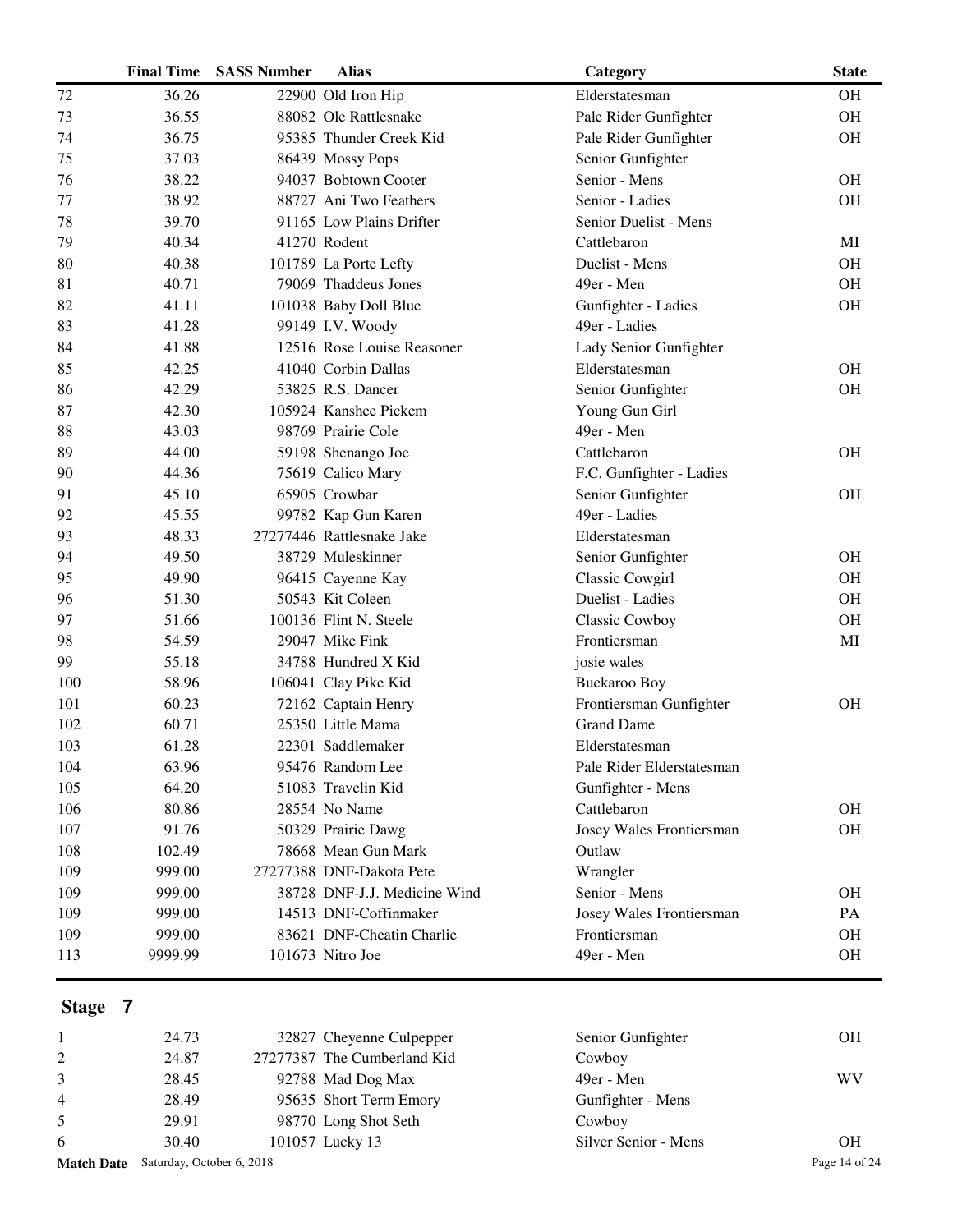|    | <b>Final Time</b> | <b>SASS Number</b> | <b>Alias</b>                | Category                    | <b>State</b>             |
|----|-------------------|--------------------|-----------------------------|-----------------------------|--------------------------|
| 7  | 31.03             |                    | 20821 Gray Hare             | Wrangler                    | <b>OH</b>                |
| 8  | 31.46             | 13622 Swiss        |                             | Senior Gunfighter           | <b>OH</b>                |
| 9  | 32.41             |                    | 66868 Loco Leadslinger      | Classic Cowboy              | <b>OH</b>                |
| 10 | 32.61             | 76963 Reno         |                             | 49er - Men                  |                          |
| 11 | 32.70             |                    | 58853 Stone Creek Drifter   | Pale Rider Gunfighter       |                          |
| 12 | 32.83             |                    | 24707 Split Rail            | Frontiersman                | <b>OH</b>                |
| 13 | 33.19             |                    | 97216 Black Run Butcher     | Wrangler                    | <b>OH</b>                |
| 14 | 33.55             |                    | 47009 Honey B. Quick        | <b>Silver Senior Ladies</b> | <b>OH</b>                |
| 15 | 33.90             |                    | 78511 Shamrock Sadie        | 49er - Ladies               |                          |
| 16 | 34.30             |                    | 79269 Blood Washed          | Silver Senior Gunfighter    |                          |
| 17 | 35.10             |                    | 90942 Blastin' Brad         | 49er - Men                  | <b>OH</b>                |
| 18 | 35.20             |                    | 101037 Raging Thunder       | Duelist - Mens              | <b>OH</b>                |
| 19 | 35.31             |                    | 98627 Roscoe Ranger         | Silver Senior - Mens        |                          |
| 20 | 35.39             |                    | 24816 Woody Shootem         | FC Gunfighter - Mens        |                          |
| 21 | 35.53             |                    | 96510 Money Bags Mathias    | FC Traditional - Mens       | $\ensuremath{\text{IN}}$ |
| 22 | 35.64             |                    | 94002 Sixgun Seamus         | Classic Cowboy              | <b>OH</b>                |
| 23 | 36.09             |                    | 43113 Knot Hardly Dunn      | Elderstatesman              |                          |
| 24 | 36.20             |                    | 22149 Smokin Iron           | Senior Duelist - Mens       | <b>OH</b>                |
| 25 | 36.66             |                    | 70783 Canadian Black Magic  | Senior - Mens               | <b>ON</b>                |
| 26 | 36.94             |                    | 93535 Blue Eyed Drifter     | "B" Western - Mens          |                          |
| 27 | 37.46             |                    | 70784 Canadian Two Feathers | Senior - Ladies             | <b>ON</b>                |
| 28 | 37.52             |                    | 26854 Moe Gunns             | Cattlebaron                 | MI                       |
| 29 | 37.57             |                    | 90355 Dewey Shootem         | 49er - Men                  | <b>OH</b>                |
| 30 | 38.01             |                    | 93453 Smokin Joe Buck       | Gunfighter - Mens           |                          |
| 31 | 38.11             |                    | 71947 Boss Outlaw           | Duelist - Mens              | $\ensuremath{\text{IN}}$ |
| 32 | 38.49             |                    | 99148 One More Woody        | 49er - Men                  |                          |
| 33 | 39.04             |                    | 27277411 Skinny Kinny       | 49er - Men                  |                          |
| 34 | 39.12             |                    | 27277418 Ropeburn Wright    | Cowboy                      |                          |
| 35 | 39.17             |                    | 81589 Three Toed Pete       | Senior - Mens               | WV                       |
| 36 | 39.46             |                    | 98793 MoBetta               | FC Traditional - Ladies     |                          |
| 37 | 39.50             |                    | 86439 Mossy Pops            | Senior Gunfighter           |                          |
| 38 | 39.69             |                    | 88986 Crazy Cryder          | Frontiersman Gunfighter     | <b>OH</b>                |
| 39 | 39.88             |                    | 66861 Buckaroo Bubba        | Gunfighter - Mens           | <b>OH</b>                |
| 40 | 40.01             |                    | 84355 Bad Brass             | Classic Cowboy              | MI                       |
| 41 | 40.57             |                    | 90690 Bo Darlin'            | 49er - Ladies               |                          |
| 42 | 40.68             |                    | 63128 Swiftwater Jack       | Cattlebaron                 | <b>OH</b>                |
| 43 | 40.73             |                    | 75295 Loquacious Loner      | FC Gunfighter - Mens        |                          |
| 44 | 40.90             |                    | 92789 Maverick              | Cowboy                      | <b>WV</b>                |
| 45 | 41.10             |                    | 101763 Angie Oakley         | Gunfighter - Ladies         | OH                       |
| 46 | 41.69             |                    | 25349 Yee Haw               | Elderstatesman              |                          |
| 47 | 41.93             |                    | 88082 Ole Rattlesnake       | Pale Rider Gunfighter       | <b>OH</b>                |
| 48 | 42.31             |                    | 12515 Wilbur Green Rexroat  | Silver Senior Gunfighter    |                          |
| 49 | 42.71             |                    | 70498 N.A. Custer           | "B" Western - Mens          | PA                       |
| 50 | 43.38             |                    | 20185 Broke N West          | Silver Senior - Mens        |                          |
| 51 | 43.43             |                    | 44051 Life-R                | josie wales                 | <b>OH</b>                |
| 52 | 43.54             |                    | 88409 Hooligan Howes        | Frontiersman Gunfighter     | PA                       |
| 53 | 44.46             |                    | 87708 Digger                | FC Duelist - Mens           |                          |
| 54 | 44.73             |                    | 33226 John Lee              | Senior Duelist - Mens       | <b>OH</b>                |
| 55 | 44.95             |                    | 10614 Cripple Creek Kid     | Silver Senior Gunfighter    | <b>OH</b>                |
| 56 | 45.00             |                    | 35865 Jesse Duke            | Classic Cowboy              | <b>OH</b>                |
|    |                   |                    |                             |                             |                          |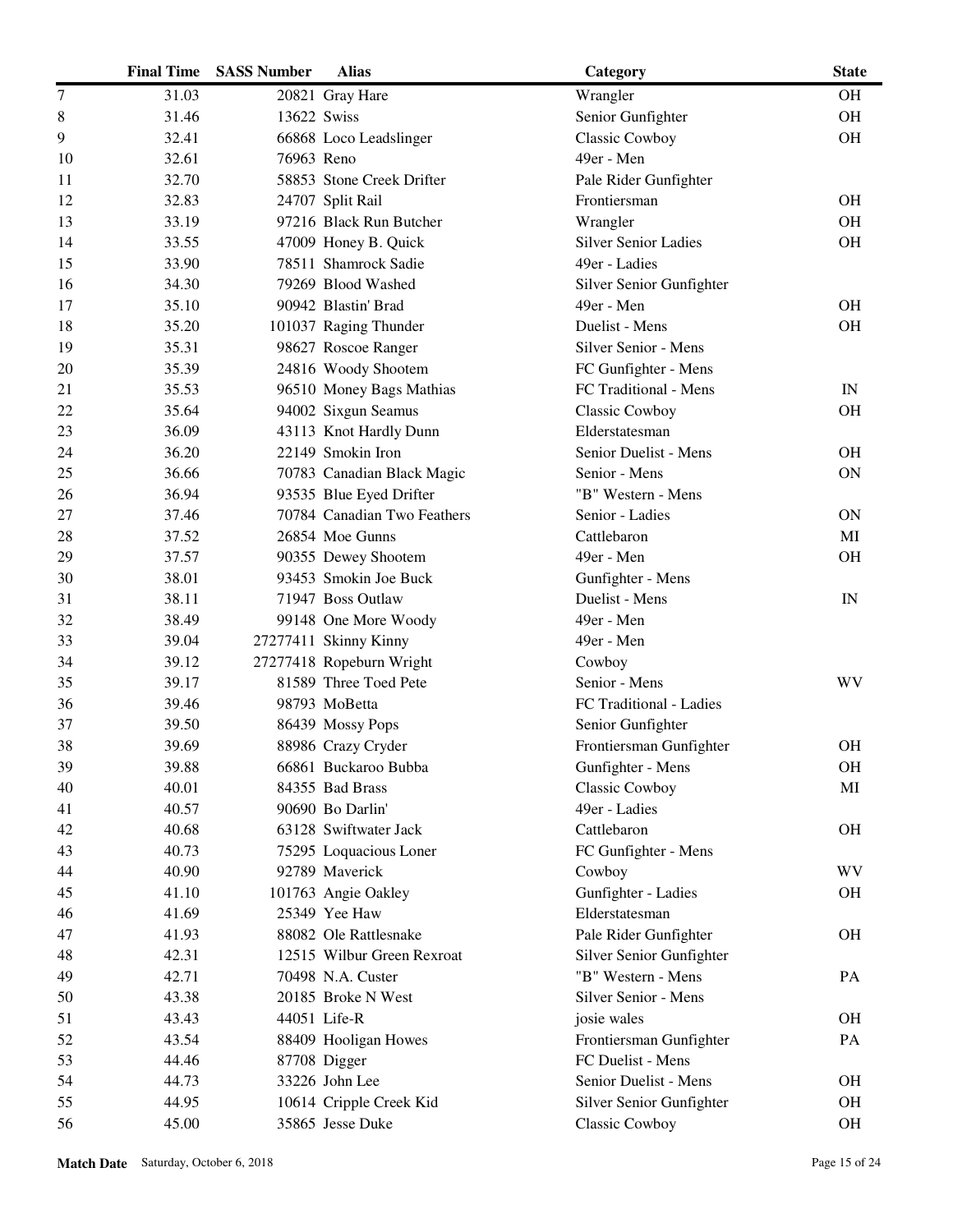|     | <b>Final Time</b> | <b>SASS Number</b> | <b>Alias</b>               | Category                  | <b>State</b>             |
|-----|-------------------|--------------------|----------------------------|---------------------------|--------------------------|
| 57  | 46.03             |                    | 95385 Thunder Creek Kid    | Pale Rider Gunfighter     | <b>OH</b>                |
| 58  | 46.12             |                    | 91165 Low Plains Drifter   | Senior Duelist - Mens     |                          |
| 59  | 46.71             |                    | 94037 Bobtown Cooter       | Senior - Mens             | <b>OH</b>                |
| 60  | 47.16             |                    | 101225 Honey Bunny         | 49er - Ladies             | <b>OH</b>                |
| 61  | 47.77             |                    | 105729 Buster Beaver       | Cowboy                    |                          |
| 62  | 47.81             |                    | 61688 Hershey Barr         | Senior - Mens             | <b>OH</b>                |
| 63  | 47.97             |                    | 79069 Thaddeus Jones       | 49er - Men                | <b>OH</b>                |
| 64  | 48.46             |                    | 97635 Rayl Gun             | Lady Wrangler             |                          |
| 65  | 48.47             |                    | 101038 Baby Doll Blue      | Gunfighter - Ladies       | <b>OH</b>                |
| 66  | 48.50             |                    | 29047 Mike Fink            | Frontiersman              | MI                       |
| 67  | 48.90             |                    | 66847 Moosetracks          | Duelist - Mens            | <b>OH</b>                |
| 68  | 49.02             |                    | 53825 R.S. Dancer          | Senior Gunfighter         | <b>OH</b>                |
| 68  | 49.02             |                    | 96444 Phil M. Withlead     | Elderstatesman            | <b>OH</b>                |
| 70  | 49.41             |                    | 72162 Captain Henry        | Frontiersman Gunfighter   | <b>OH</b>                |
| 71  | 50.04             |                    | 96415 Cayenne Kay          | <b>Classic Cowgirl</b>    | <b>OH</b>                |
| 72  | 50.61             |                    | 97585 Kid Irish Lightning  | Duelist - Mens            | $\ensuremath{\text{IN}}$ |
| 73  | 51.43             |                    | 88727 Ani Two Feathers     | Senior - Ladies           | <b>OH</b>                |
| 74  | 52.19             |                    | 79522 Jesse Jane JJ        | Senior - Ladies           |                          |
| 75  | 52.24             |                    | 41270 Rodent               | Cattlebaron               | MI                       |
| 76  | 52.43             |                    | 102666 Laramie Leadslinger | Silver Senior Gunfighter  | <b>OH</b>                |
| 77  | 52.76             |                    | 73063 Frontier Lone Rider  | Elderstatesman            | WV                       |
| 78  | 53.57             |                    | 44096 Last Gun             | <b>Gran Patron</b>        | <b>OH</b>                |
| 79  | 54.14             |                    | 101789 La Porte Lefty      | Duelist - Mens            | <b>OH</b>                |
| 80  | 54.82             |                    | 105924 Kanshee Pickem      | Young Gun Girl            |                          |
| 81  | 55.48             |                    | 78668 Mean Gun Mark        | Outlaw                    |                          |
| 82  | 56.93             |                    | 38729 Muleskinner          | Senior Gunfighter         | <b>OH</b>                |
| 83  | 57.29             |                    | 96591 Vix-N                | "B" Western - Ladies      |                          |
| 84  | 58.55             |                    | 99149 I.V. Woody           | 49er - Ladies             |                          |
| 85  | 58.96             |                    | 13621 Rye Miles            | Senior Duelist - Mens     | <b>OH</b>                |
| 86  | 59.42             |                    | 100136 Flint N. Steele     | <b>Classic Cowboy</b>     | <b>OH</b>                |
| 87  | 60.76             |                    | 65905 Crowbar              | Senior Gunfighter         | <b>OH</b>                |
| 88  | 61.34             |                    | 51083 Travelin Kid         | Gunfighter - Mens         |                          |
| 89  | 61.36             |                    | 106041 Clay Pike Kid       | <b>Buckaroo Boy</b>       |                          |
| 90  | 62.54             |                    | 28554 No Name              | Cattlebaron               | <b>OH</b>                |
| 91  | 63.24             |                    | 59198 Shenango Joe         | Cattlebaron               | OH                       |
| 92  | 63.89             |                    | 27277446 Rattlesnake Jake  | Elderstatesman            |                          |
| 93  | 64.30             |                    | 4697 Catlow                | josie wales               | <b>OH</b>                |
| 94  | 64.35             |                    | 98769 Prairie Cole         | 49er - Men                |                          |
| 95  | 64.76             |                    | 11219 Shotgun Chavezz      | Cattlebaron               | <b>OH</b>                |
| 96  | 65.39             |                    | 25350 Little Mama          | <b>Grand Dame</b>         |                          |
| 97  | 65.81             |                    | 34788 Hundred X Kid        | josie wales               |                          |
| 98  | 68.19             |                    | 99782 Kap Gun Karen        | 49er - Ladies             |                          |
| 99  | 70.02             |                    | 75619 Calico Mary          | F.C. Gunfighter - Ladies  |                          |
| 100 | 72.13             |                    | 88356 Twitchy              | Double Duelist            | <b>OH</b>                |
| 101 | 75.96             |                    | 98005 Sew Cantina          | Lady Wrangler             | <b>OH</b>                |
| 102 | 75.97             |                    | 22301 Saddlemaker          | Elderstatesman            |                          |
| 103 | 76.21             |                    | 22900 Old Iron Hip         | Elderstatesman            | <b>OH</b>                |
| 104 | 81.83             |                    | 95476 Random Lee           | Pale Rider Elderstatesman |                          |
| 105 | 82.62             |                    | 41040 Corbin Dallas        | Elderstatesman            | <b>OH</b>                |
| 106 | 90.20             |                    | 12516 Rose Louise Reasoner | Lady Senior Gunfighter    |                          |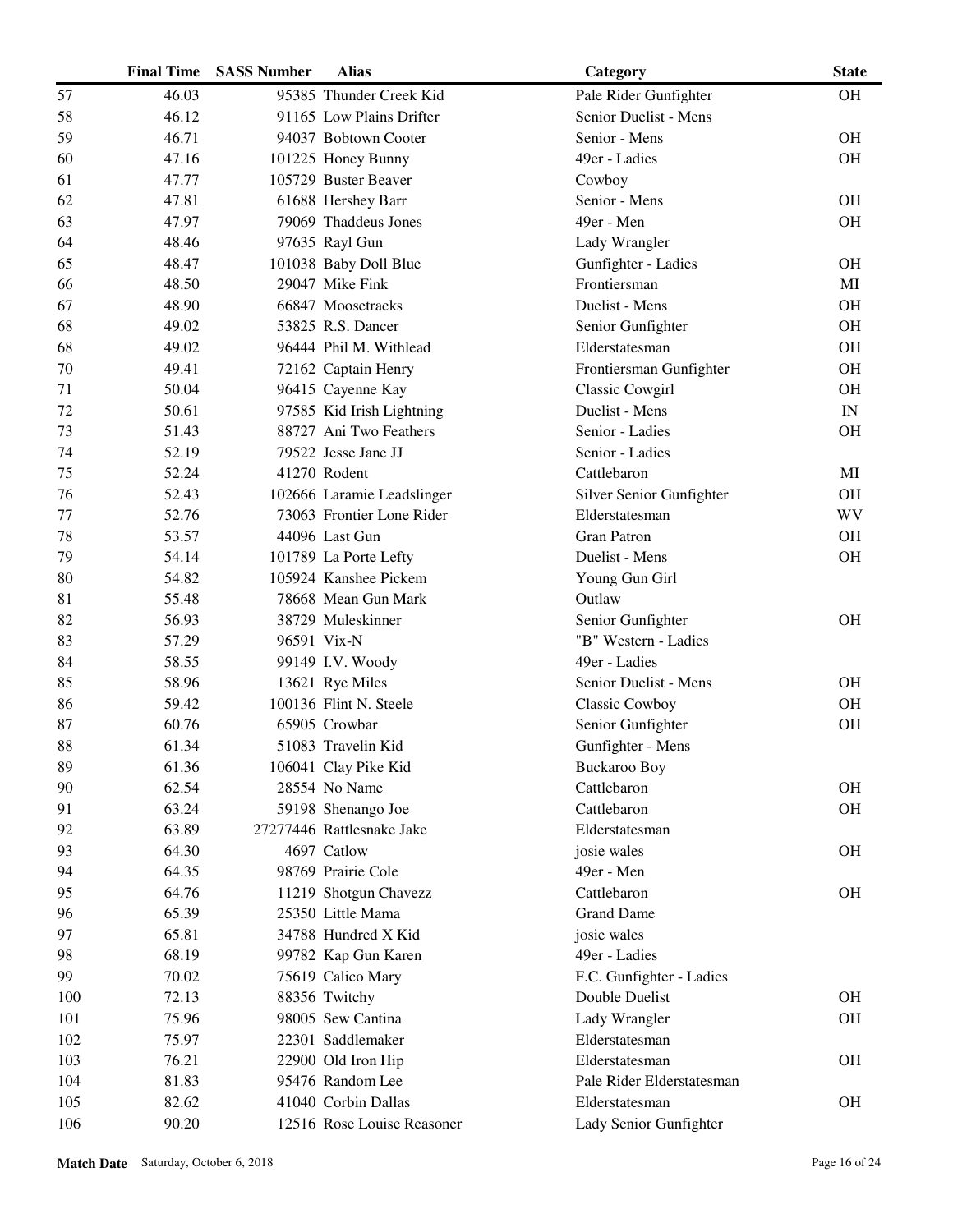|                                      | <b>Final Time</b> | <b>SASS Number</b> | <b>Alias</b>                 | Category                    | <b>State</b>             |
|--------------------------------------|-------------------|--------------------|------------------------------|-----------------------------|--------------------------|
| 107                                  | 128.23            |                    | 50329 Prairie Dawg           | Josey Wales Frontiersman    | <b>OH</b>                |
| 108                                  | 150.00            |                    | 50543 Kit Coleen             | Duelist - Ladies            | OH                       |
| 109                                  | 999.00            |                    | 27277388 DNF-Dakota Pete     | Wrangler                    |                          |
| 109                                  | 999.00            |                    | 38728 DNF-J.J. Medicine Wind | Senior - Mens               | <b>OH</b>                |
| 109                                  | 999.00            |                    | 14513 DNF-Coffinmaker        | Josey Wales Frontiersman    | PA                       |
| 109                                  | 999.00            |                    | 83621 DNF-Cheatin Charlie    | Frontiersman                | <b>OH</b>                |
| 113                                  | 9999.99           |                    | 101673 Nitro Joe             | 49er - Men                  | <b>OH</b>                |
| Stage 8                              |                   |                    |                              |                             |                          |
| 1                                    | 21.03             |                    | 27277387 The Cumberland Kid  | Cowboy                      |                          |
| 2                                    | 21.97             |                    | 97216 Black Run Butcher      | Wrangler                    | <b>OH</b>                |
| 3                                    | 22.22             |                    | 95635 Short Term Emory       | Gunfighter - Mens           |                          |
| 4                                    | 22.41             |                    | 78511 Shamrock Sadie         | 49er - Ladies               |                          |
| 5                                    | 22.66             |                    | 71947 Boss Outlaw            | Duelist - Mens              | IN                       |
| 6                                    | 22.67             |                    | 32827 Cheyenne Culpepper     | Senior Gunfighter           | <b>OH</b>                |
| 7                                    | 23.22             |                    | 98627 Roscoe Ranger          | Silver Senior - Mens        |                          |
| 8                                    | 23.25             |                    | 58853 Stone Creek Drifter    | Pale Rider Gunfighter       |                          |
| 9                                    | 23.80             |                    | 92788 Mad Dog Max            | 49er - Men                  | WV                       |
| 10                                   | 24.15             |                    | 101057 Lucky 13              | Silver Senior - Mens        | <b>OH</b>                |
| 11                                   | 24.58             |                    | 20821 Gray Hare              | Wrangler                    | <b>OH</b>                |
| 12                                   | 25.21             |                    | 43113 Knot Hardly Dunn       | Elderstatesman              |                          |
| 13                                   | 26.54             |                    | 25349 Yee Haw                | Elderstatesman              |                          |
| 14                                   | 26.83             | 13622 Swiss        |                              | Senior Gunfighter           | <b>OH</b>                |
| 15                                   | 27.23             |                    | 24707 Split Rail             | Frontiersman                | <b>OH</b>                |
| 16                                   | 27.91             |                    | 96510 Money Bags Mathias     | FC Traditional - Mens       | $\ensuremath{\text{IN}}$ |
| 17                                   | 27.92             |                    | 101037 Raging Thunder        | Duelist - Mens              | <b>OH</b>                |
| 18                                   | 28.07             |                    | 99148 One More Woody         | 49er - Men                  |                          |
| 19                                   | 28.41             |                    | 79269 Blood Washed           | Silver Senior Gunfighter    |                          |
| 20                                   | 28.62             |                    | 47009 Honey B. Quick         | <b>Silver Senior Ladies</b> | <b>OH</b>                |
| 21                                   | 28.69             |                    | 98793 MoBetta                | FC Traditional - Ladies     |                          |
| 22                                   | 29.29             |                    | 70783 Canadian Black Magic   | Senior - Mens               | <b>ON</b>                |
| 23                                   | 29.76             |                    | 75295 Loquacious Loner       | FC Gunfighter - Mens        |                          |
| 24                                   | 29.83             |                    | 26854 Moe Gunns              | Cattlebaron                 | MI                       |
| 25                                   | 29.85             |                    | 27277411 Skinny Kinny        | 49er - Men                  |                          |
| 26                                   | 31.05             |                    | 92789 Maverick               | Cowboy                      | WV                       |
| 27                                   | 31.65             |                    | 93453 Smokin Joe Buck        | Gunfighter - Mens           |                          |
| 28                                   | 31.74             |                    | 86439 Mossy Pops             | Senior Gunfighter           |                          |
| 29                                   | 32.30             |                    | 94002 Sixgun Seamus          | <b>Classic Cowboy</b>       | <b>OH</b>                |
| 30                                   | 32.66             |                    | 11219 Shotgun Chavezz        | Cattlebaron                 | <b>OH</b>                |
| 31                                   | 32.78             |                    | 93535 Blue Eyed Drifter      | "B" Western - Mens          |                          |
| 32                                   | 32.89             |                    | 88986 Crazy Cryder           | Frontiersman Gunfighter     | <b>OH</b>                |
| 33                                   | 33.14             |                    | 24816 Woody Shootem          | FC Gunfighter - Mens        |                          |
| 34                                   | 33.66             |                    | 22149 Smokin Iron            | Senior Duelist - Mens       | <b>OH</b>                |
|                                      |                   |                    |                              |                             |                          |
| 35                                   | 34.18             |                    | 66861 Buckaroo Bubba         | Gunfighter - Mens           | <b>OH</b>                |
| 36                                   | 34.21             |                    | 96444 Phil M. Withlead       | Elderstatesman              | OH                       |
| 37                                   | 34.37             | 76963 Reno         |                              | 49er - Men                  |                          |
| 38                                   | 34.57             |                    | 66868 Loco Leadslinger       | <b>Classic Cowboy</b>       | $\rm OH$                 |
| 39                                   | 35.21             |                    | 96591 Vix-N                  | "B" Western - Ladies        |                          |
| 40                                   | 35.28             |                    | 88409 Hooligan Howes         | Frontiersman Gunfighter     | PA                       |
| 40                                   | 35.28             |                    | 27277418 Ropeburn Wright     | Cowboy                      |                          |
| Match Date Saturday, October 6, 2018 |                   |                    |                              |                             | Page 17 of 24            |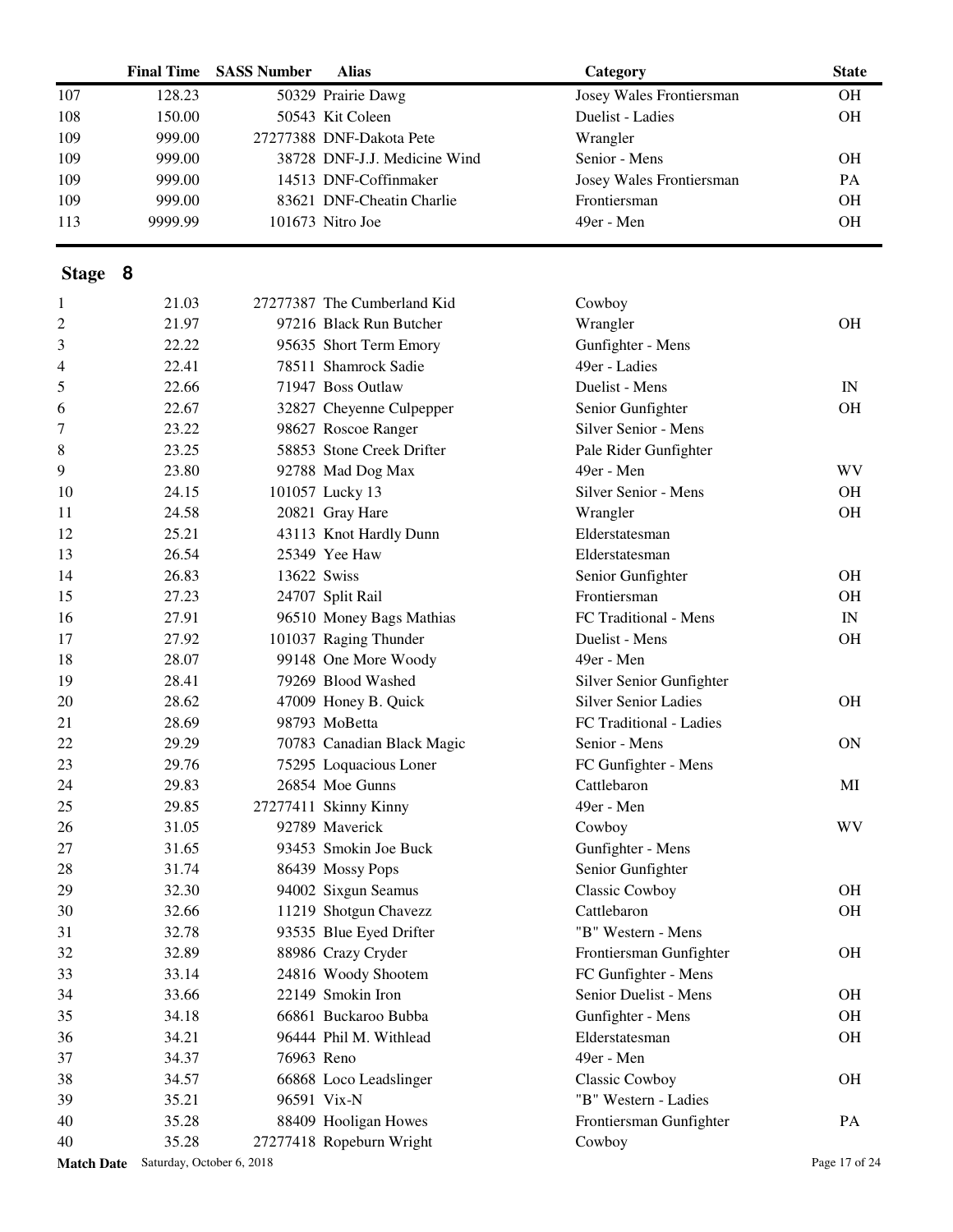|    | <b>Final Time</b> | <b>SASS Number</b> | <b>Alias</b>                | Category                 | <b>State</b> |
|----|-------------------|--------------------|-----------------------------|--------------------------|--------------|
| 42 | 35.30             |                    | 61688 Hershey Barr          | Senior - Mens            | <b>OH</b>    |
| 43 | 35.69             |                    | 38729 Muleskinner           | Senior Gunfighter        | <b>OH</b>    |
| 44 | 35.71             |                    | 53825 R.S. Dancer           | Senior Gunfighter        | <b>OH</b>    |
| 45 | 35.92             |                    | 88082 Ole Rattlesnake       | Pale Rider Gunfighter    | <b>OH</b>    |
| 46 | 36.12             |                    | 70784 Canadian Two Feathers | Senior - Ladies          | <b>ON</b>    |
| 47 | 36.21             |                    | 63128 Swiftwater Jack       | Cattlebaron              | <b>OH</b>    |
| 48 | 36.55             |                    | 12515 Wilbur Green Rexroat  | Silver Senior Gunfighter |              |
| 49 | 36.72             |                    | 70498 N.A. Custer           | "B" Western - Mens       | PA           |
| 50 | 36.93             |                    | 20185 Broke N West          | Silver Senior - Mens     |              |
| 51 | 37.33             |                    | 33226 John Lee              | Senior Duelist - Mens    | <b>OH</b>    |
| 52 | 37.40             |                    | 88727 Ani Two Feathers      | Senior - Ladies          | <b>OH</b>    |
| 53 | 37.95             |                    | 84355 Bad Brass             | <b>Classic Cowboy</b>    | MI           |
| 54 | 38.07             |                    | 90942 Blastin' Brad         | 49er - Men               | <b>OH</b>    |
| 55 | 38.71             |                    | 81589 Three Toed Pete       | Senior - Mens            | <b>WV</b>    |
| 56 | 38.77             |                    | 72162 Captain Henry         | Frontiersman Gunfighter  | <b>OH</b>    |
| 57 | 39.01             |                    | 90690 Bo Darlin'            | 49er - Ladies            |              |
| 58 | 39.29             |                    | 79522 Jesse Jane JJ         | Senior - Ladies          |              |
| 59 | 39.32             |                    | 105729 Buster Beaver        | Cowboy                   |              |
| 60 | 39.36             |                    | 97635 Rayl Gun              | Lady Wrangler            |              |
| 61 | 39.58             |                    | 73063 Frontier Lone Rider   | Elderstatesman           | WV           |
| 62 | 39.60             |                    | 91165 Low Plains Drifter    | Senior Duelist - Mens    |              |
| 63 | 39.77             |                    | 78668 Mean Gun Mark         | Outlaw                   |              |
| 64 | 39.87             |                    | 95385 Thunder Creek Kid     | Pale Rider Gunfighter    | <b>OH</b>    |
| 65 | 39.89             |                    | 44096 Last Gun              | <b>Gran Patron</b>       | <b>OH</b>    |
| 66 | 40.41             |                    | 101789 La Porte Lefty       | Duelist - Mens           | <b>OH</b>    |
| 67 | 40.70             |                    | 66847 Moosetracks           | Duelist - Mens           | OH           |
| 68 | 40.73             |                    | 105924 Kanshee Pickem       | Young Gun Girl           |              |
| 69 | 41.25             |                    | 35865 Jesse Duke            | Classic Cowboy           | <b>OH</b>    |
| 70 | 41.40             |                    | 101038 Baby Doll Blue       | Gunfighter - Ladies      | <b>OH</b>    |
| 71 | 41.66             |                    | 4697 Catlow                 | josie wales              | <b>OH</b>    |
| 72 | 41.69             |                    | 79069 Thaddeus Jones        | 49er - Men               | <b>OH</b>    |
| 73 | 42.03             |                    | 97585 Kid Irish Lightning   | Duelist - Mens           | IN           |
| 74 | 42.75             |                    | 29047 Mike Fink             | Frontiersman             | MI           |
| 75 | 43.18             |                    | 25350 Little Mama           | <b>Grand Dame</b>        |              |
| 76 | 43.62             |                    | 10614 Cripple Creek Kid     | Silver Senior Gunfighter | <b>OH</b>    |
| 77 | 43.66             |                    | 98769 Prairie Cole          | 49er - Men               |              |
| 78 | 44.25             |                    | 94037 Bobtown Cooter        | Senior - Mens            | <b>OH</b>    |
| 79 | 44.99             |                    | 22900 Old Iron Hip          | Elderstatesman           | <b>OH</b>    |
| 80 | 45.11             |                    | 59198 Shenango Joe          | Cattlebaron              | <b>OH</b>    |
| 81 | 45.22             |                    | 44051 Life-R                | josie wales              | <b>OH</b>    |
| 82 | 45.50             |                    | 96415 Cayenne Kay           | <b>Classic Cowgirl</b>   | <b>OH</b>    |
| 83 | 46.07             |                    | 28554 No Name               | Cattlebaron              | <b>OH</b>    |
| 84 | 46.17             |                    | 41270 Rodent                | Cattlebaron              | MI           |
| 85 | 46.70             |                    | 102666 Laramie Leadslinger  | Silver Senior Gunfighter | <b>OH</b>    |
| 86 | 48.85             |                    | 27277446 Rattlesnake Jake   | Elderstatesman           |              |
| 87 | 49.48             |                    | 100136 Flint N. Steele      | Classic Cowboy           | <b>OH</b>    |
| 88 | 50.46             |                    | 101763 Angie Oakley         | Gunfighter - Ladies      | <b>OH</b>    |
| 89 | 50.51             |                    | 99149 I.V. Woody            | 49er - Ladies            |              |
| 90 | 51.31             |                    | 41040 Corbin Dallas         | Elderstatesman           | <b>OH</b>    |
| 91 | 52.32             |                    | 50543 Kit Coleen            | Duelist - Ladies         | $\rm OH$     |
|    |                   |                    |                             |                          |              |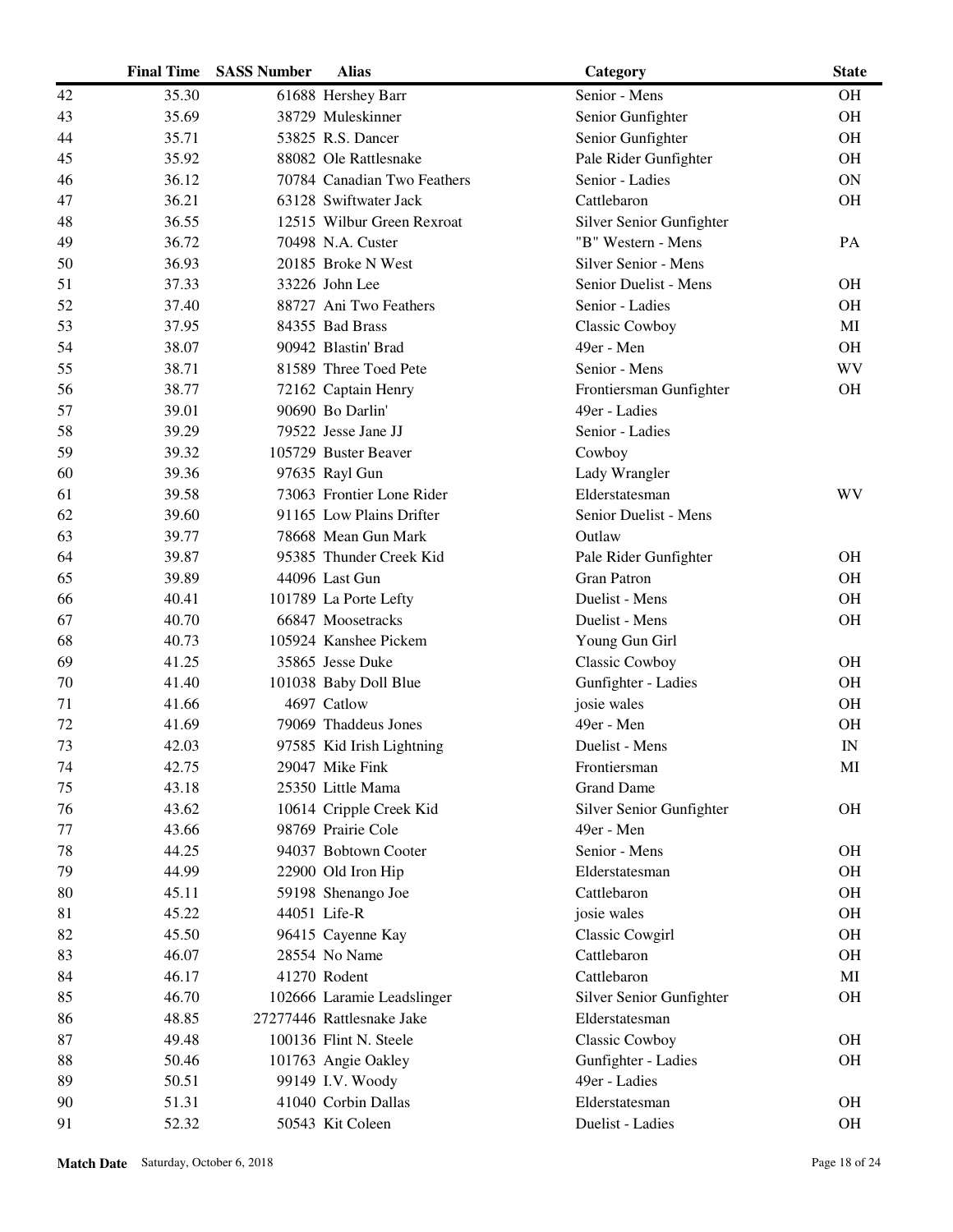|                | <b>Final Time</b> | <b>SASS Number</b> | <b>Alias</b>                 | Category                  | <b>State</b> |
|----------------|-------------------|--------------------|------------------------------|---------------------------|--------------|
| 92             | 52.90             |                    | 12516 Rose Louise Reasoner   | Lady Senior Gunfighter    |              |
| 93             | 53.76             |                    | 75619 Calico Mary            | F.C. Gunfighter - Ladies  |              |
| 94             | 54.79             |                    | 90355 Dewey Shootem          | 49er - Men                | <b>OH</b>    |
| 95             | 55.90             |                    | 98005 Sew Cantina            | Lady Wrangler             | <b>OH</b>    |
| 96             | 56.24             |                    | 34788 Hundred X Kid          | josie wales               |              |
| 97             | 60.33             |                    | 51083 Travelin Kid           | Gunfighter - Mens         |              |
| 98             | 67.31             |                    | 101225 Honey Bunny           | 49er - Ladies             | <b>OH</b>    |
| 99             | 69.97             |                    | 87708 Digger                 | FC Duelist - Mens         |              |
| 100            | 70.56             |                    | 99782 Kap Gun Karen          | 49er - Ladies             |              |
| 101            | 77.36             |                    | 106041 Clay Pike Kid         | <b>Buckaroo Boy</b>       |              |
| 102            | 78.14             |                    | 50329 Prairie Dawg           | Josey Wales Frontiersman  | <b>OH</b>    |
| 103            | 78.93             |                    | 65905 Crowbar                | Senior Gunfighter         | <b>OH</b>    |
| 104            | 79.64             |                    | 88356 Twitchy                | Double Duelist            | <b>OH</b>    |
| 105            | 91.37             |                    | 22301 Saddlemaker            | Elderstatesman            |              |
| 106            | 101.79            |                    | 95476 Random Lee             | Pale Rider Elderstatesman |              |
| 107            | 150.00            |                    | 98770 Long Shot Seth         | Cowboy                    |              |
| 107            | 150.00            |                    | 13621 Rye Miles              | Senior Duelist - Mens     | <b>OH</b>    |
| 109            | 999.00            |                    | 27277388 DNF-Dakota Pete     | Wrangler                  |              |
| 109            | 999.00            |                    | 38728 DNF-J.J. Medicine Wind | Senior - Mens             | <b>OH</b>    |
| 109            | 999.00            |                    | 14513 DNF-Coffinmaker        | Josey Wales Frontiersman  | PA           |
| 109            | 999.00            |                    | 83621 DNF-Cheatin Charlie    | Frontiersman              | OH           |
| 113            | 9999.99           |                    | 101673 Nitro Joe             | 49er - Men                | OH           |
| Stage 9        |                   |                    |                              |                           |              |
| 1              | 20.19             |                    | 27277387 The Cumberland Kid  | Cowboy                    |              |
| $\overline{c}$ | 20.80             |                    | 32827 Cheyenne Culpepper     | Senior Gunfighter         | <b>OH</b>    |
| 3              | 21.39             |                    | 78511 Shamrock Sadie         | 49er - Ladies             |              |
| 4              | 21.69             |                    | 101057 Lucky 13              | Silver Senior - Mens      | <b>OH</b>    |
| 5              | 23.02             |                    | 98770 Long Shot Seth         | Cowboy                    |              |
| 6              | 23.11             |                    | 71947 Boss Outlaw            | Duelist - Mens            | IN           |
| 7              | 23.15             |                    | 92788 Mad Dog Max            | 49er - Men                | WV           |
| 8              | 24.11             |                    | 58853 Stone Creek Drifter    | Pale Rider Gunfighter     |              |
| 9              | 24.54             |                    | 43113 Knot Hardly Dunn       | Elderstatesman            |              |

| 2     | 20.80 | 32827 Cheyenne Culpepper  | Senior Gunfighter        | <b>OH</b> |
|-------|-------|---------------------------|--------------------------|-----------|
| 3     | 21.39 | 78511 Shamrock Sadie      | 49er - Ladies            |           |
| 4     | 21.69 | 101057 Lucky 13           | Silver Senior - Mens     | <b>OH</b> |
| 5     | 23.02 | 98770 Long Shot Seth      | Cowboy                   |           |
| 6     | 23.11 | 71947 Boss Outlaw         | Duelist - Mens           | IN        |
| 7     | 23.15 | 92788 Mad Dog Max         | 49er - Men               | <b>WV</b> |
| $\,8$ | 24.11 | 58853 Stone Creek Drifter | Pale Rider Gunfighter    |           |
| 9     | 24.54 | 43113 Knot Hardly Dunn    | Elderstatesman           |           |
| 10    | 24.65 | 20821 Gray Hare           | Wrangler                 | <b>OH</b> |
| 11    | 24.89 | 98627 Roscoe Ranger       | Silver Senior - Mens     |           |
| 12    | 25.61 | 25349 Yee Haw             | Elderstatesman           |           |
| 13    | 25.70 | 90355 Dewey Shootem       | 49er - Men               | <b>OH</b> |
| 14    | 26.28 | 79269 Blood Washed        | Silver Senior Gunfighter |           |
| 15    | 26.42 | 88986 Crazy Cryder        | Frontiersman Gunfighter  | <b>OH</b> |
| 16    | 26.48 | 13622 Swiss               | Senior Gunfighter        | <b>OH</b> |
| 17    | 26.49 | 24707 Split Rail          | Frontiersman             | <b>OH</b> |
| 18    | 26.63 | 22149 Smokin Iron         | Senior Duelist - Mens    | <b>OH</b> |
| 19    | 26.77 | 95635 Short Term Emory    | Gunfighter - Mens        |           |
| 20    | 27.13 | 76963 Reno                | 49er - Men               |           |
| 21    | 27.35 | 98769 Prairie Cole        | 49er - Men               |           |
| 22    | 27.37 | 75295 Loquacious Loner    | FC Gunfighter - Mens     |           |
| 23    | 27.42 | 96510 Money Bags Mathias  | FC Traditional - Mens    | IN        |
| 24    | 27.69 | 66868 Loco Leadslinger    | Classic Cowboy           | <b>OH</b> |
| 25    | 28.04 | 90942 Blastin' Brad       | 49er - Men               | <b>OH</b> |
| 26    | 28.56 | 10614 Cripple Creek Kid   | Silver Senior Gunfighter | <b>OH</b> |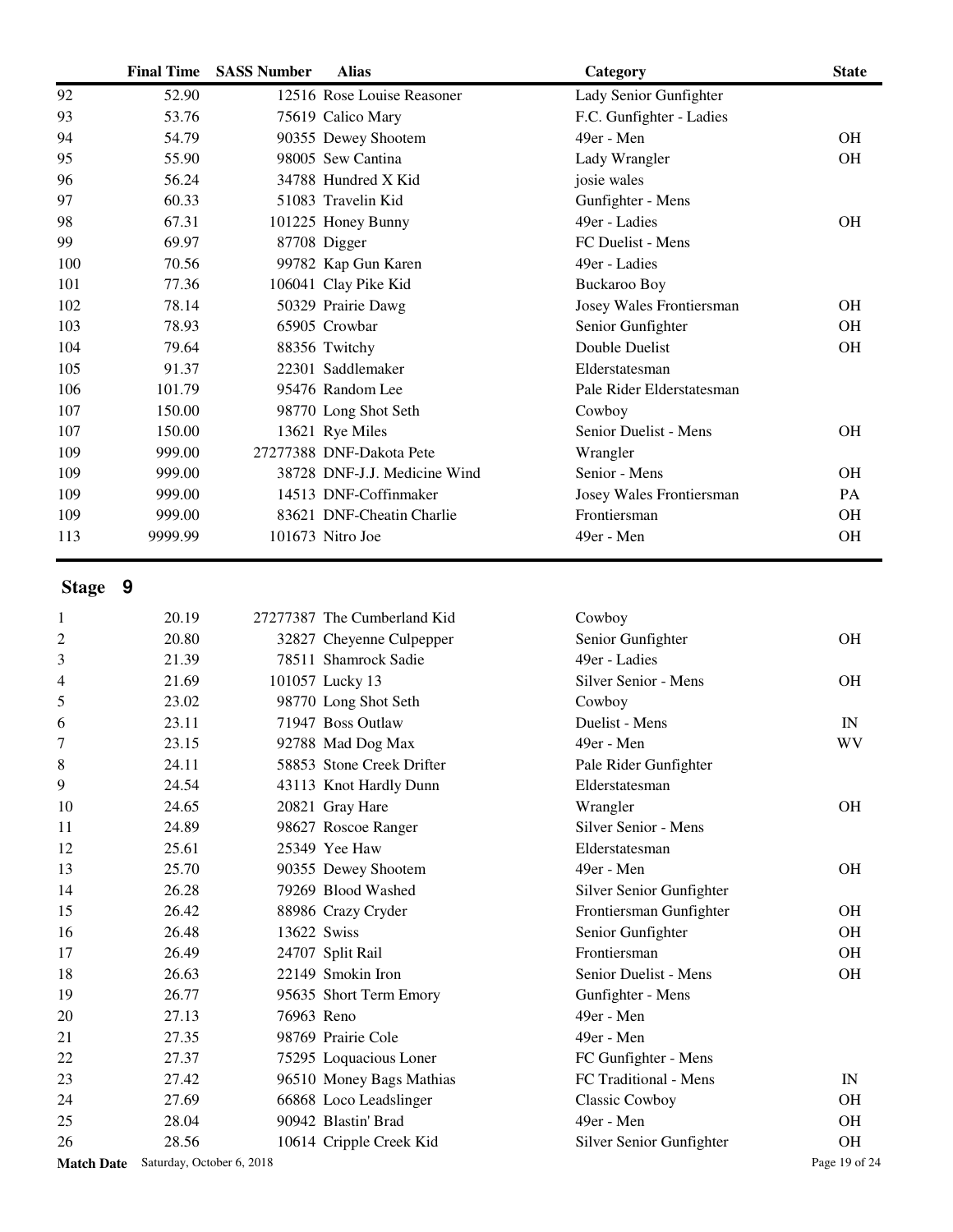|    | <b>Final Time</b> | <b>SASS Number</b> | <b>Alias</b>                | Category                    | <b>State</b>             |
|----|-------------------|--------------------|-----------------------------|-----------------------------|--------------------------|
| 27 | 28.60             |                    | 70783 Canadian Black Magic  | Senior - Mens               | ON                       |
| 28 | 28.62             |                    | 13621 Rye Miles             | Senior Duelist - Mens       | <b>OH</b>                |
| 29 | 28.74             |                    | 98793 MoBetta               | FC Traditional - Ladies     |                          |
| 29 | 28.74             |                    | 66861 Buckaroo Bubba        | Gunfighter - Mens           | <b>OH</b>                |
| 31 | 28.85             |                    | 101037 Raging Thunder       | Duelist - Mens              | <b>OH</b>                |
| 32 | 29.01             |                    | 105729 Buster Beaver        | Cowboy                      |                          |
| 33 | 29.05             |                    | 94002 Sixgun Seamus         | <b>Classic Cowboy</b>       | <b>OH</b>                |
| 34 | 29.28             |                    | 90690 Bo Darlin'            | 49er - Ladies               |                          |
| 35 | 29.29             |                    | 24816 Woody Shootem         | FC Gunfighter - Mens        |                          |
| 36 | 29.43             |                    | 47009 Honey B. Quick        | <b>Silver Senior Ladies</b> | <b>OH</b>                |
| 37 | 29.73             |                    | 70784 Canadian Two Feathers | Senior - Ladies             | ON                       |
| 38 | 29.76             |                    | 92789 Maverick              | Cowboy                      | <b>WV</b>                |
| 39 | 29.78             |                    | 84355 Bad Brass             | <b>Classic Cowboy</b>       | MI                       |
| 40 | 29.80             |                    | 97216 Black Run Butcher     | Wrangler                    | OH                       |
| 41 | 29.84             |                    | 99148 One More Woody        | 49er - Men                  |                          |
| 42 | 30.55             |                    | 86439 Mossy Pops            | Senior Gunfighter           |                          |
| 43 | 30.82             |                    | 88409 Hooligan Howes        | Frontiersman Gunfighter     | <b>PA</b>                |
| 44 | 31.04             |                    | 78668 Mean Gun Mark         | Outlaw                      |                          |
| 45 | 31.58             |                    | 88356 Twitchy               | Double Duelist              | <b>OH</b>                |
| 46 | 31.72             |                    | 96444 Phil M. Withlead      | Elderstatesman              | <b>OH</b>                |
| 47 | 31.99             |                    | 11219 Shotgun Chavezz       | Cattlebaron                 | <b>OH</b>                |
| 48 | 32.30             |                    | 63128 Swiftwater Jack       | Cattlebaron                 | OH                       |
| 48 | 32.30             |                    | 33226 John Lee              | Senior Duelist - Mens       | <b>OH</b>                |
| 50 | 32.63             |                    | 27277411 Skinny Kinny       | 49er - Men                  |                          |
| 51 | 32.73             |                    | 79069 Thaddeus Jones        | 49er - Men                  | <b>OH</b>                |
| 52 | 32.93             |                    | 12515 Wilbur Green Rexroat  | Silver Senior Gunfighter    |                          |
| 53 | 32.95             |                    | 26854 Moe Gunns             | Cattlebaron                 | MI                       |
| 54 | 33.14             |                    | 101225 Honey Bunny          | 49er - Ladies               | <b>OH</b>                |
| 55 | 33.43             |                    | 95385 Thunder Creek Kid     | Pale Rider Gunfighter       | <b>OH</b>                |
| 56 | 33.51             |                    | 87708 Digger                | FC Duelist - Mens           |                          |
| 57 | 33.54             |                    | 101789 La Porte Lefty       | Duelist - Mens              | <b>OH</b>                |
| 58 | 33.76             |                    | 53825 R.S. Dancer           | Senior Gunfighter           | <b>OH</b>                |
| 59 | 34.47             |                    | 35865 Jesse Duke            | <b>Classic Cowboy</b>       | <b>OH</b>                |
| 60 | 34.71             |                    | 44051 Life-R                | josie wales                 | <b>OH</b>                |
| 61 | 35.22             |                    | 101038 Baby Doll Blue       | Gunfighter - Ladies         | <b>OH</b>                |
| 62 | 35.23             |                    | 38729 Muleskinner           | Senior Gunfighter           | <b>OH</b>                |
| 63 | 36.19             |                    | 81589 Three Toed Pete       | Senior - Mens               | WV                       |
| 64 | 36.47             |                    | 79522 Jesse Jane JJ         | Senior - Ladies             |                          |
| 65 | 37.14             |                    | 91165 Low Plains Drifter    | Senior Duelist - Mens       |                          |
| 66 | 37.16             |                    | 27277418 Ropeburn Wright    | Cowboy                      |                          |
| 67 | 37.53             |                    | 97635 Rayl Gun              | Lady Wrangler               |                          |
| 68 | 37.77             |                    | 88082 Ole Rattlesnake       | Pale Rider Gunfighter       | <b>OH</b>                |
| 69 | 37.88             |                    | 94037 Bobtown Cooter        | Senior - Mens               | OH                       |
| 70 | 37.91             |                    | 51083 Travelin Kid          | Gunfighter - Mens           |                          |
| 71 | 38.42             |                    | 102666 Laramie Leadslinger  | Silver Senior Gunfighter    | OH                       |
| 72 | 38.43             |                    | 61688 Hershey Barr          | Senior - Mens               | OH                       |
| 73 | 38.90             |                    | 96591 Vix-N                 | "B" Western - Ladies        |                          |
| 74 | 38.95             |                    | 97585 Kid Irish Lightning   | Duelist - Mens              | $\ensuremath{\text{IN}}$ |
| 75 | 39.94             |                    | 105924 Kanshee Pickem       | Young Gun Girl              |                          |
| 76 | 39.97             |                    | 27277446 Rattlesnake Jake   | Elderstatesman              |                          |
|    |                   |                    |                             |                             |                          |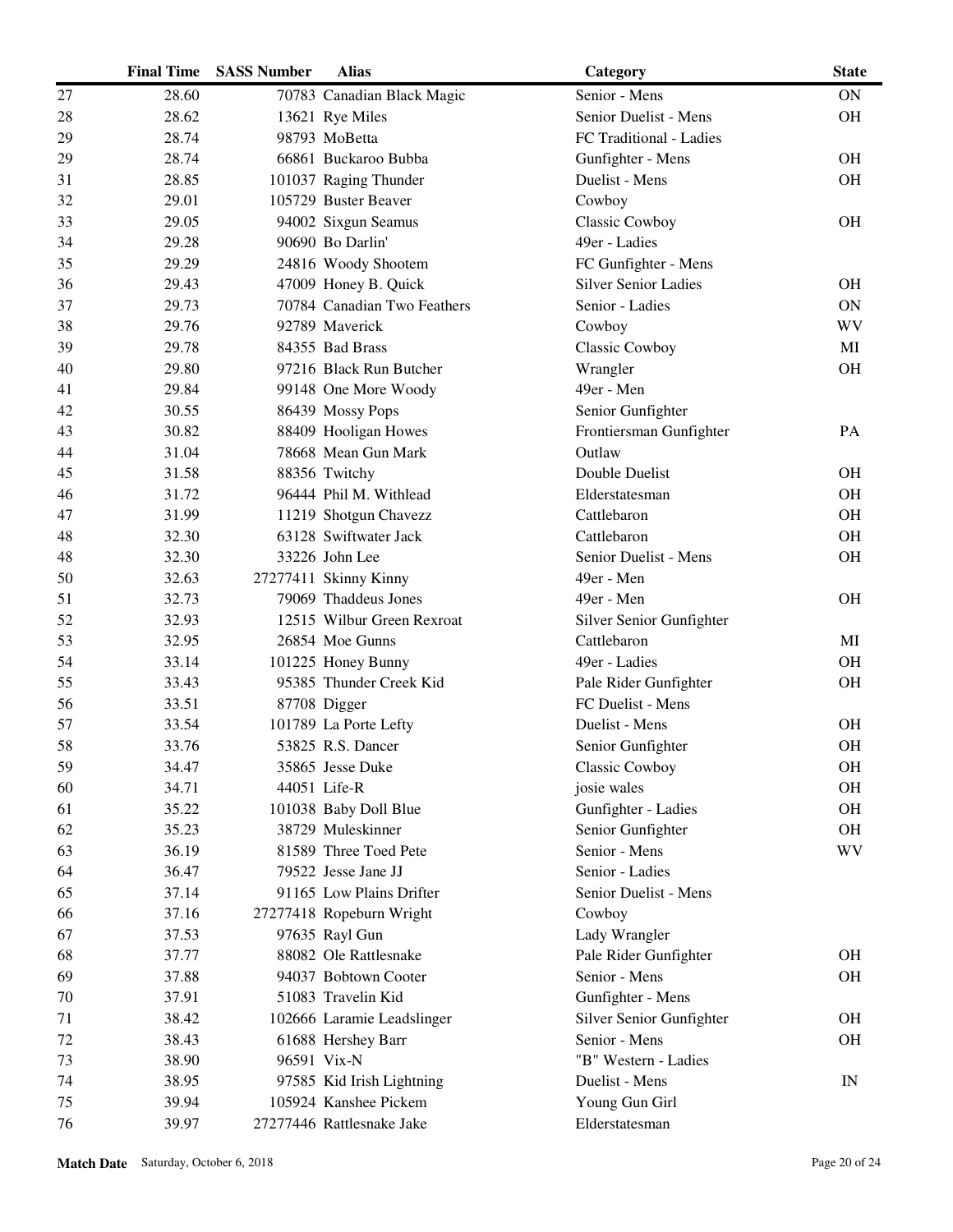|     | <b>Final Time</b> | <b>SASS Number</b> | Alias                        | Category                  | <b>State</b> |
|-----|-------------------|--------------------|------------------------------|---------------------------|--------------|
| 77  | 40.12             |                    | 20185 Broke N West           | Silver Senior - Mens      |              |
| 78  | 40.36             |                    | 88727 Ani Two Feathers       | Senior - Ladies           | <b>OH</b>    |
| 79  | 40.92             |                    | 44096 Last Gun               | <b>Gran Patron</b>        | <b>OH</b>    |
| 80  | 41.25             |                    | 66847 Moosetracks            | Duelist - Mens            | <b>OH</b>    |
| 81  | 41.44             |                    | 93453 Smokin Joe Buck        | Gunfighter - Mens         |              |
| 82  | 41.87             |                    | 96415 Cayenne Kay            | Classic Cowgirl           | <b>OH</b>    |
| 83  | 42.55             |                    | 22900 Old Iron Hip           | Elderstatesman            | <b>OH</b>    |
| 84  | 43.00             |                    | 72162 Captain Henry          | Frontiersman Gunfighter   | <b>OH</b>    |
| 85  | 43.43             |                    | 93535 Blue Eyed Drifter      | "B" Western - Mens        |              |
| 86  | 43.53             |                    | 41270 Rodent                 | Cattlebaron               | МI           |
| 87  | 44.03             |                    | 70498 N.A. Custer            | "B" Western - Mens        | PA           |
| 88  | 44.81             |                    | 29047 Mike Fink              | Frontiersman              | MI           |
| 89  | 45.10             |                    | 73063 Frontier Lone Rider    | Elderstatesman            | <b>WV</b>    |
| 90  | 47.57             |                    | 25350 Little Mama            | <b>Grand Dame</b>         |              |
| 91  | 47.67             |                    | 4697 Catlow                  | josie wales               | <b>OH</b>    |
| 92  | 49.60             |                    | 101763 Angie Oakley          | Gunfighter - Ladies       | <b>OH</b>    |
| 93  | 49.66             |                    | 75619 Calico Mary            | F.C. Gunfighter - Ladies  |              |
| 94  | 50.19             |                    | 50543 Kit Coleen             | Duelist - Ladies          | <b>OH</b>    |
| 95  | 52.48             |                    | 65905 Crowbar                | Senior Gunfighter         | <b>OH</b>    |
| 96  | 52.51             |                    | 99782 Kap Gun Karen          | 49er - Ladies             |              |
| 97  | 53.63             |                    | 98005 Sew Cantina            | Lady Wrangler             | <b>OH</b>    |
| 98  | 53.88             |                    | 12516 Rose Louise Reasoner   | Lady Senior Gunfighter    |              |
| 99  | 54.88             |                    | 41040 Corbin Dallas          | Elderstatesman            | <b>OH</b>    |
| 100 | 55.35             |                    | 100136 Flint N. Steele       | Classic Cowboy            | OH           |
| 101 | 56.47             |                    | 99149 I.V. Woody             | 49er - Ladies             |              |
| 102 | 60.82             |                    | 34788 Hundred X Kid          | josie wales               |              |
| 103 | 61.87             |                    | 22301 Saddlemaker            | Elderstatesman            |              |
| 104 | 64.35             |                    | 106041 Clay Pike Kid         | <b>Buckaroo Boy</b>       |              |
| 105 | 64.36             |                    | 28554 No Name                | Cattlebaron               | <b>OH</b>    |
| 106 | 67.59             |                    | 50329 Prairie Dawg           | Josey Wales Frontiersman  | OH           |
| 107 | 105.94            |                    | 59198 Shenango Joe           | Cattlebaron               | OH           |
| 108 | 134.53            |                    | 95476 Random Lee             | Pale Rider Elderstatesman |              |
| 109 | 999.00            |                    | 83621 DNF-Cheatin Charlie    | Frontiersman              | <b>OH</b>    |
| 109 | 999.00            |                    | 38728 DNF-J.J. Medicine Wind | Senior - Mens             | OH           |
| 109 | 999.00            |                    | 14513 DNF-Coffinmaker        | Josey Wales Frontiersman  | PA           |
| 109 | 999.00            |                    | 27277388 DNF-Dakota Pete     | Wrangler                  |              |
| 113 | 9999.99           |                    | 101673 Nitro Joe             | 49er - Men                | <b>OH</b>    |
|     |                   |                    |                              |                           |              |

| $\mathbf{1}$      | 20.27                     | 27277387 The Cumberland Kid | Cowboy                      |               |
|-------------------|---------------------------|-----------------------------|-----------------------------|---------------|
| 2                 | 20.70                     | 78511 Shamrock Sadie        | 49er - Ladies               |               |
| 3                 | 20.87                     | 92788 Mad Dog Max           | 49er - Men                  | WV            |
| $\overline{4}$    | 22.30                     | 97216 Black Run Butcher     | Wrangler                    | OН            |
| 5                 | 22.81                     | 20821 Gray Hare             | Wrangler                    | <b>OH</b>     |
| 6                 | 23.68                     | 101057 Lucky 13             | Silver Senior - Mens        | OН            |
| $\overline{7}$    | 23.86                     | 43113 Knot Hardly Dunn      | Elderstatesman              |               |
| 8                 | 24.21                     | 66868 Loco Leadslinger      | Classic Cowboy              | OН            |
| 9                 | 24.93                     | 96510 Money Bags Mathias    | FC Traditional - Mens       | IN            |
| 10                | 25.39                     | 47009 Honey B. Quick        | <b>Silver Senior Ladies</b> | OН            |
| 11                | 25.56                     | 90355 Dewey Shootem         | 49er - Men                  | OН            |
| <b>Match Date</b> | Saturday, October 6, 2018 |                             |                             | Page 21 of 24 |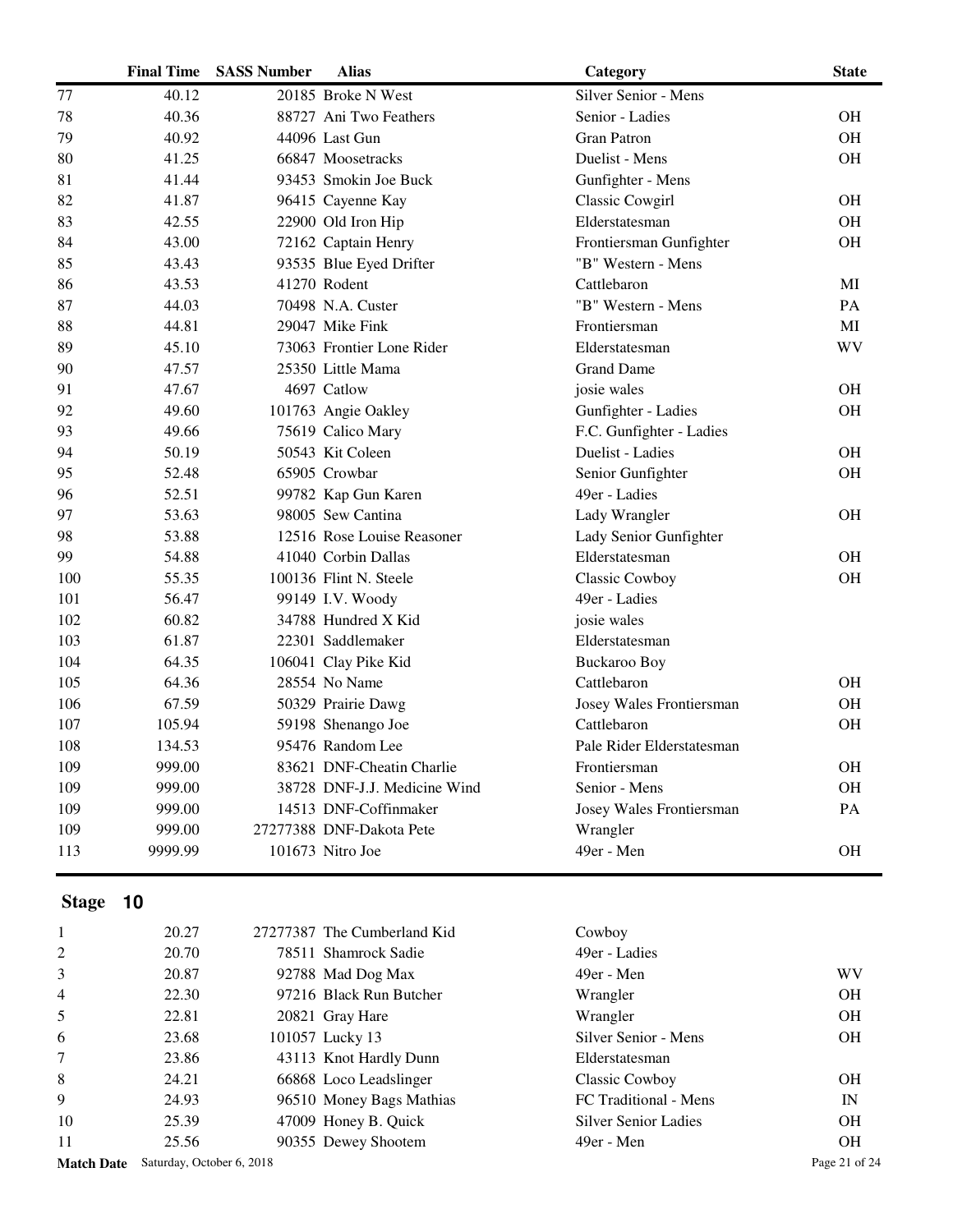|    | <b>Final Time</b> | <b>SASS Number</b> | <b>Alias</b>                | Category                 | <b>State</b> |
|----|-------------------|--------------------|-----------------------------|--------------------------|--------------|
| 12 | 25.58             |                    | 93535 Blue Eyed Drifter     | "B" Western - Mens       |              |
| 13 | 26.39             |                    | 90942 Blastin' Brad         | 49er - Men               | <b>OH</b>    |
| 13 | 26.39             |                    | 25349 Yee Haw               | Elderstatesman           |              |
| 15 | 26.46             |                    | 98770 Long Shot Seth        | Cowboy                   |              |
| 16 | 26.72             |                    | 101037 Raging Thunder       | Duelist - Mens           | <b>OH</b>    |
| 17 | 26.82             |                    | 58853 Stone Creek Drifter   | Pale Rider Gunfighter    |              |
| 18 | 27.00             |                    | 95635 Short Term Emory      | Gunfighter - Mens        |              |
| 19 | 27.22             |                    | 79269 Blood Washed          | Silver Senior Gunfighter |              |
| 20 | 27.40             |                    | 32827 Cheyenne Culpepper    | Senior Gunfighter        | <b>OH</b>    |
| 21 | 27.50             |                    | 98627 Roscoe Ranger         | Silver Senior - Mens     |              |
| 22 | 28.73             |                    | 71947 Boss Outlaw           | Duelist - Mens           | IN           |
| 23 | 29.04             |                    | 27277411 Skinny Kinny       | 49er - Men               |              |
| 24 | 29.09             |                    | 105729 Buster Beaver        | Cowboy                   |              |
| 25 | 29.19             |                    | 86439 Mossy Pops            | Senior Gunfighter        |              |
| 26 | 29.20             |                    | 98793 MoBetta               | FC Traditional - Ladies  |              |
| 27 | 29.42             |                    | 88986 Crazy Cryder          | Frontiersman Gunfighter  | <b>OH</b>    |
| 28 | 29.68             |                    | 70784 Canadian Two Feathers | Senior - Ladies          | <b>ON</b>    |
| 29 | 29.78             |                    | 93453 Smokin Joe Buck       | Gunfighter - Mens        |              |
| 30 | 29.93             |                    | 22149 Smokin Iron           | Senior Duelist - Mens    | <b>OH</b>    |
| 31 | 30.04             |                    | 88409 Hooligan Howes        | Frontiersman Gunfighter  | PA           |
| 31 | 30.04             |                    | 92789 Maverick              | Cowboy                   | WV           |
| 33 | 30.44             |                    | 87708 Digger                | FC Duelist - Mens        |              |
| 34 | 30.45             |                    | 70783 Canadian Black Magic  | Senior - Mens            | <b>ON</b>    |
| 35 | 30.88             |                    | 33226 John Lee              | Senior Duelist - Mens    | <b>OH</b>    |
| 36 | 31.00             | 13622 Swiss        |                             | Senior Gunfighter        | <b>OH</b>    |
| 37 | 31.03             |                    | 24816 Woody Shootem         | FC Gunfighter - Mens     |              |
| 38 | 31.30             |                    | 27277418 Ropeburn Wright    | Cowboy                   |              |
| 39 | 31.87             |                    | 24707 Split Rail            | Frontiersman             | <b>OH</b>    |
| 40 | 32.24             |                    | 63128 Swiftwater Jack       | Cattlebaron              | <b>OH</b>    |
| 41 | 32.29             |                    | 99148 One More Woody        | 49er - Men               |              |
| 42 | 32.58             |                    | 11219 Shotgun Chavezz       | Cattlebaron              | <b>OH</b>    |
| 43 | 32.70             |                    | 96444 Phil M. Withlead      | Elderstatesman           | <b>OH</b>    |
| 44 | 32.75             | 76963 Reno         |                             | 49er - Men               |              |
| 45 | 32.82             |                    | 70498 N.A. Custer           | "B" Western - Mens       | PA           |
| 46 | 33.00             |                    | 61688 Hershey Barr          | Senior - Mens            | <b>OH</b>    |
| 47 | 33.24             |                    | 66861 Buckaroo Bubba        | Gunfighter - Mens        | <b>OH</b>    |
| 48 | 33.37             |                    | 75295 Loquacious Loner      | FC Gunfighter - Mens     |              |
| 49 | 33.78             |                    | 12515 Wilbur Green Rexroat  | Silver Senior Gunfighter |              |
| 50 | 34.28             |                    | 96591 Vix-N                 | "B" Western - Ladies     |              |
| 50 | 34.28             |                    | 35865 Jesse Duke            | Classic Cowboy           | <b>OH</b>    |
| 52 | 34.36             |                    | 26854 Moe Gunns             | Cattlebaron              | MI           |
| 53 | 34.77             |                    | 97635 Rayl Gun              | Lady Wrangler            |              |
| 54 | 35.33             |                    | 20185 Broke N West          | Silver Senior - Mens     |              |
| 55 | 35.61             |                    | 13621 Rye Miles             | Senior Duelist - Mens    | <b>OH</b>    |
| 56 | 35.82             |                    | 84355 Bad Brass             | <b>Classic Cowboy</b>    | MI           |
| 57 | 35.95             |                    | 98769 Prairie Cole          | 49er - Men               |              |
| 58 | 36.14             |                    | 53825 R.S. Dancer           | Senior Gunfighter        | <b>OH</b>    |
| 59 | 36.28             |                    | 105924 Kanshee Pickem       | Young Gun Girl           |              |
| 60 | 36.34             |                    | 101763 Angie Oakley         | Gunfighter - Ladies      | <b>OH</b>    |
| 61 | 36.51             |                    | 88727 Ani Two Feathers      | Senior - Ladies          | OH           |
|    |                   |                    |                             |                          |              |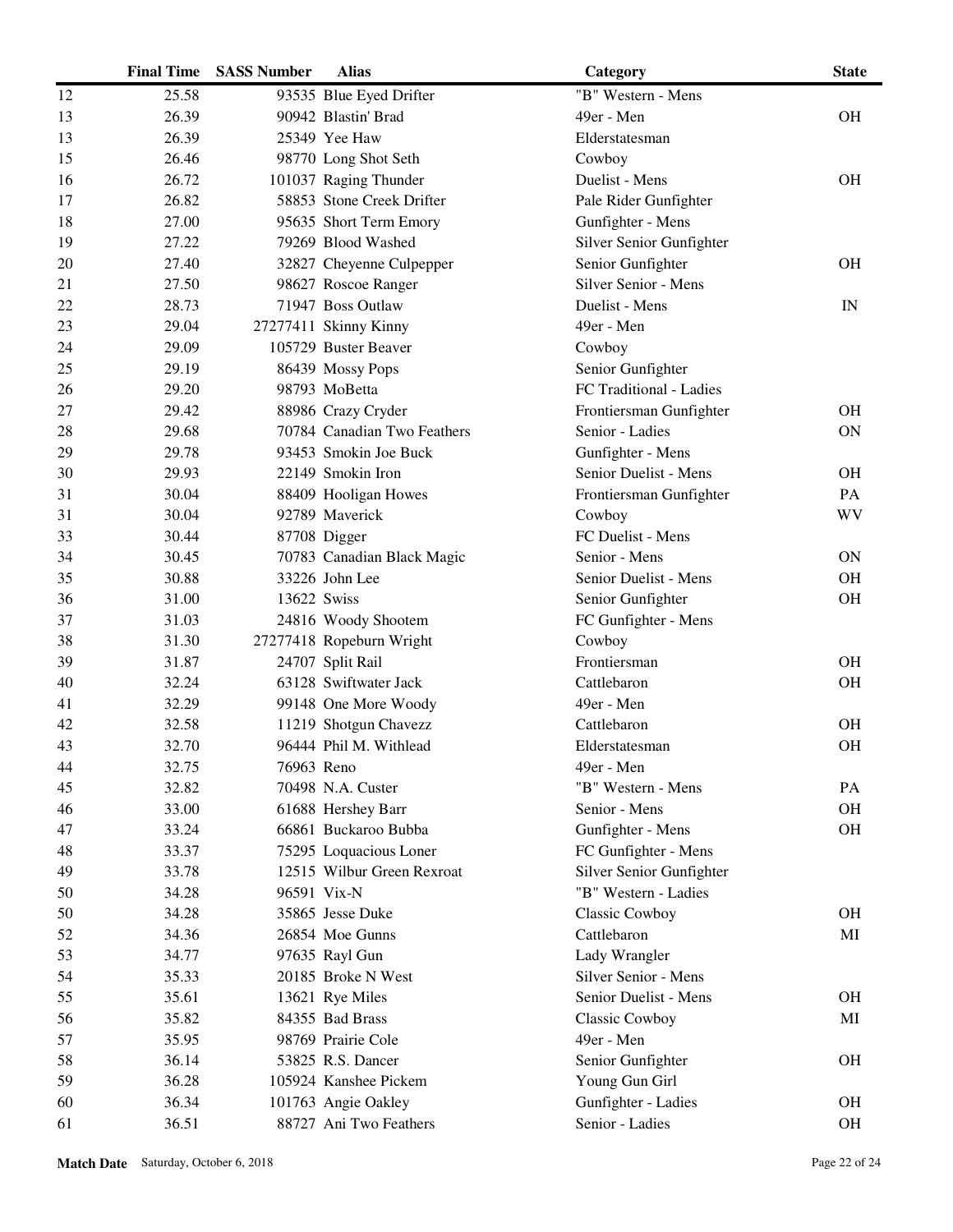|     | <b>Final Time</b> | <b>SASS Number</b> | <b>Alias</b>               | Category                  | <b>State</b>             |
|-----|-------------------|--------------------|----------------------------|---------------------------|--------------------------|
| 62  | 36.56             |                    | 4697 Catlow                | josie wales               | <b>OH</b>                |
| 63  | 36.87             |                    | 66847 Moosetracks          | Duelist - Mens            | <b>OH</b>                |
| 64  | 37.03             |                    | 10614 Cripple Creek Kid    | Silver Senior Gunfighter  | <b>OH</b>                |
| 65  | 37.14             |                    | 79522 Jesse Jane JJ        | Senior - Ladies           |                          |
| 66  | 37.27             |                    | 44096 Last Gun             | <b>Gran Patron</b>        | <b>OH</b>                |
| 67  | 37.29             |                    | 88082 Ole Rattlesnake      | Pale Rider Gunfighter     | OH                       |
| 68  | 37.44             |                    | 91165 Low Plains Drifter   | Senior Duelist - Mens     |                          |
| 69  | 37.75             |                    | 88356 Twitchy              | Double Duelist            | <b>OH</b>                |
| 70  | 37.78             |                    | 90690 Bo Darlin'           | 49er - Ladies             |                          |
| 71  | 38.18             |                    | 81589 Three Toed Pete      | Senior - Mens             | WV                       |
| 72  | 38.57             |                    | 94002 Sixgun Seamus        | Classic Cowboy            | <b>OH</b>                |
| 73  | 40.52             |                    | 101789 La Porte Lefty      | Duelist - Mens            | <b>OH</b>                |
| 74  | 40.65             |                    | 79069 Thaddeus Jones       | 49er - Men                | <b>OH</b>                |
| 75  | 40.73             |                    | 99149 I.V. Woody           | 49er - Ladies             |                          |
| 76  | 41.17             |                    | 28554 No Name              | Cattlebaron               | <b>OH</b>                |
| 77  | 41.21             |                    | 101225 Honey Bunny         | 49er - Ladies             | <b>OH</b>                |
| 78  | 41.66             |                    | 95385 Thunder Creek Kid    | Pale Rider Gunfighter     | <b>OH</b>                |
| 79  | 42.20             |                    | 98005 Sew Cantina          | Lady Wrangler             | <b>OH</b>                |
| 80  | 42.45             |                    | 41270 Rodent               | Cattlebaron               | MI                       |
| 81  | 43.08             |                    | 38729 Muleskinner          | Senior Gunfighter         | <b>OH</b>                |
| 82  | 43.18             |                    | 96415 Cayenne Kay          | Classic Cowgirl           | <b>OH</b>                |
| 83  | 43.21             |                    | 102666 Laramie Leadslinger | Silver Senior Gunfighter  | <b>OH</b>                |
| 84  | 43.35             |                    | 41040 Corbin Dallas        | Elderstatesman            | <b>OH</b>                |
| 85  | 43.87             |                    | 29047 Mike Fink            | Frontiersman              | MI                       |
| 86  | 44.68             |                    | 27277446 Rattlesnake Jake  | Elderstatesman            |                          |
| 87  | 45.65             |                    | 51083 Travelin Kid         | Gunfighter - Mens         |                          |
| 88  | 46.33             |                    | 94037 Bobtown Cooter       | Senior - Mens             | <b>OH</b>                |
| 89  | 46.71             |                    | 22900 Old Iron Hip         | Elderstatesman            | <b>OH</b>                |
| 90  | 47.53             |                    | 78668 Mean Gun Mark        | Outlaw                    |                          |
| 91  | 48.11             |                    | 44051 Life-R               | josie wales               | <b>OH</b>                |
| 92  | 48.55             |                    | 73063 Frontier Lone Rider  | Elderstatesman            | WV                       |
| 93  | 50.04             |                    | 65905 Crowbar              | Senior Gunfighter         | <b>OH</b>                |
| 94  | 50.73             |                    | 101038 Baby Doll Blue      | Gunfighter - Ladies       | OH                       |
| 95  | 50.76             |                    | 25350 Little Mama          | <b>Grand Dame</b>         |                          |
| 96  | 51.77             |                    | 59198 Shenango Joe         | Cattlebaron               | <b>OH</b>                |
| 97  | 51.84             |                    | 97585 Kid Irish Lightning  | Duelist - Mens            | $\ensuremath{\text{IN}}$ |
| 98  | 53.93             |                    | 100136 Flint N. Steele     | Classic Cowboy            | <b>OH</b>                |
| 99  | 55.13             |                    | 72162 Captain Henry        | Frontiersman Gunfighter   | <b>OH</b>                |
| 100 | 55.64             |                    | 50543 Kit Coleen           | Duelist - Ladies          | <b>OH</b>                |
| 101 | 58.53             |                    | 12516 Rose Louise Reasoner | Lady Senior Gunfighter    |                          |
| 102 | 59.19             |                    | 99782 Kap Gun Karen        | 49er - Ladies             |                          |
| 103 | 59.29             |                    | 106041 Clay Pike Kid       | <b>Buckaroo Boy</b>       |                          |
| 104 | 61.78             |                    | 75619 Calico Mary          | F.C. Gunfighter - Ladies  |                          |
| 105 | 63.62             |                    | 34788 Hundred X Kid        | josie wales               |                          |
| 106 | 75.85             |                    | 95476 Random Lee           | Pale Rider Elderstatesman |                          |
| 107 | 98.51             |                    | 22301 Saddlemaker          | Elderstatesman            |                          |
| 108 | 104.79            |                    | 50329 Prairie Dawg         | Josey Wales Frontiersman  | <b>OH</b>                |
| 109 | 999.00            |                    | 83621 DNF-Cheatin Charlie  | Frontiersman              | <b>OH</b>                |
| 109 | 999.00            |                    | 14513 DNF-Coffinmaker      | Josey Wales Frontiersman  | PA                       |
| 109 | 999.00            |                    | 27277388 DNF-Dakota Pete   | Wrangler                  |                          |